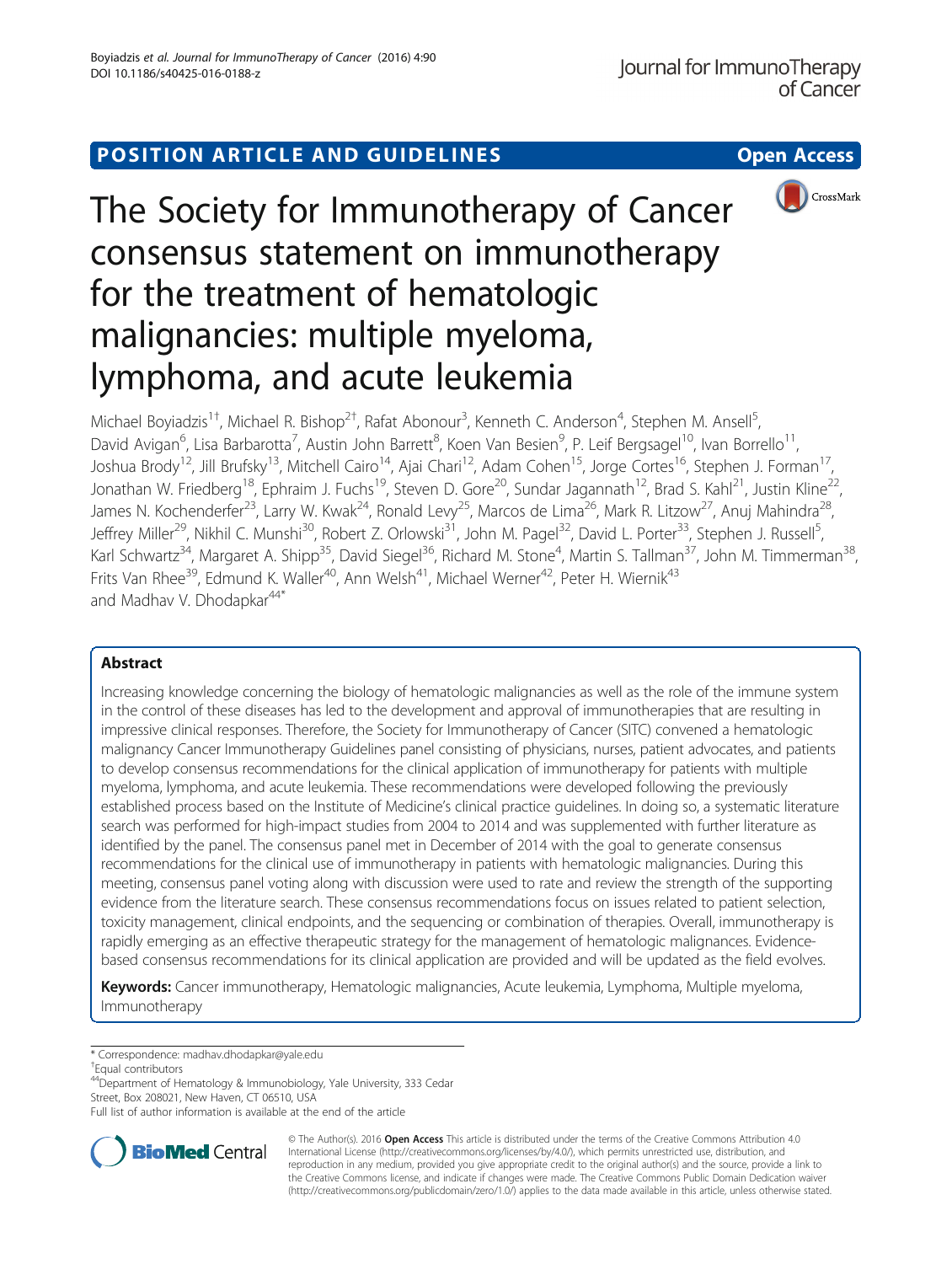## Introduction

The incidence of hematologic malignancies has steadily increased over the past 30 years. Over this period of time, there have been significant advancements in the understanding of the biology of these diseases, including the important role that the immune system plays in their development, maintenance, and eradication. As a result of these discoveries, there has been concurrent advancement in immunotherapies specifically developed for the treatment of hematologic malignancies. Probably the most remarkable example of the success of immunotherapy for hematologic malignancies is the anti-CD20 monoclonal antibody rituximab, which has been incorporated into almost all aspects in the treatment of B cell malignancies.

An understanding of the basic mechanisms of the immune system as it relates to hematologic malignancies has been increasing rapidly. This understanding has accelerated the translation of this research and has led to the development of several novel immunotherapeutic approaches. A major recent example is research related to tumor immune evasion mechanisms. The programmed cell death-1 (PD-1) pathway has emerged as a highly relevant immune checkpoint pathway in a number of hematologic malignancies, particularly Hodgkin's lymphoma [\[1](#page-18-0)]. This work has led to the development of several antibodies that disrupt the interactions between negative regulatory receptors on tumor-specific T cells and their ligands on tumor cells or antigen-presenting cells.

In response to the growing number of immunotherapeutic agents that have been approved and are in final stages of clinical investigation in the treatment of hematologic malignances, SITC formed a hematologic malignancy Cancer Immunotherapy Guidelines panel to provide guidance to practicing clinicians caring for patients with multiple myeloma, lymphoma, and acute leukemia. SITC is a nonprofit professional organization dedicated to the basic understanding and clinical applications of cancer immunotherapy. The panel consisted of experts in hematologic malignancies, including physicians, nurses, patient advocates, and patients (Additional file [1](#page-17-0)). This panel met to consider issues related to patient selection, toxicity management, treatment cessation guidelines and current recommendations for treatment sequencing with the goal of preparing a consensus statement on clinical use of immunotherapy for patients with hematologic malignancies. The hematologic malignancy panel was comprised of three separate disease-specific panels focused on multiple myeloma, lymphoma, and acute leukemia (Fig. [1](#page-2-0)). The consensus panels were charged to provide evidence-based guidelines and recommendations with a major emphasis on US Food and Drug Administration (FDA)-approved agents. While the members of the panel agreed that allogeneic hematopoietic stem cell transplantation (HSCT) is an important and effective therapeutic option in the management of hematologic malignancies, it was not included in the current consensus statement at the recommendation of the Steering Committee. Although the major emphasis of this report is to provide summaries and recommendations relative to approved agents, the panel felt it was also important to addresses biological principles and treatment that would be relevant to clinical oncologists in regard to the future of immunotherapy research for hematologic malignancies.

## **Methods**

#### Consensus statement development

This consensus statement was developed using the standards delineated by the SITC consensus statement on tumor immunotherapy for the treatment of cutaneous melanoma as described previously [\[2](#page-18-0)]. These standards were originally developed based on the Institute of Medicine's Standards for Developing Trustworthy Clinical Practice Guidelines, and include key components such as establishing a transparent process for guideline development and funding, managing and reporting conflicts of interest, including a multidisciplinary and balanced panel, establishing an evidence-based foundation and rating system for the strength of the evidence, reporting the results through a publicly available website and publication, and having a plan to update the recommendations [[2](#page-18-0), [3](#page-18-0)].

In December 2014, SITC convened a hematologic malignancy Cancer Immunotherapy Guidelines panel charged with developing clinical practice guidelines for the use of immunotherapy in multiple myeloma, lymphoma, and acute leukemia. To do so, these Steering Committee-led panels considered patient selection, toxicity management, assessment of response, and sequencing as well as the combination of therapies for immunotherapies in current clinical practice. Due to differences in the regulation and availability of immunotherapy agents world-wide, the consensus panel focused on drugs currently approved by the US FDA. These consensus guidelines are not intended to be a substitute for the professional judgment of treating physicians. The full consensus recommendations as well as any future updates can be found on the SITC website [\[4\]](#page-18-0).

#### Consensus panel and conflicts of interest

Potential consensus panel members including physicians, nurses, patient advocates, and patients were solicited from SITC members and non-members. Panel members were screened using the SITC conflicts of interest disclosure form. This form requires the disclosure of any financial as well as non-financial conflicts of interests that may have direct implications resulting from the publication of this statement. In addition, no commercial funding was used to support the consensus panel meeting, literature review, or preparation of this manuscript.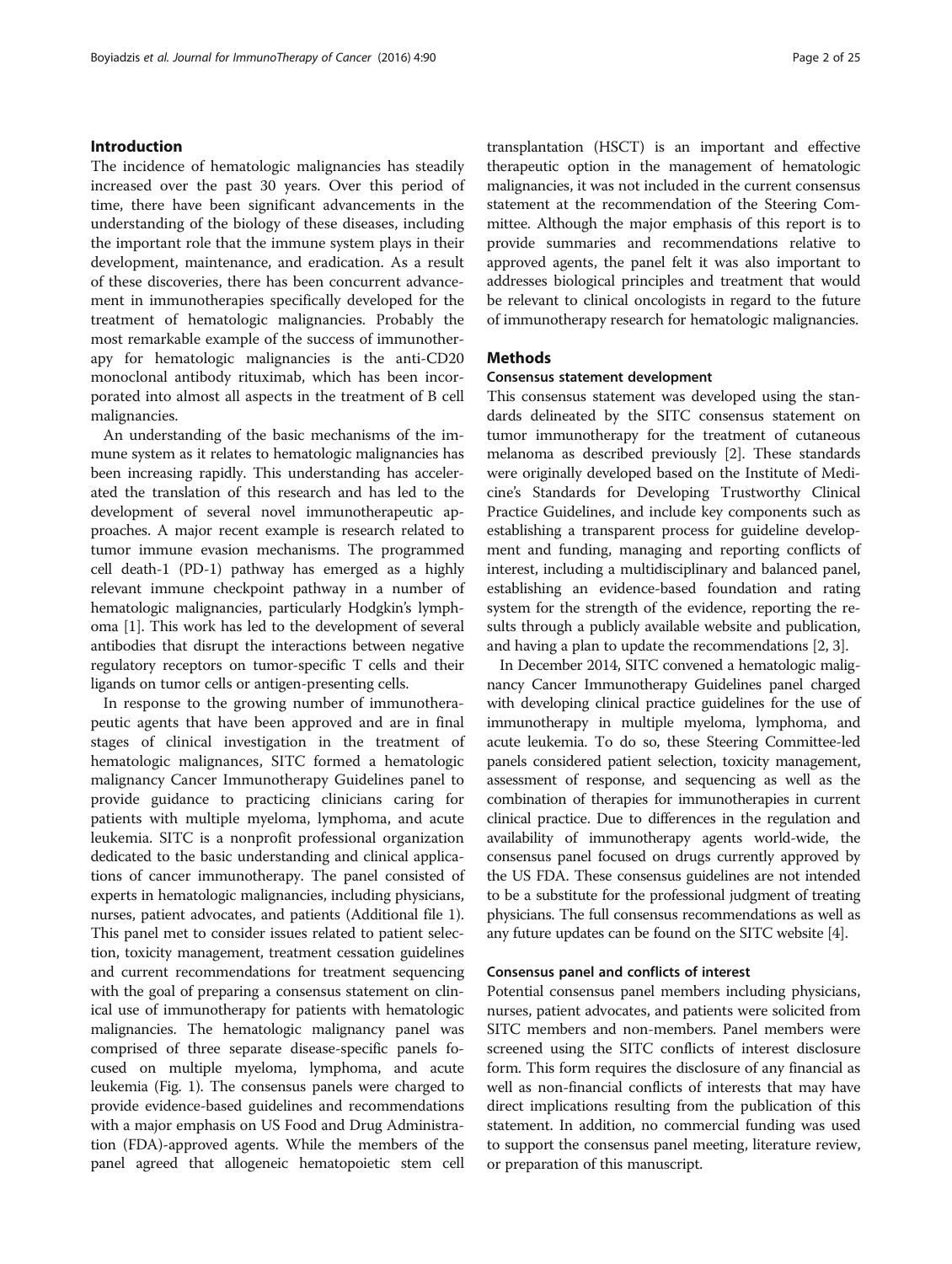<span id="page-2-0"></span>

| <b>MULTIPLE MYELOMA</b>     | <b>ACUTE LEUKEMIA</b>          | <b>LYMPHOMA</b>                 |
|-----------------------------|--------------------------------|---------------------------------|
| Madhav V. Dhodapkar, MD*    | Michael Boyiadzis, MD, MHSc*   | Michael R. Bishop, MD*          |
| Rafat Abonour, MD           | Austin John Barrett, MD        | Steve M. Ansell, MD, PhD        |
| Kenneth C. Anderson, MD     | Jorge Cortes, MD               | Koen Van Besien, MD             |
| David Avigan, MD            | Stephen J. Forman, MD          | Joshua Brody, MD                |
| P. Leif Bergsagel, MD       | Ephraim J. Fuchs, MD           | Mitchell Cairo, MD              |
| Ivan Borrello, MD           | Steven D. Gore MD              | Jonathan W. Friedberg, MD, MMSc |
| Ajai Chari, MD              | Marcos de Lima, MD             | Brad S. Kahl, MD                |
| Adam Cohen, MD              | Mark R. Litzow, MD             | James N. Kochenderfer, MD       |
| Sundar Jagannath, MD        | Jeffrey Miller, MD             | Larry W. Kwak, MD, PhD          |
| Anuj Mahindra, MD           | Jon M. Pagel, MD               | Ronald Levy, MD                 |
| Nikhil C. Munshi, MD        | Richard M. Stone, MD           | Justin Kline MD                 |
| Robert Z. Orlowski, MD, PhD | Martin S. Tallman, MD          | David L. Porter, MD             |
| Frits Van Rhee, MD, PhD     | Edmund K Waller, MD, PhD, FACP | Margaret A. Shipp, MD           |
| Stephen J. Russell, MD, PhD | Ann Welsh, RN, OCN             | John M. Timmerman, MD           |
| David Siegel, MD, PhD       | Jill Brufsky, Pharm D          | <b>Michael Werner</b>           |
| Lisa Barbarotta, APRN       |                                | Karl Schwartz                   |

committee member

The hematologic malignancy panel, consisting of three separate disease-specific panels for multiple myeloma, lymphoma, and acute leukemia, met in December, 2014, to review and discuss results from a previously distributed questionnaire collecting information on the panel member's role in patient care, primary clinical focus, experience with FDA-approved agents, and current clinical practices concerning the use of, or recommended use of immunotherapy agents. The final version of this consensus statement was made available to the entire SITC membership for an open comment period. These comments were collected and considered in the final version of this manuscript (Additional file [2](#page-17-0)).

## Literature review

The MEDLINE database was used to perform a systematic search of scientific literature from 2004 to 2014. The search was limited to "humans" and "clinical trials or controlled clinical trials or randomized controlled clinical trials." The results from the literature search are listed according to each disease type as follows. These bibliographies were supplemented with additional literature as identified by the panel.

#### Multiple myeloma

The search terms included "myeloma and lenalidomide," "myeloma and pomalidomide," "myeloma and thalidomide," "myeloma and monoclonal antibody," "myeloma and checkpoint blockade or PD-1 or PD-L1 or B7-H1," "myeloma and oncolytic virus," "myeloma and virotherapy," and "myeloma and dendritic cell vaccine or idiotype vaccine." After duplicates and irrelevant citations were removed, this search resulted in a 173-item bibliography (Additional file [3](#page-17-0): Bibliography I).

## Lymphoma

The search terms included "lymphoma and rituximab or ofatumumab," "lymphoma and checkpoint blockade," "lymphoma and chimeric antigen receptor," "lymphoma and idiotype vaccine," "lymphoma and denileukin diftitox," "lymphoma and interferon alfa-2b," "mantle cell lymphoma and lenalidomide," and "mantle cell lymphoma and bortezomib." After duplicates and irrelevant citations were removed, this search resulted in a 138-item bibliography (Additional file [3:](#page-17-0) Bibliography II).

#### Acute leukemia

The search terms included "AML and epigenetic therapy," "AML and hypomethylating agents or 5-azacytidine or decitabine," "AML and monoclonal antibody," "ALL and monoclonal antibody or rituximab or blinatumomab," "AML and checkpoint blockade," "AML and CAR or CART," and "ALL and CAR or CART." After duplicates and irrelevant citations were removed, this search resulted in a 56-item bibliography (Additional file [3](#page-17-0): Bibliography III).

The literature was reviewed and graded according to the previously established rating system [[2\]](#page-18-0). In summary, Level A was defined as strong supporting evidencebased data from prospective, randomized clinical trials, and meta-analyses; Level B was defined as moderate supporting data from uncontrolled, prospective clinical trials; and Level C represented weak supporting data from retrospective reviews and case reports.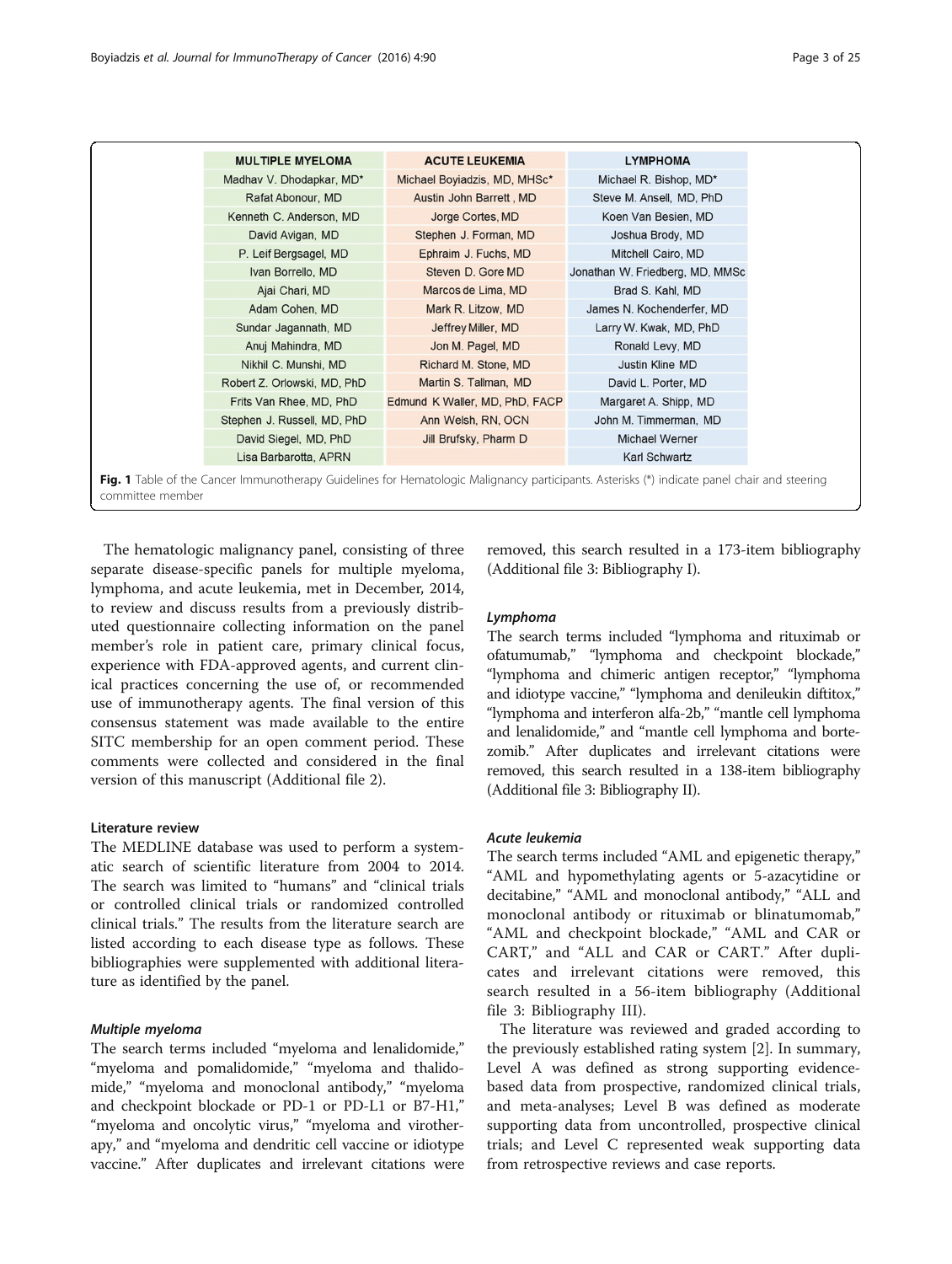## Multiple myeloma

Immune-based therapies in multiple myeloma (MM) can be classified as current or emerging therapies, based largely on the level of clinical evidence. The panel therefore first considered the status of current therapies, followed by considerations for the current status and optimal evaluation of emerging therapies.

#### Current immunotherapies in myeloma

Two broad categories of current immune/immunemodulating therapies in MM are immune-modulating drugs (IMiDs) and anti-tumor monoclonal antibodies (mAbs). Thalidomide, lenalidomide, and pomalidomide are already FDA-approved for use in MM [[5, 6\]](#page-18-0). While non-immune effects of IMiDs are recognized, the myeloma panel voted to include these agents among the list of immune therapies for these guidelines. Although antitumor antibodies were not yet FDA-approved at the time of the panel review, the level of evidence supporting the clinical activity of some agents (anti-CD38 mAb (daratumumab) and anti-SLAMF7 mAb (elotuzumab)) was felt to be high, and therefore, they were included among current immune therapies [[7, 8](#page-18-0)]. Both elotuzumab and daratumumab recently received FDA approval for relapsed myeloma.

#### IMiDs: thalidomide, lenalidomide, and pomalidomide

Over the past 15 years, the use of IMiDs together with proteasome inhibitors has transformed the therapeutic landscape and outcome of patients with MM. Lenalidomide plus dexamethasone (Rd) was superior to dexamethasone alone in two phase III trials involving patients with relapsed/refractory MM (RRMM) [[9, 10](#page-18-0)]. Rd was also superior to dexamethasone in the setting of induction therapy [[11\]](#page-18-0). Use of a lower dose of dexamethasone led to an improved safety profile, and accordingly, Rd has been commonly adopted in the US [[12](#page-18-0)]. In a clinical trial involving elderly patients with previously untreated MM, continuous Rd was superior to fixed duration Rd and to melphalan, prednisolone, and thalidomide (MPT) [\[13\]](#page-18-0).

The Rd regimen has also been combined with several agents, most notably proteasome inhibitors. Data comparing the addition of carfilzomib to Rd (KRd) in RRMM demonstrated improved progression-free survival (PFS) [[14\]](#page-18-0). In a phase III trial, the addition of elotuzumab to Rd led to improved PFS in patients with RRMM [[15\]](#page-19-0). Recently, the addition of ixazomib to the Rd backbone also led to improved PFS in RRMM [[16\]](#page-19-0). It should be noted that these phase III studies were performed in patients with lenalidomidesensitive disease, though differences in patient populations preclude across study comparisons.

In the front-line setting, results from trials comparing Rd to triplets such as those in combination with bortezomib (VRd), carfilzomib, and elotuzumab are currently awaited. Initial data from SWOG 0777 have demonstrated superiority of VRd over Rd in front-line therapy of myeloma [[17\]](#page-19-0). Data from randomized clinical trials evaluating the timing of stem cell transplantation in the era of novel agents is also awaited. Initial data from a phase III trial demonstrated improvement in PFS in patients receiving early stem cell transplantation [\[18](#page-19-0)]. Lenalidomide has also been utilized in the setting of maintenance therapy following autologous HSCT as demonstrated in clinical trials Cancer and Leukemia Group B (CALGB) 100104 and IFM 2005–02 or as continuous therapy for transplant ineligible patients (MM-015) [\[19](#page-19-0)–[21\]](#page-19-0). All three trials reported significant differences in PFS, and the CALGB trial reported improved 3 year overall survival (OS).

Pomalidomide plus dexamethasone demonstrated remarkable activity in patients with RRMM refractory to lenalidomide, and was the last immunotherapy agent approved for therapy of MM [[22](#page-19-0)–[24](#page-19-0)]. Two dosing schedules (2 mg daily or 4 mg on 21/28 day schedule) of pomalidomide (in combination with dexamethasone) have been explored with comparable results [[25](#page-19-0)–[27](#page-19-0)]. Pomalidomide is also active in patients with high-risk cytogenetics such as deletion 17 [\[28](#page-19-0)].

In recent years, the E3 ubiquitin ligase cereblon has been identified as a key target of IMiDs [[29](#page-19-0), [30\]](#page-19-0). Binding of the drug to cereblon leads to degradation of Ikaros family zinc finger proteins IKZF1 and IKZF3, which then leads to inhibition of tumor cell growth and immune activation [\[31](#page-19-0)–[33\]](#page-19-0). In preclinical and early clinical studies, immune activation by IMiDs provides the basis for synergy in combination with vaccines, antibodies and checkpoint inhibitors [[34](#page-19-0)–[37](#page-19-0)]. IMiD therapy leads to activation of both T and natural killer (NK) cells in vivo [[27, 38, 39](#page-19-0)]. IMiD-mediated immune activation is rapid and correlates with clinical response to therapy [\[27](#page-19-0)]. Myeloma Panel Recommendations:

- The panel recommends the use of combination therapies with lenalidomide in both front-line and relapsed MM setting based on level A evidence. Data directly comparing regimens commonly utilized in front-line setting is awaited and enrollment in well-designed clinical trials is recommended. In a recent Southwestern Oncology Group (SWOG) study, combination therapy with VRd led to improved outcome compared to Rd [[17\]](#page-19-0).
- The front-line regimen for transplant-eligible patients (outside of a clinical trial) preferred by the majority (53.3%) of the panel was VRd, followed by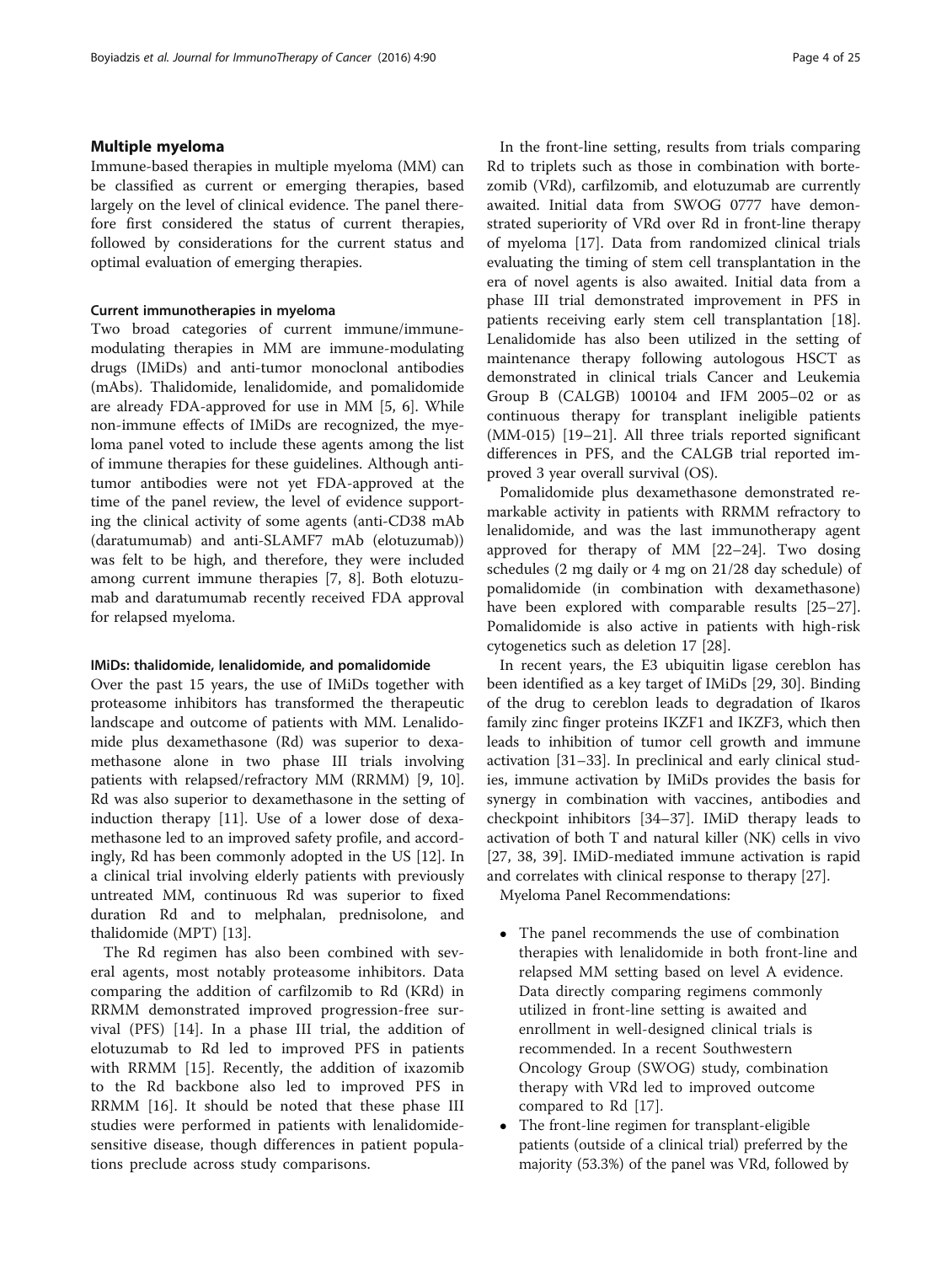Rd (26.7%) and cyclophosphamide, bortezomib, and dexamethasone (CyBorD) (13.3%) based on level B evidence.

- The front-line regimen for transplant-ineligible patients (outside of a clinical trial) preferred by the panel were Rd (46.6%), VRd (40%), followed by CyBorD (6.7%) based on level B evidence.
- Based on the results of SWOG S0777 (not available at the time of the panel review), VRd is now expected to become the preferred front-line regimen for most patients with newly diagnosed MM based on level A evidence. Participation in ongoing clinical trials comparing this regimen with others is strongly encouraged.
- All panelists recommend the use of a proteasome inhibitor-based regimen in patients with t(4:14), del17p, and plasma cell leukemia based on level B evidence.
- The panel recognizes the lack of level A evidence regarding the timing of stem cell transplant in the era of novel agents. While the results of studies addressing these questions are awaited, most panelists (66.7%) favor consideration of early autologous HSCT. The outcome of the French cohort Intergroupe Francophone Du Myeloma trial has been recently presented and demonstrated improved PFS with early transplant. These data were not available at the time of the panel review [\[18\]](#page-19-0).
- The majority of the panel (80%) recommends the use of maintenance therapy following autologous HSCT based on level A evidence. The preferred duration of maintenance therapy is until progression (50% of panelists) or for 2 years (28.6% of panelists). Patients on lenalidomide maintenance after prior melphalan exposure should also be monitored for secondary malignancies.
- Preclinical and clinical data support the design of clinical studies combining IMiDs with several immune therapies including monoclonal antibodies, vaccines, and immune checkpoint inhibitors based on level B evidence.
- Nearly all of the clinical data with IMiDs is in combination with concurrent steroids, including that in the setting of current combinations with monoclonal antibodies. Although steroids have the potential to dampen immune activation, recent data suggests that IMiDs may be able to activate immunity even in the setting of concurrent steroids [\[27](#page-19-0), [40\]](#page-19-0). The impact of concurrent steroids on IMiD-based immune therapies was debated, and the panel agreed that minimizing (or eventually eliminating) steroids would be highly desirable. However, there is a lack of consensus and currently no data to support the need to eliminate steroids, particularly in light of their synergistic direct anti-tumor effects.

In recent years, several anti-tumor mAbs have entered clinical testing in MM. Of these, elotuzumab and daratumumab have entered phase III testing. Elotuzumab is a fully humanized mAb against the glycoprotein SLAMF-7 expressed on myeloma and NK cells [\[41\]](#page-19-0). In preclinical models, elotuzumab illustrated anti-tumor effects via NK activation and enhanced antibody-dependent cytotoxicity [[41](#page-19-0)]. In a phase II trial, elotuzumab plus Rd (Elo-Rd) achieved a 92% objective response rate (ORR) in patients with RRMM [\[42\]](#page-19-0). In a recent phase III trial, Elo-Rd led to an improvement in PFS compared to Rd in patients with RRMM, including those with high-risk features [[15](#page-19-0)]. In this study, median PFS was 19.4 months in the Elo-Rd group vs. 14.9 months in the Rd group alone, with a hazard ration of .70 (95% CI: .57-.85,  $P < .001$ ).

Daratumumab targets CD38 expressed on MM cells as well as hematopoietic progenitor cells, endothelial cells, and activated immune cells [\[43](#page-19-0)]. Anti-myeloma effects of daratumumab involve several mechanisms including direct as well as immune-mediated effects [\[44\]](#page-19-0). Preliminary studies with daratumumab showed promising single agent activity with 31% objective responses in heavily pretreated RRMM, including those refractory to both proteasome inhibitors and IMiDs [\[45\]](#page-19-0). These results were confirmed in a phase I-II study, illustrating a 36% response rate and median PFS of 5.6 months in heavily pretreated RRMM patients who received daratumumab monotherapy (16 mg/kg) [[46\]](#page-19-0). In addition, in a phase II, multicenter trial daratumumab showed a 29.2% response rate and median PFS of 3.7 months in MMRR patients who had received a median of 5 previous lines of therapy [[47](#page-19-0)]. Moreover, the addition of daratumumab to the Rd backbone led to an improved ORR of 75% in RRMM. Daratumumab has also been combined with pomalidomide in therapy of patients with RRMM [[48](#page-19-0)]. Similar results have been observed with another anti-CD38 mAb, SAR650984 (isatuximab) in patients with RRMM.

Two antibody-drug conjugates (ADCs) are in active clinical testing in RRMM. Indatuximab ravtansine (BT062) is comprised of an anti-CD138 mAb conjugated to the maytansinoid DM4 toxin. In a phase II trial, indatuximab ravtansine plus Rd led to a 78% ORR in patients with RRMM. J6MO-mcMMAF (GSK2857916) is an ADC targeting B cell maturation antigen currently in phase I testing in RRMM. In addition, mAbs targeting several other molecules (e.g., CD40, CD56, CD54) are also in preclinical/early clinical testing. mAbs may be of particular interest in populations at higher risk with current therapies, including those with genetic high risk disease and comorbidities such as renal failure.

Myeloma Panel Recommendations: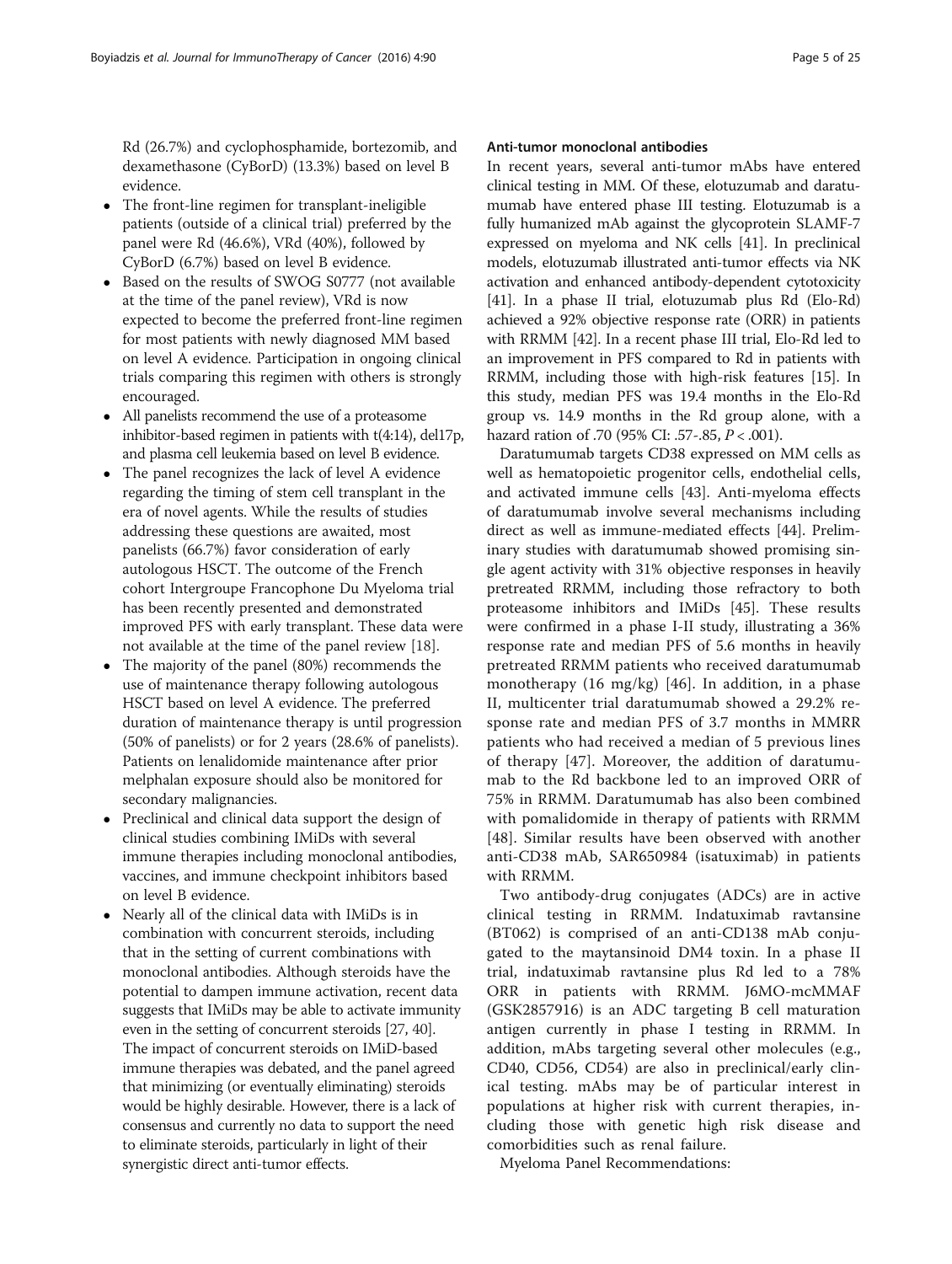- mAbs targeting SLAMF-7 (elotuzumab) or CD38 (daratumumab and SAR650984) in combination with Rd or VRd have demonstrated promising clinical activity in RRMM, including those with high-risk disease. Eligible patients with RRMM or NDMM and particularly those with high-risk features should be encouraged to participate in ongoing clinical trials with these agents based on level B evidence. After the panel meeting, on November 16, 2015, daratumumab received approval to treat patients with relapsed MM who have received at least three prior lines of therapy or are refractory to both a proteasome inhibitor and an IMiD. On November 30, 2015, the FDA approved elotuzumab in combination with lenalidomide and dexamethasone for therapy of relapsed MM who have received one to three prior medications.
- IMiDs often show synergy with mAbs likely in part related to their effects on antibody-dependent cell mediated cytotoxicity (ADCC) and are emerging as important agents for combination with mAbs, although proteasome inhibitors are also being combined with monoclonal antibodies.

#### Emerging immunotherapies in myeloma

For the evaluation of emerging therapies, the panel considered both early phase clinical as well as key preclinical findings from the literature in its recommendations. It is recognized that this is an area of active ongoing preclinical and clinical investigation with several new approaches showing promise. Therefore, periodic updates to these recommendations are strongly recommended.

#### Immune checkpoint blockade

Several studies have shown that PD-L1 is commonly overexpressed by myeloma tumor cells [[49\]](#page-19-0). In preclinical models, targeting PD-L1 led to anti-tumor effects in murine myeloma [[50\]](#page-19-0). Blockade of the PD-L1 axis leads to activation of antigen-specific T and NK cells in culture [\[36](#page-19-0), [51,](#page-19-0) [52](#page-20-0)]. Expression of PD-L1 in MM tumor cells is enriched in minimal residual disease and correlates with risk of progression from monoclonal gammopathy of undetermined significance (MGUS) to MM [\[53, 54](#page-20-0)]. In phase II clinical studies with the anti-PD-1 antibody nivolumab, stable disease (but no objective regressions) were observed in RRMM patients [\[55\]](#page-20-0). The impact of targeting this axis on survival of MM patients is currently unknown. Early data combining anti-PD-1 antibody pembrolizumab with IMiDs (lenalidomide and pomalidomide) have been reported and suggest promising clinical activity. Limited single agent activity with PD-1 blockade in early myeloma studies suggests the need to consider combination with other agents or approaches that stimulate and expand tumor specific lymphocytes [\[56, 57](#page-20-0)].

Myeloma Panel Recommendations:

- There was a consensus among the panel for a strong preclinical rationale for consideration of clinical trials of immune-checkpoint blockade in myeloma.
- The panel identified the following top clinical settings for evaluation of immune checkpoint blockade as single agents: high-risk MM, post-autologous HSCT, and minimal residual disease (MRD).
- The panel identified the following top clinical settings for evaluation of immune checkpoint-based combination therapies: relapsed MM, high-risk MM, and post-autologous HSCT.
- The panel identified the following as the top three agents for combination with immune checkpoint blockade in clinical trials: lenalidomide/IMiDs, vaccine, and other immune checkpoint inhibitors. Update added after the panel meeting: initial reports of studies testing combination of IMiDs and immune checkpoint blockade have shown promising clinical activity. Tumor-directed mAbs are also attractive agents for combination with immune checkpoint blockade. Thus, participation in phase II/III trials testing these combinations is strongly encouraged.

#### Immune activating antibodies

There are preclinical data to support targeting costimulation via activating antibodies in MM. One example is targeting CD137, which leads to antitumor effects in mouse models [\[58](#page-20-0), [59](#page-20-0)]. Targeting CD137 has also been shown to synergize with anti-tumor antibodies in preclinical models [\[60](#page-20-0)–[62\]](#page-20-0).

Myeloma Panel Recommendations:

- There is preclinical rationale to consider clinical evaluation of immune activating antibodies in MM.
- The panel identified the following top clinical settings for evaluation of immune activating antibodies as single agents: relapsed MM, MRD, and post-autologous HSCT.
- The panel identified the following top clinical settings for evaluation of immune activating antibody-based combination therapies: high-risk MM, MRD, and post-autologous HSCT.
- The panel identified the following as the top agents for combination with immune-activating antibodies in clinical trials: lenalidomide/IMiDs and vaccines. With the emergence of anti-tumor antibodies, there is interest in combining these with immune activating antibodies as well.

## Vaccines

Vaccines against tumor-specific antigens represent an attractive strategy to boost tumor immunity and may be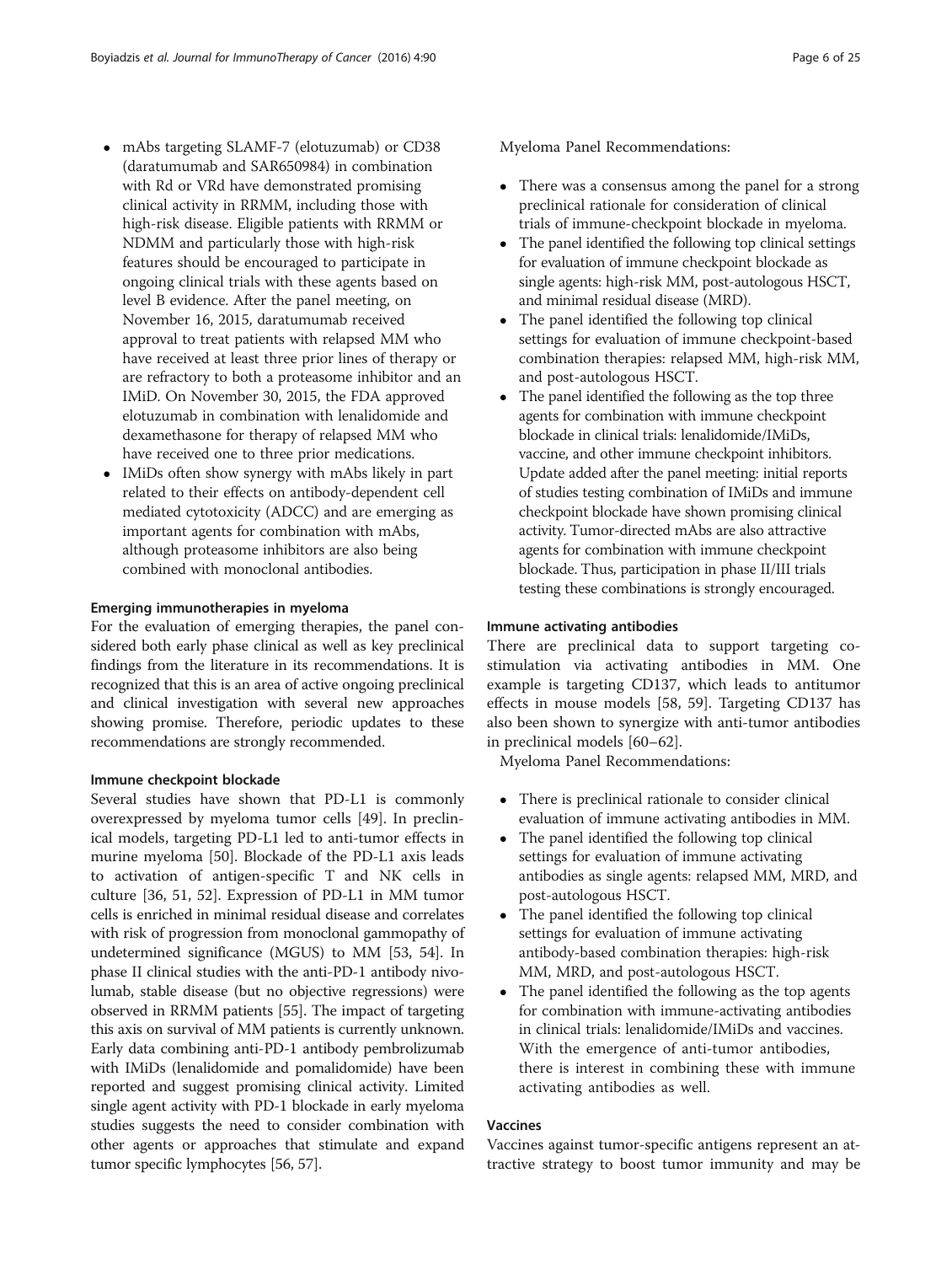particularly relevant with the emergence of checkpoint blockade strategies. Most of the early vaccine studies in MM targeted idiotypic determinants on clonal immunoglobulin (Ig) [[63](#page-20-0)–[65](#page-20-0)]. Ongoing vaccine studies are targeting peptides derived from defined antigens, in combination with lenalidomide and with anti-PD-1 [\[66](#page-20-0)]. Several vaccine approaches are in early phase testing. The PVX-410 vaccine consists of a cocktail of HLA-A2 derived peptides from X-box binding protein1 (XBP-1), CD138, and SLAM-F7 antigens that can trigger activation of MM-specific T cells and is currently under evaluation in combination with lenalidomide and anti-PD-1 (NCT01718899). One particular approach to boost immunity to multiple tumor-associated antigens involves fusion of tumor cells and dendritic cells (DCs) [[67](#page-20-0)–[69](#page-20-0)]. In a phase II trial, MM-DC vaccination following autologous HSCT led to a 78% very good partial response (VGPR) rate, and a 47% complete response (CR)/near complete response (nCR) rate, with responses improving from PR to CR/nCR after 100 days in 24% of patients [[70\]](#page-20-0). This approach is now being tested in a randomized multicenter clinical trial. DC vaccines targeting innate lymphocytes such as NKT cells in combination with low-dose lenalidomide also led to tumor regression in asymptomatic MM in a small clinical trial [[71\]](#page-20-0). Another approach has been to use an allogeneic myeloma vaccine in combination with a GM-CSF secreting cell line (myeloma GVAX) [[72\]](#page-20-0). When administered in combination with lenalidomide in patients in a near complete remission (with a detectable immunofixation of their monoclonal protein), patients have shown evidence of priming and persistence of a tumor-specific immune response that correlated with an ongoing disease remission [[73](#page-20-0)]. These data have led to a randomized trial comparing lenalidomide maintenance to lenalidomide + GVAX.

Myeloma Panel Recommendations:

- Vaccines represent an attractive strategy to boost tumor-specific immunity, particularly in the setting of early phase or MRD [[70,](#page-20-0) [71](#page-20-0), [74\]](#page-20-0).
- The panel identified MRD and high-risk asymptomatic MM as the top clinical settings for clinical evaluation of vaccine strategies.
- Clinical evaluation of vaccines is strongly recommended in combination with approaches that modify the immune suppressive factors in the tumor microenvironment. The panel identified lenalidomide and immune checkpoint blockade as the top strategies for combination with vaccines.

## Adoptive cellular therapies, including chimeric antigen receptor (CAR) T cells

Adoptive transfer of activated tumor-infiltrating T cells led to tumor regression in patients with melanoma. In a similar fashion, marrow infiltrating T cells have been infused following ex vivo activation in MM patients following autologous HSCT. In a recent study with 25 patients treated using this approach, the presence of central memory a CD8+ T cell phenotype at baseline and persistence of myeloma-specific T cells at 1 year post adoptive T cell therapy was predictive of improved outcome [\[75](#page-20-0), [76](#page-20-0)]. One strategy involved combining vaccination against tumor antigens with adoptive transfer of anti-CD3-stimulated and vaccine-primed T cells following autologous HSCT in patients with RRMM [[77](#page-20-0)–[79](#page-20-0)]. Antigens targeted via this approach included h-TERT and survivin in one study and MAGE in another study [\[77, 78](#page-20-0)]. The combination approach led to enhanced reconstitution of cellular and humoral immunity post-ASCT, including tumor-specific T cells.

CAR T cells against CD19 have shown remarkable clinical activity in acute lymphoblastic leukemia (ALL) [[80](#page-20-0)]. CART-19 cells are currently being evaluated in the setting of MM following autologous HSCT, based on the premise that a subset of drug resistant and possibly clonogenic subset of tumor cells express CD19 [\[81\]](#page-20-0) and have shown early signs of activity [[81](#page-20-0)]. Another antigen being targeted in early phase clinical trials by this approach is B cell maturation antigen [\[82](#page-20-0)], and NY-ESO-1 has been targeted with TCR-engineered T-cells [\[83\]](#page-20-0). Other approaches testing CAR-modified T or NK cells are targeting diverse antigens such as kappa light chain, NKG2D, CD38 and SLAMF-7. In addition to cell-based therapies, virotherapy approaches such as measles virus have also been evaluated in patients with RRMM and impressive clinical responses have been observed in some patients with this approach [[84](#page-20-0)]. Virus-induced death of tumor cells is thought to activate anti-tumor immunity, which sets the stage for combination approaches [[85](#page-20-0)].

Myeloma Panel Recommendations:

- Adoptive transfer of costimulated/vaccine-primed T cells as well as marrow infiltrating T cells is a promising strategy for immunotherapy of MM.
- Several CAR-modified T/NK cell approaches are also being developed and in preclinical/early phase testing.
- Virotherapy approaches such as measles virus have led to impressive clinical responses in some patients with RRMM.
- The panel identified patients with high-risk MM or RRMM as well as post-autologous HSCT as preferred clinical settings for clinical evaluation of adoptive cellular therapies.
- The panel also identified combination approaches with lenalidomide and immune checkpoint blockade as preferred combination approaches with these strategies.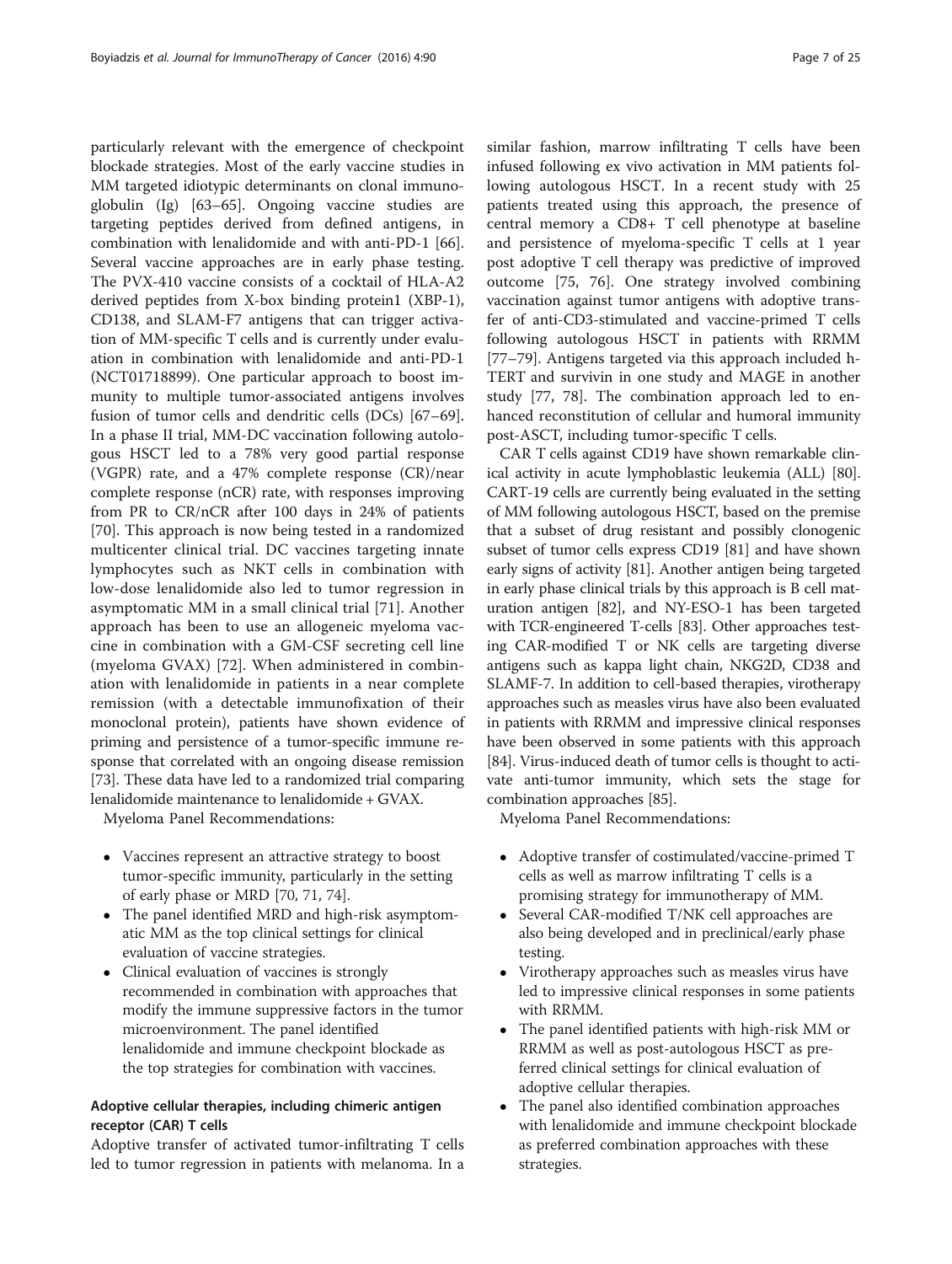## Issues related to immunotherapy research in myeloma

Emergence of effective immune therapies in cancer has led to a reassessment of trial designs and endpoints for evaluating clinical efficacy of such therapies, particularly in the setting of some solid tumors. Traditional criteria such as response rates and PFS did not correlate with OS or clinical benefit for some immune therapies in the setting of solid tumors. Novel immune related response criteria have been proposed in the setting of some solid tumors [\[86\]](#page-20-0).

Prior preclinical studies have shown that tumor-specific T cells are enriched in the bone marrow in preneoplastic gammopathy and even in the setting of clinical MM, T cells from the bone marrow can be activated to kill autologous tumor cells [\[76, 87, 88](#page-20-0)]. Antigen-specific T cells have been detected in both blood and bone marrow of myeloma patients [\[89, 90](#page-21-0)]. The phenotypic and functional profile of immune cells in the bone marrow differs from that in circulation, such as with accumulation of IL17 producing T cells [[91](#page-21-0)–[94\]](#page-21-0). MM patients may have significant immune paresis in terms of both humoral and cellular immunity, which may also be impacted by prior therapies [[95](#page-21-0)]. Detection of MRD is emerging as an important parameter and further research is needed to fully integrate MRD testing in the management of myeloma.

Myeloma Panel Recommendations:

- The panel strongly recommends incorporation of detailed immune monitoring in ongoing clinical trials of immune therapies including IMiDs, mAbs and other emerging immune therapies based on level A evidence.
- The panel recommends that immune monitoring should include serial analysis of the bone marrow microenvironment in all studies, as this may differ from the findings in circulating immune cells based on level A evidence.
- Immune monitoring should include both phenotypic and also functional studies including analyses of antigen-specific T cell responses. Guidelines for optimal monitoring of tissue-based immune responses, including those in the bone marrow are currently under development through SITC. Collection, initial processing, transport and storage of tissue aspirates or biopsies may have an impact on results of immune monitoring approaches, and these details should be included in the clinical protocols as well as publication of results.
- Timing of immune monitoring may depend on the nature of the specific therapy. For example, mid-cycle measurements may be needed to fully evaluate the effect of IMiDs [\[71\]](#page-20-0).
- The nature of preexisting immune paresis may impact the response to immune therapies and should be considered in trial design [\[95\]](#page-21-0).
- The panel concluded that there are insufficient data to evaluate whether current criteria for clinical response/progression are inadequate for the evaluation of response to immune therapies and whether immune related response criteria as in the
- setting of solid tumors will be useful in MM. Nonetheless, repeat tumor biopsies should be strongly considered to confirm disease progression and avoid the potential caveat of pseudoprogression due to a transient increase in M protein or the possibility that progression by imaging may reflect immune infiltration as opposed to true progression.
- The panel concluded that there were insufficient data at present to recommend a change in preferred endpoints for MM clinical trials in immunotherapy. However, the panel did note that PFS has not been a consistent or reliable predictor of eventual improvement in OS following immune therapies in solid tumors. It is possible that PFS at a defined timepoint (e.g., 2 or 3 years) may be a better correlate of clinical benefit with immune therapies, but this has not been validated.

#### Lymphoma

The overall goal of the lymphoma consensus panel was to provide guidance on the use of immunotherapeutics to practicing physicians caring for patients with lymphoma. The specific goal was to provide evidence-based guidelines and recommendations with a major emphasis on FDAapproved agents. In addition, the panel was charged to provide consensus opinions relative to: 1) defining optimal selection of lymphoma patients for immunotherapy; 2) improving management of immunotherapy side effects; 3) how best to monitor responses to immunotherapy; and 4) developing a rationale for sequencing (or combining) immunotherapy with other agents for patients with high-risk and advanced disease.

#### Definition of an immunotherapeutic agent

For the purpose of their review, the panel initially addressed how to define whether an agent or therapy was a form of immunotherapy. In the broad sense, several therapeutic agents may have effects upon the immune system, but it may not be their major mechanism of action in the treatment of lymphoma. It was the consensus opinion that the major mechanism of action of a lymphoma immunotherapeutic agent was augmenting anti-tumor responses of immune cells. For example, if an agent directly inhibits tumor escape mechanisms, it would be classified as immunotherapy. In contrast, agents that target a tumor cell directly and mediate cell death mostly through non-immunological pathways (e.g., targeted agents to B cell receptor) were not considered immunotherapeutics. Based on this definition, the list of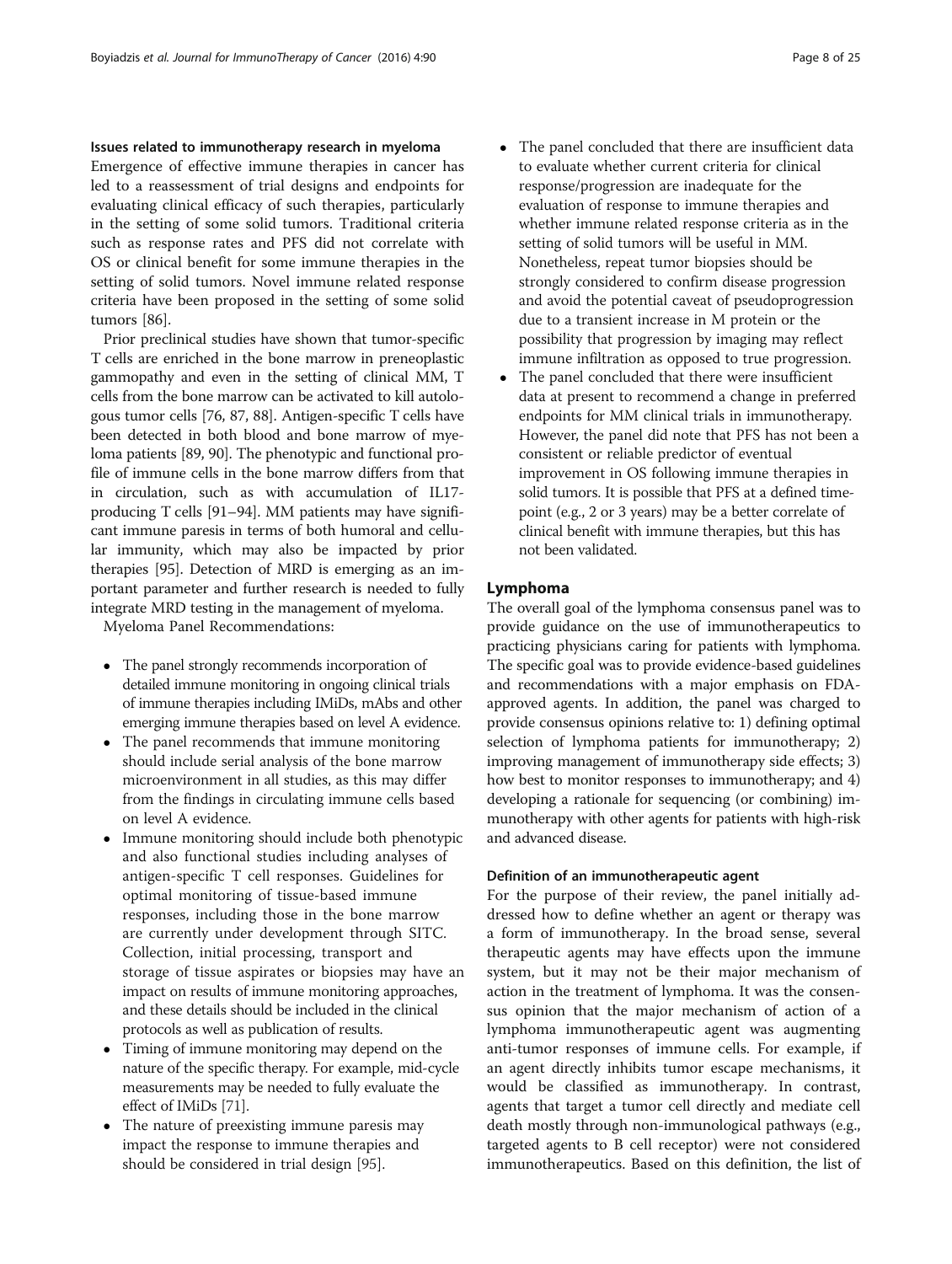FDA-approved agents which the panel did not consider as a "true" form of immunotherapy for lymphoma included bortezomib, denileukin diftitox, brentuximab vedotin, temsirolimus and the radio-immunoconjugates Y-90 ibritumomab tiuxetan as well as tositumomab and iodine I-131 tositumomab.

It was thoroughly recognized by the lymphoma panel that allogeneic HSCT is an important and efficacious form of immunotherapy in the treatment of lymphoma [[96\]](#page-21-0). However, it was the recommendation of the steering committee overseeing the hematologic malignancies panels to not include this topic in the first set of guidelines. It is the intent to review in a future update how to incorporate new immunotherapies into both allogeneic and autologous HSCT and how these agents may challenge standard uses of allogeneic transplant.

## Current immunotherapies in lymphoma

## Monoclonal antibodies

## Rituximab

Rituximab is a chimeric anti-CD20 mAb and is the most commonly used and most clearly defined immunotherapy in lymphoma. Rituximab is FDA-approved for the treatment of non-Hodgkin lymphoma (NHL) and chronic lymphocytic leukemia (CLL). Specifically, rituximab is indicated for the treatment of NHL patients with: 1) relapsed or refractory, low-grade or follicular, CD20 positive, B cell NHL as a single agent; 2) previously untreated follicular, CD20-positive, B cell NHL in combination with cyclophosphamide, vincristine, and prednisone (CVP) chemotherapy; 3) non-progressing (including stable disease), low-grade, CD20-positive, B cell NHL, as a single agent, after first-line CVP chemotherapy; and 4) previously untreated diffuse large B cell, CD20-positive NHL in combination with cyclophosphamide, adriamycin, vincristine, prednisone (CHOP) or other anthracycline-based chemotherapy regimens. Rituximab is also indicated, in combination with fludarabine and cyclophosphamide, for the treatment of patients with previously untreated and previously treated CD20-positive CLL. Although it is well recognized that rituximab may have several mechanisms of action, the primary effect is on normal anti-tumor immune response [[97](#page-21-0)]. It has been demonstrated that the Fab domain of rituximab binds to the CD20 antigen on lymphocytes, and the Fc domain recruits immune effector functions to mediate B cell lysis. Mechanisms of action include direct anti-proliferative effects, complementdependent cytotoxicity (CDC), and ADCC, with the latter believed to be dominant in vivo [\[98](#page-21-0)].

Lymphoma Panel Recommendations:

 Rituximab is FDA-approved as maintenance therapy for previously untreated follicular, CD20-positive B cell NHL and in non-progressing, low-grade, CD20-

positive, B cell NHL after first-line CVP chemotherapy. However, the clinical benefit of maintenance rituximab in these two clinical settings remains controversial, based on endpoints that fail to clearly demonstrate a survival benefit. It was the consensus opinion based on level B evidence that maintenance rituximab is not recommended in low burden (as generally defined Groupe D'Etude de Lymphomes Folliculaires), low-grade NHL, and patients should be carefully counseled relative to clinical benefits based on specific endpoints [\[99](#page-21-0), [100\]](#page-21-0).

- Maintenance rituximab is not recommended in diffuse large B cell lymphoma (DLBCL) based on level A evidence.
- The panel further emphasized there are several unresolved issues with endpoints used to assess the clinical utility of maintenance rituximab, as selected endpoints may have differing relevance in different histologies (e.g., mantle cell lymphoma). Future trials addressing the role of maintenance rituximab should clearly define and emphasize endpoints based on histology.
- The panel could not make any recommendations relative to dose, frequency, and duration of rituximab as maintenance therapy.

#### Ofatumumab

Ofatumumab is a fully human anti-CD20 antibody that is FDA-approved in combination with chlorambucil, for the treatment of previously untreated patients with CLL for whom fludarabine-based therapy is considered inappropriate. The approval was based on the results of a multicenter randomized open-label trial that demonstrated improved PFS with ofatumumab in combination with chlorambucil as compared to single-agent chlorambucil [[101](#page-21-0)].

Lymphoma Panel Recommendations:

 The panel had no specific recommendation for ofatumumab as the results were not viewed as providing any significant clinical advantages over rituximab. Ofatumumab is currently approved in combination with chlorambucil for front-line therapy of CLL.

## Obinutuzumab

Obinutuzumab is a humanized, glyco-engineered type 2, anti-CD20 antibody that is FDA-approved for use in combination with chlorambucil for the treatment of patients with previously untreated CLL. The approval was based on demonstration of an improvement in PFS in a randomized, open-label, multicenter trial comparing obinutuzumab in combination with chlorambucil to chlorambucil alone in patients with previously untreated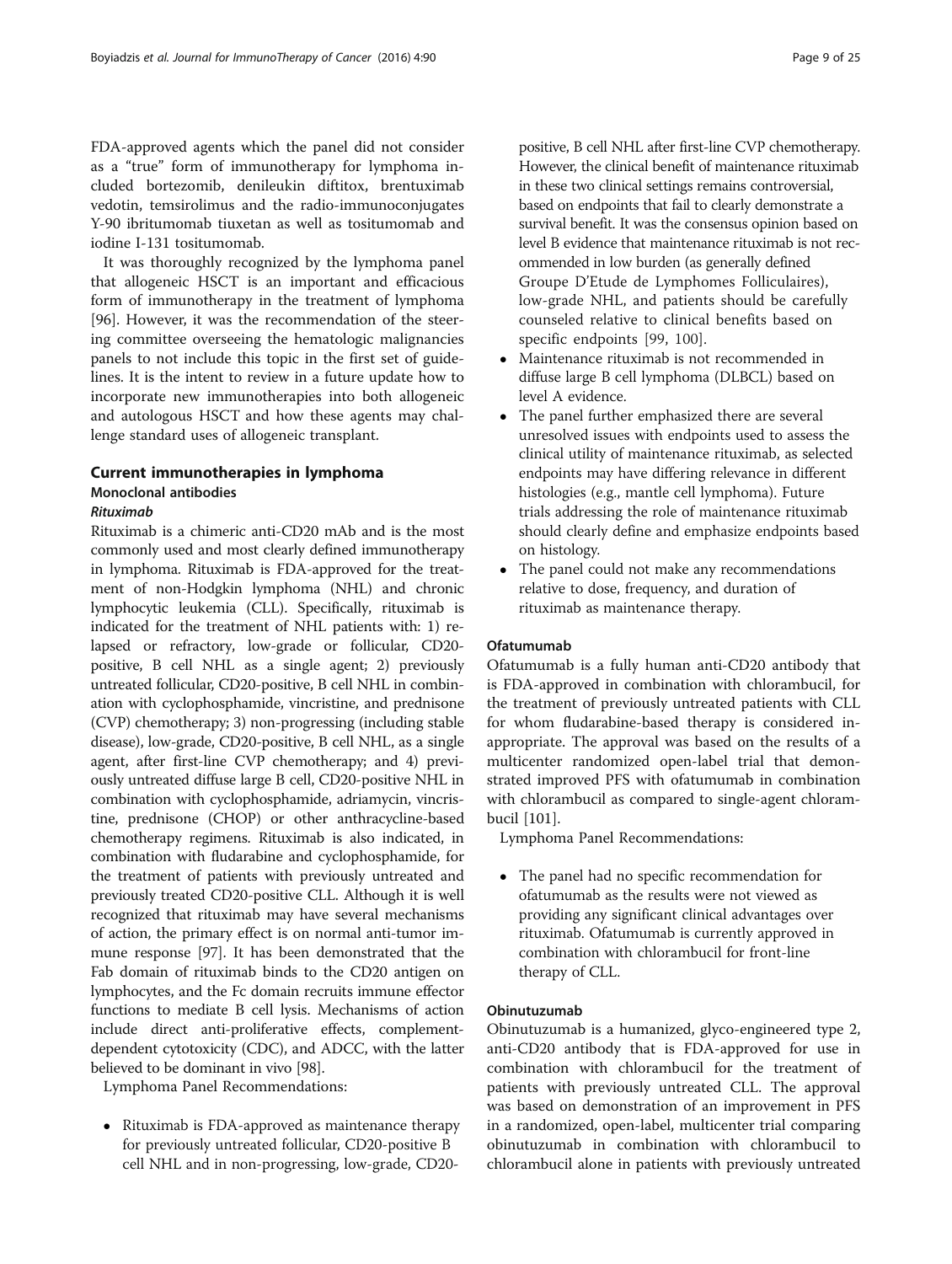CD20-positive CLL. The study also included a rituximab in combination with chlorambucil arm [[102](#page-21-0)].

Lymphoma Panel Recommendations:

 The panel had no specific recommendation for obinutuzumab for lymphoma as the results in this disease, as opposed to CLL, were not viewed as providing any significant clinical advantages over rituximab.

## Alemtuzumab

Alemtuzumab is a recombinant DNA-derived humanized IgG1 kappa anti-CD52 monoclonal antibody indicated as a single agent for the treatment of B cell CLL. Alemtuzumab was initially FDA-approved in 2001 under accelerated approval and subsequently to regular approval based on an international, multicenter trial in 297 previously untreated CLL patients randomized to either alemtuzumab or chlorambucil [\[103\]](#page-21-0). The PFS was significantly longer in the alemtuzumab arm; no differences in survival were observed.

Lymphoma Panel Recommendations:

- Alemtuzumab significantly impairs most important immunologic effectors and potentially impairs the utility of other immunotherapeutics.
- CD52 is expressed by approximately half of all peripheral T cell lymphomas, and alemtuzumab has been used alone and in combination with conventional chemotherapy in their treatment. However, as with CLL, there is significant concern over toxicity and immunosuppression.

## Other lymphoma immunotherapies Lenalidomide

Lenalidomide, a thalidomide analogue, is an immunomodulatory agent with antiangiogenic and antineoplastic properties. Lenalidomide is FDA-approved for the treatment of mantle cell lymphoma (MCL) that has relapsed or progressed after two prior therapies, one of which included bortezomib. The approval of lenalidomide for MCL was based on a multicenter, single-arm, open-label trial of single-agent lenalidomide in 134 patients whose MCL had relapsed after or were refractory to bortezomib or a bortezomib-containing regimen [\[104\]](#page-21-0). Treatment with lenalidomide resulted in an ORR of 26%; the median duration of response was 16.6 months. The combination of lenalidomide plus rituximab (LR) has been investigated as initial therapy in MCL [[105\]](#page-21-0). In a single-group, multicenter, phase 2 study, 38 patients with untreated MCL received lenalidomide (20 mg/day x 21 days of a 28-day cycle) as induction therapy for 12 cycles. Rituximab was administered once weekly for the first 4 weeks and then once every other cycle until

disease progression. The most common grade 3 or 4 adverse events were neutropenia (50%), rash (29%), thrombocytopenia (13%), an inflammatory syndrome ( 11%), anemia (in 11%), serum sickness (in 8%), and fatigue (in 8%). At the median follow-up of 30 months, the overall response rate in evaluable patients was 92%, and the CR rate was 64%. Median PFS had not been reached at the time of this report. The 2-year PFS and OS were estimated to be 85% and 97%, respectively. A response to treatment was associated with improvement in quality of life [[105](#page-21-0)].

In a multicenter phase II/III study, DLBCL patients were stratified by germinal center B cell-like (GCB) versus non-GCB subtype, then randomized 1:1 to receive lenalidomide or investigator's choice (IC) chemotherapy until progressive disease, unacceptable toxicity, or voluntary withdrawal [\[106\]](#page-21-0). Patients with GCB or non-GCB DLBCL treated with lenalidomide had similar ORR, but the data suggested greater improvements in PFS and OS with lenalidomide versus IC in the non-GCB patients, particularly the ABC subtype. In the Alliance phase II trial, patients with relapsed follicular lymphoma (FL) were randomized to rituximab alone or lenalidomide alone or LR [[107](#page-21-0)]. The rituximab-alone arm was discontinued as a result of poor accrual. The ORR was  $53\%$  (CR = 20%) and 76% (CR = 39%) for lenalidomide alone and LR, respectively  $(P = 0.029)$ . Patients were treated until time of progression. At the median follow-up of 2.5 years, median time to progression was 1.1 years for lenalidomide alone and 2 years for LR  $(P = 0.0023)$ .

Lymphoma Panel Recommendations:

- It was the consensus opinion that lenalidomide as a single agent has clinical activity in relapsed MCL and that LR was an option as initial therapy in untreated MCL based on level B evidence.
- It was the consensus opinion that lenalidomide has clinical activity in DLBCL based on level B evidence.
- The lenalidomide dose of 25 mg used in DLBCL is higher than clinicians are accustomed to using in CLL; however, the risk of toxicity and clots/ thrombosis is decreased for lymphoma patients. For patients without standard risk factors for deep vein thrombosis, the panel suggested giving low-dose aspirin.
- The panel felt that clinical endpoints were needed to better define the duration of therapy for LR in FL.

#### Interferon (IFN)-α-2b

IFN-α-2b belongs to family of interferons, which are naturally occurring small proteins and glycoproteins produced and secreted by cells in response to viral infections and to synthetic or biological inducers. Interferons exert their effects through a complex sequence of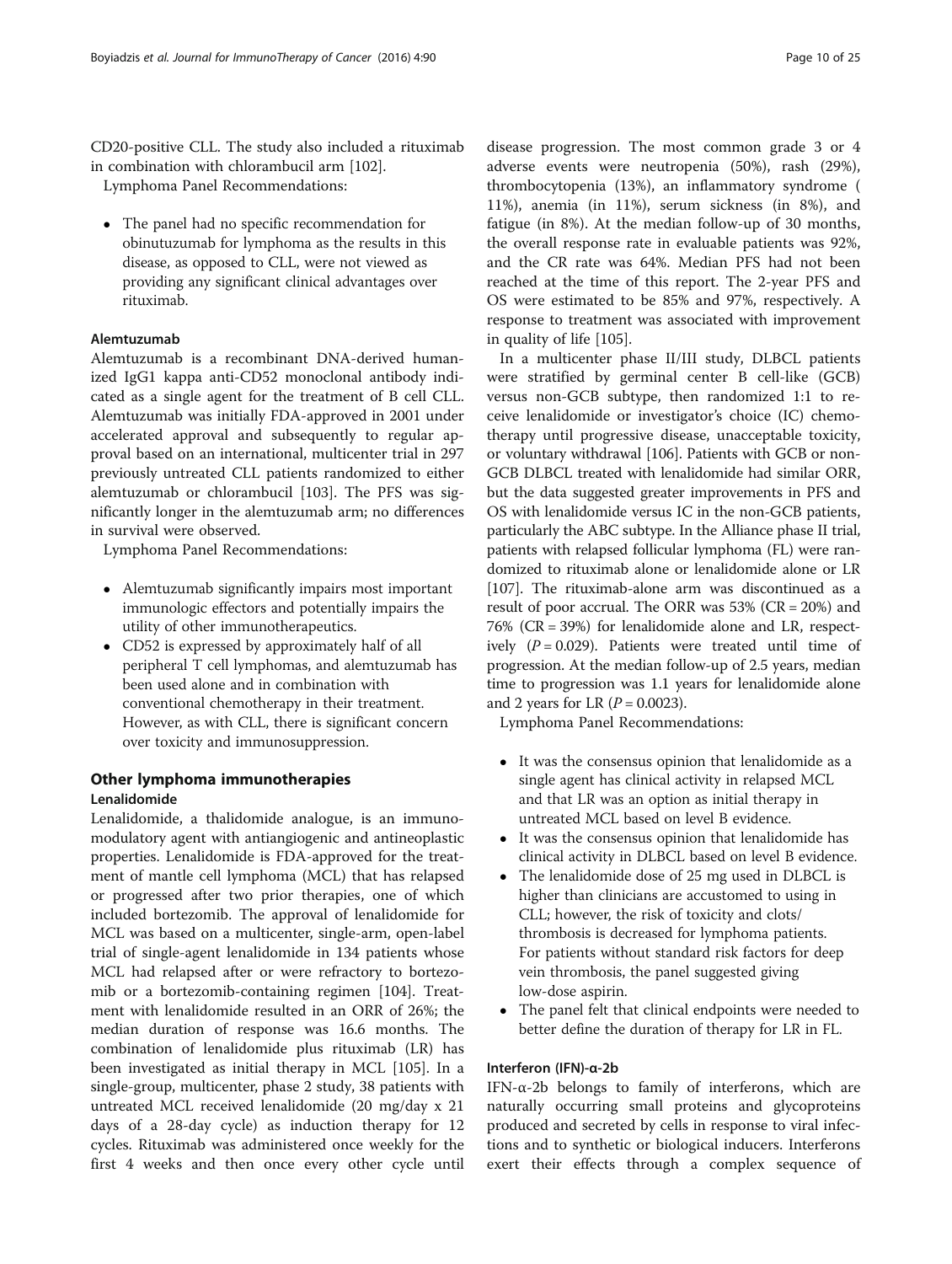intracellular events including the induction of certain enzymes, suppression of cell proliferation, and augmentation of the specific cytotoxicity of lymphocytes for target cells [\[108](#page-21-0)]. IFN-α-2b is FDA-approved for the initial treatment of clinically aggressive follicular NHL in conjunction with anthracycline-containing combination chemotherapy in patients 18 years of age or older. This approval was based on a randomized, controlled trial that evaluated the safety and efficacy of IFN-α-2b in conjunction with a combination of cyclophosphamide, doxorubicin, and teniposide (CHVP) as initial treatment in patients with clinically aggressive, large tumor burden, stage III/IV follicular NHL [\[109\]](#page-21-0). Patients were randomized to CHVP alone or CHVP plus IFN-α-2b at 5 million IU subcutaneously three times weekly for the duration of 18 months. The group receiving the combination of IFN- $\alpha$ -2b plus CHVP had a significantly longer PFS (2.9) years versus 1.5 years,  $P = 0.0001$ ). After a median follow-up of 6.1 years, the median survival for patients treated with CHVP alone was 5.5 years while median survival for patients treated with CHVP plus IFN-α-2b had not been reached ( $P = 0.004$ ). IFN-α also has documented single agent activity against multiple subtypes of relapsed NHL [\[110](#page-21-0)–[112](#page-21-0)]. Direct injection of IFN- $\alpha$  into lymphoma lesions can often lead to their regression, suggesting that efficient delivery of IFN-α to tumors might be a useful approach to treating lymphomas [[113](#page-21-0), [114\]](#page-21-0). To enable delivery of IFN-α to lymphoma cells, with anti-CD20 antibody-IFN-α fusion proteins have been developed which show potent anti-lymphoma effects in preclinical models [[115](#page-21-0), [116\]](#page-21-0).

Recent evidence has also indicated that spontaneous activation of the stimulator of IFN genes (STING) pathway within tumor-resident DCs leads to type I IFN production and adaptive immune responses against tumors [\[117\]](#page-21-0).

Lymphoma Panel Recommendations:

• The panel commented that IFN- $\alpha$ -2b is currently not commonly used in the treatment of NHL, and its indication came prior to the introduction of rituximab. As such, its use should follow label indications strictly or in the context of a clinical trial. However, other novel means of targeting IFN- $\alpha$  activities to tumor sites to treat lymphomas and other cancers are important areas of investigation.

#### Emerging immunotherapies in lymphoma

There have been recent reports of several forms of immunotherapy under clinical investigation for the treatment of lymphoma that have demonstrated clinical efficacy. As many of these treatments are likely to receive FDA approval in the coming years, the panel unanimously agreed that a brief overview of these modalities and clinical

data related to them would be of value to the practicing oncologist. During the preparation of this manuscript, nivolumab received FDA approval for the treatment of classical Hodgkin lymphoma (HL) that has relapsed or progressed after autologous HSCT and post-transplantation treatment with brentuximab vedotin. The subsequent section concerning checkpoint blockade therapy was updated to reflect this approval.

## Vaccines

There have been several trials evaluating the use of vaccines in the treatment of lymphoma with one study validating the vaccine approach by demonstrating improvement of disease-free survival in a randomized, controlled clinical trial [\[118\]](#page-21-0), while others have reported varying levels of success [[119, 120](#page-21-0)]. As T cell activation is critical to a clinically relevant immune response, there is a potentially a significant role for vaccines in the treatment of lymphoma, particularly in combination with other modalities. For vaccines to have a more significant role, there is great need for new antigens, but unfortunately very few true tumor specific antigens in lymphoma are known. Genome sequencing in context of HLA binding permits the identification of large numbers of neoantigens to which vaccines may be developed [[121](#page-21-0)]. The failure of vaccines may be due in large part to an immunosuppressive microenvironment, which may be secondary to past treatments or the inherent biology of the lymphoma. As such, there is a need to further understand vaccine efficacy in association with the microenvironment and develop biomarkers which will permit us to identify subsets of patients or specific lymphomas that more likely to benefit from immunotherapy in general.

#### Cellular therapy

There are a variety of cellular therapies that have recently demonstrated clinical efficacy in lymphomas. These therapies include partially HLA-matched third-party Epstein-Barr virus (EBV)-specific cytotoxic T lymphocytes (CTLs), marrow and tumor-infiltrating lymphocytes (MIL/TIL), NK cells, and most prominently genetically-engineered T cells, particularly CAR T cells targeting CD19 [[122](#page-21-0)–[125\]](#page-21-0).

#### Third-party EBV-specific CTLs

- There is an increasing number of studies demonstrating that allogenic donor or "off-the-shelf" third-party CTLs specific for EBV can be used safely and successfully to treat EBV-associated lymphomas [[122](#page-21-0), [126\]](#page-22-0).
- One donor can be used to generate antigen-specific T cells that can be infused into multiple recipients making them readily and immediately available to treat patients.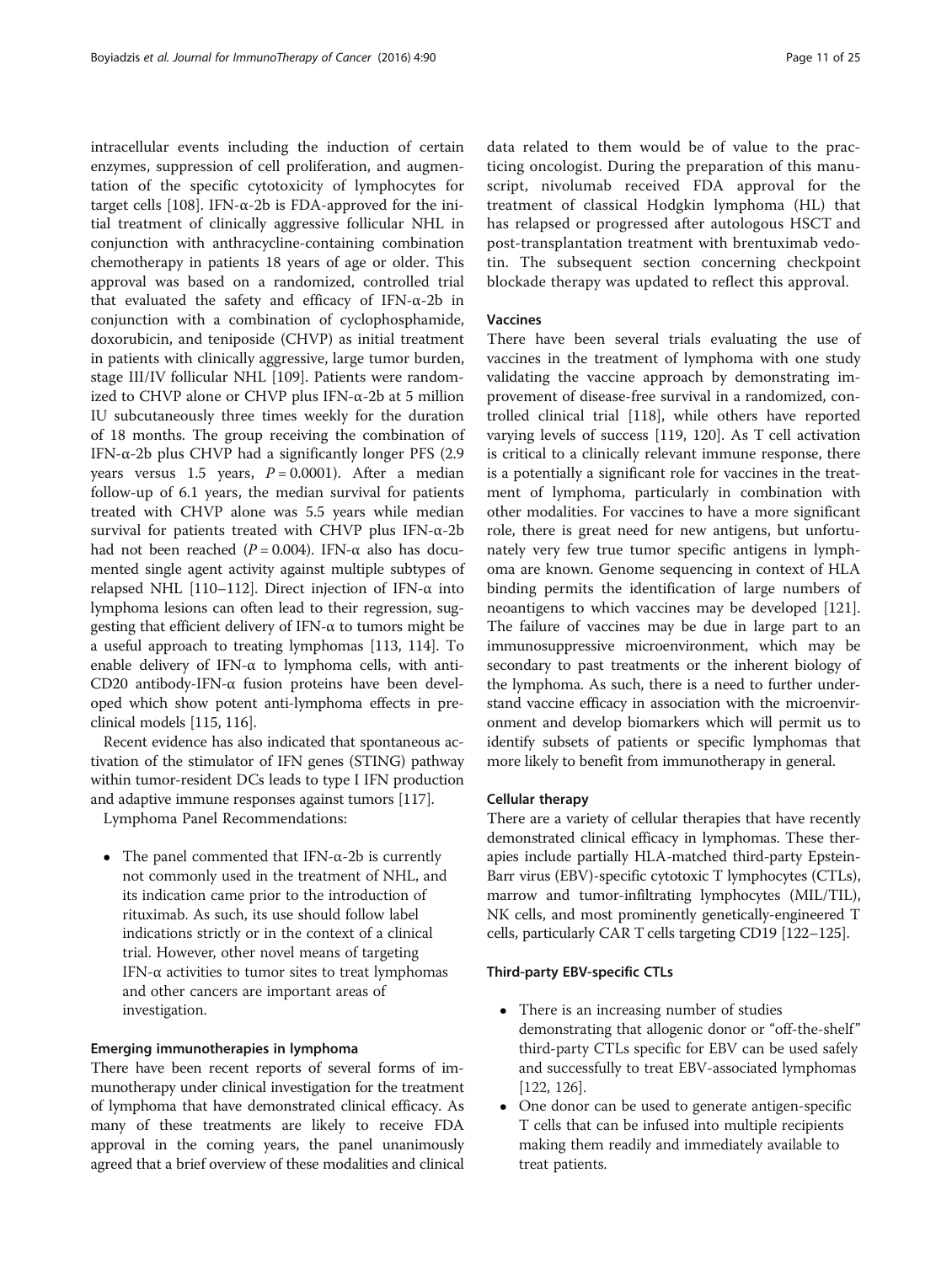## CAR T cell therapy

- In contrast to the relatively large numbers and successes in ALL and CLL, the use of CAR T cell therapy for the treatment of lymphoma is limited and has short follow-up times. However, the available data are encouraging with anecdotal data demonstrating responses in refractory and relapsed FL, DLBCL, and MCL [\[125](#page-21-0)].
- There have been two major categories of toxicities associated with this therapy: cytokine release syndrome (CRS) and neurologic toxicities, which may be related. Classical CRS is associated with high fever, tachycardia, hypotension, tachypnea and hypoxia, and it can be life-threatening [\[127](#page-22-0)]. CRS is associated with elevated circulating levels of several cytokines including IL-6 and IFN-γ, and uncontrolled studies demonstrate that immunosuppression using tocilizumab, an anti-IL-6 receptor antibody, with or without corticosteroids can reverse the syndrome. Neurologic toxicities observed with CAR-T cell therapy have included aphasia, dysphasia, tremor, and seizure. These have generally been transient, lasting up to 2 weeks, but they also can be life threatening.
- A significant practical obstacle in making this technology more broadly accessible is that the screening and production process requires several weeks. However, improving culture techniques have reduced production times to less than two weeks. There has also been increased standardization and automation in manufacturing in preparation to provide CAR T cells to large numbers of patients as commercial products.
- A key scientific question for this field is why the response rates for lymphomas are so variable and not as high as those observed in ALL. One hypothesis is that it may relate to host T cell function. A highly related question is what is the optimal T cell phenotype for response and persistence, which appears to correlate with duration of response [[128\]](#page-22-0).
- The majority of trials have targeted CD19, but CAR T cells targeting a number of other lymphoma antigens (e.g., CD22, CD28, CD30, ROR1) are in early clinical trials or in development [[129](#page-22-0)].
- This technology is very promising as a salvage regimen. However, the immediate question is its role and timing among the many emerging choices for refractory and relapsed lymphomas. There will be increased utilization of this therapy and earlier consideration for it as a treatment option, as long as it proves to be safe (see toxicities), and especially if it is shown to be a "once and done" option, which has been observed in ALL.

## Bispecific T cell Engager (BiTE) molecules

- Blinatumomab is FDA approved for the treatment of relapsed or refractory B cell precursor ALL. It recruits cytotoxic T cells to target tumor B cells by linking the CD3 and CD19 antigens.
- In a phase II clinical trial, treatment of heavily pretreated patients with relapsed/refractory DLBCL with blinatumomab showed an acceptable safety profile and resulted in objective (ORR = 43%) and durable responses [[130](#page-22-0)].
- CRS and neurotoxicity have been observed with blinatumomab.

## Checkpoint blockade

Tumor immune evasion pathways have been most thoroughly studied in solid tumors; however, emerging data have demonstrated that malignancies of hematopoietic origin are also able to co-opt their local environment in order to escape immune attack. Activated T cells upregulate negative costimulatory receptors, such as PD-1 and cytotoxic lymphocyte antigen-4 (CTLA-4) [[131](#page-22-0)]. Engagement of PD-1 or CTLA-4 with ligands expressed on tumor cells or professional antigen presenting cells results in down-regulation of effector T cell function and represents a potent mechanism of immune evasion across a number of human cancers. Antibodies which block PD-1/PD-L1 interactions have demonstrated that in select subtypes of HL and NHL, the PD-1 ligands are over-expressed due to a genetic amplification of the loci encoding them [[132](#page-22-0)–[134](#page-22-0)]. Other mechanisms of PD-L1 over-expression in lymphomas have also been elucidated. Reports from early-phase clinical trials of PD-1 blockade have demonstrated remarkable effectiveness in HL and also appear active against some NHLs.

• Preclinical studies suggested that Reed-Sternberg cells exploit the PD-1 pathway to evade immune detection. In classic HL, alterations in chromosome 9p24.1 increase the abundance of the PD-1 ligands, PD-L1 and PD-L2, and promote their induction through Janus kinase (JAK)-signal transducer and activator of transcription (STAT) signaling [[133](#page-22-0)]. Based on these observations, nivolumab, a PD-1 blocking antibody, was investigated in 23 patients with relapsed or refractory HL [\[1](#page-18-0)]. An objective response was reported in 20 patients (87%) per investigator assessment, including 17% with a CR and 70% with a PR; the remaining 3 patients (13%) had stable disease. The rate of PFS at 24 weeks was 86%. In a subsequent phase II study, nivolumab was investigated in relapsed/refractory classical HL patients. Results from this study illustrated an ORR of 66% per independent review; CR and PR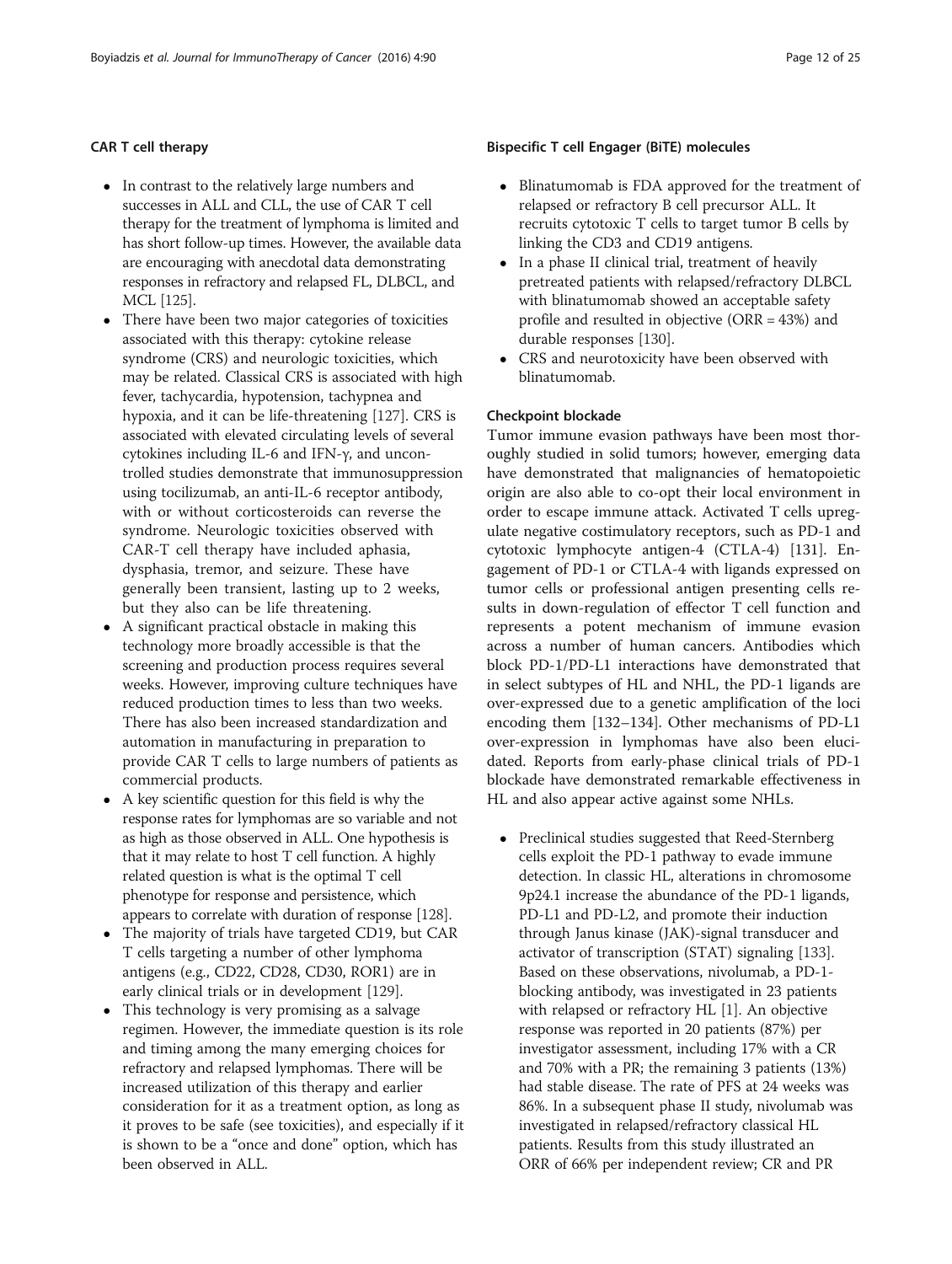rates were 8.8% and 57.5%, respectively. At the time of the database lock for this study, 62% of responders remained in response with a median follow-up time of 8.9 months [\[135\]](#page-22-0). Based on results from these studies, nivolumab was granted accelerated approval by the FDA on May 17, 2016 for patients with classical HL that has progressed following autologous HSCT and brentuximab vedotin.

- In trials with small numbers of patients, responses have been observed with CTLA-4 or PD-L1 blockade in FL and DLBCL [\[136](#page-22-0)–[138\]](#page-22-0).
- With virally-associated lymphoid tumors (e.g., EBV+ DLBCL), most all have increased PD-L1 on tumor cells [[132,](#page-22-0) [139](#page-22-0)]. Therefore, determining biological heterogeneity may allow for the identification of subsets susceptible to PD-1 blockade.
- Trials of PD-1 blockade in lymphoma show toxicities similar to those reported in solid tumors.
- Although results are very preliminary, the efficacy of PD-1 blockade as a single agent rivals that of chemotherapy in heavily pretreated patients, and consideration should be given to studying these agents earlier in the disease course and in combination with conventional agents as well as other forms of immune therapy, particularly vaccines.

#### Issues related to immunotherapy research in lymphoma

- The panel thought it was essential to try to learn as much as possible from every patient who enters a trial. Specifically, it is important to obtain tumor and blood samples from every patient. Patient samples are critical for evaluation of:
	- Tumor microenvironment Systemic immune responses Tumor and host mutational burden Tumor antigens

T cell receptor (TCR) repertoire (locally and systemically) and clonal T cell expansion within tumors

- The panel suggested that pretreatment biopsies should be mandatory for participation in clinical trials and strongly suggested that follow-up biopsies be obtained at the time of relapse in order to understand mechanisms of resistance. In order to do so, there is a need for funding for sample banks.
- One of the major problems that will need to be addressed is how to design and prioritize immunotherapy trials with so many competing agents and modalities. The panel suggested that a profile/portfolio of collaborative immune studies

with uniform approaches to immune monitoring be established in order to develop a large dataset.

- It was emphasized that the majority of trials will be developed and conducted with pharmaceutical companies. Thus, it is imperative for industry to share the biologic data that result from these studies. A collaborative effort is needed to bring together different interests and strengths in order to develop important trial(s) and generate robust data. There is a strategic advantage to a pharma-academia partnership. Such a partnership will result in faster completion of trials with greater scientific depth and would be a "win-win" situation for both entities.
- In thinking about developing immunotherapeutic trials in lymphoma, the extraordinary heterogeneity of diseases, as well as within disease heterogeneity, must be recognized. Therefore, it is essential to study the quality and pathologic evidence of immune infiltration, which is the genetic basis for the perturbation and modulation of regulators. This understanding of the biology and heterogeneity must be linked to specific treatments for diseases

## Acute leukemia

Acute myeloid leukemia (AML) and ALL remain formidable clinical challenges largely due to resistance of leukemia to current therapies and leukemia relapse [[140](#page-22-0), [141\]](#page-22-0). Negative immune regulatory mechanisms present in acute leukemia may contribute to the development of a suppressive microenvironment that protects leukemic cells from immune destruction. Furthermore, immune cell abnormalities including impaired NK cell activity and increased frequency and immunosuppressive functions of regulatory T cells have been described in patients with acute leukemia [[142](#page-22-0), [143\]](#page-22-0).

During the past four decades, allogeneic HSCT following both myeloablative and non-myeloablative (reduced intensity) conditioning regimens has been established as a standard and curative treatment option for acute leukemia [[144](#page-22-0)–[146](#page-22-0)]. The anti-leukemic activity of allogeneic HSCT relies not only on the effects of high dose chemotherapy or irradiation given during the conditioning regimen, but also on the immune-mediated graftversus-leukemia effect [[147](#page-22-0)–[149](#page-22-0)]. The use of cytokines or pharmacologic agents to restore immune cell effector functions and, by extension, anti-leukemic effects represent other immunotherapeutic approaches that have been used in leukemia treatment [\[150](#page-22-0)–[153\]](#page-22-0).

Several non-transplant immunotherapeutic strategies are currently being evaluated in numerous clinical trials. These include among others the use antibody based therapies, immune checkpoint inhibitors, CAR T cells, NK cells, and vaccine based therapies.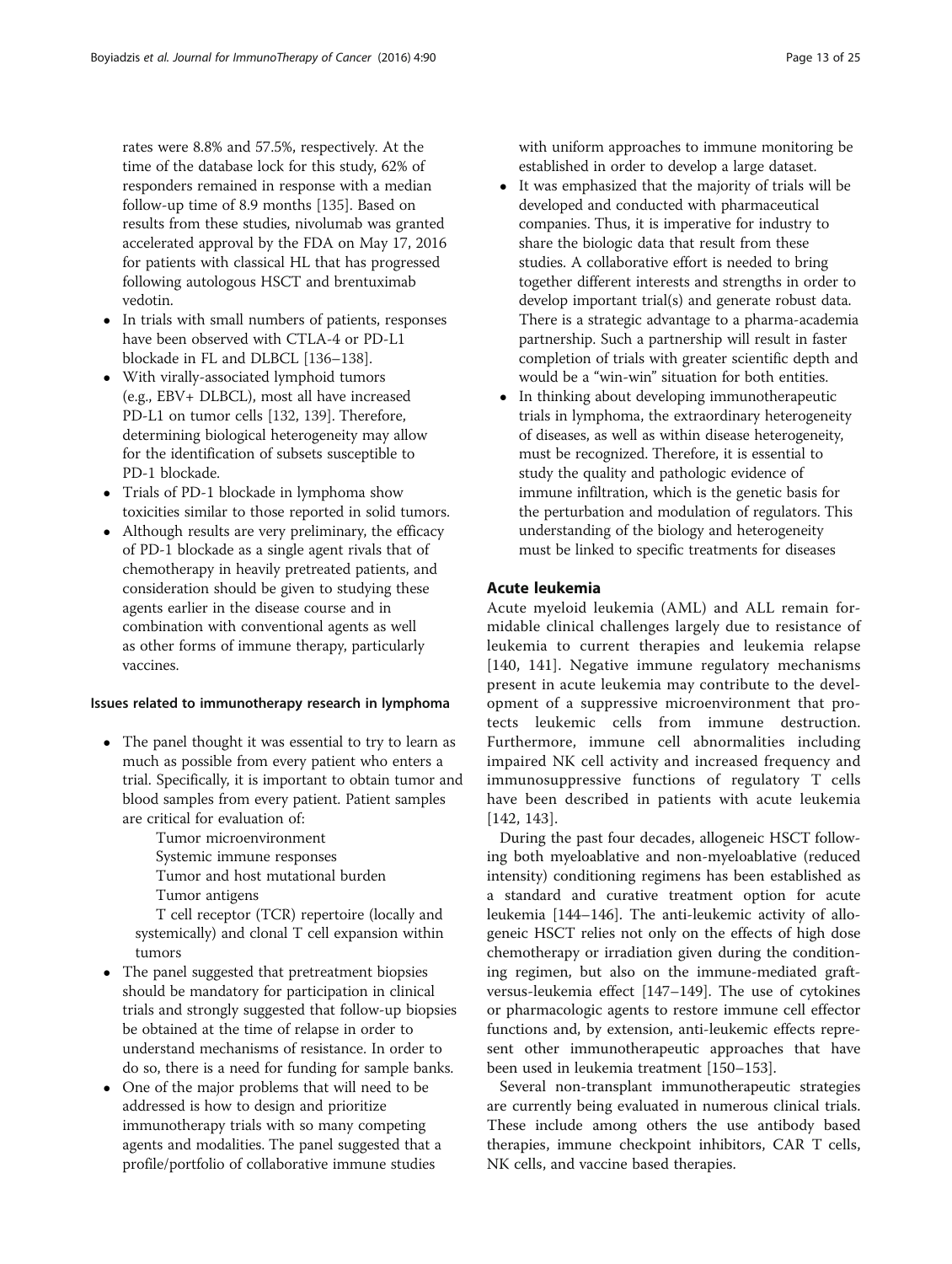## Current immunotherapies in acute leukemia Blinatumomab

Blinatumomab is a bispecific CD19-directed CD3 T cell engager that activates endogenous T cells when bound to the CD19-expressing target cell. Blinatumomab was studied in patients with MRD-positive B-lineage ALL after intensive chemotherapy and in follow-up studies in patients with relapsed and refractory Philadelphia chromosome-negative B cell ALL [[154](#page-22-0)–[157\]](#page-22-0). The role of blinatumomab in is currently being evaluated in a Phase III clinical trial (ECOG-ACRIN Cancer Research Group, NCT02003222) in patients with newly diagnosed BCR-ABL-Negative B Lineage ALL.

Blinatumomab was granted accelerated approval by the FDA on December 3, 2014 for the treatment of Philadelphia chromosome-negative relapsed or refractory B cell precursor ALL [\[155, 158](#page-22-0)]. The basis of the approval was a single arm trial with 185 evaluable adults. Blinatumomab was administered in patients with refractory/relapsed ALL by continuous infusion for 4 weeks of a 6-week cycle. Up to two cycles were used for induction and three cycles for consolidation. The complete remission rate was 33% (95% CI: 27%–41%) with 2 cycles of treatment with blinatumomab, and the median duration of response was 6.7 months (range, 0.46–16.5 months). Median OS was 6.1 months (95% CI: 4.2–7.5 months). A minimal residual response was achieved by 31% (95% CI: 25%–39%) of all patients.

Safety was evaluated in 212 patients with relapsed or refractory ALL treated with blinatumomab [\[158\]](#page-22-0). The most common adverse reactions (≥20%) were pyrexia, headache, peripheral edema, febrile neutropenia, nausea, rash and tremor. Elevated transaminases were the most common (>10%) laboratory abnormalities related to blinatumomab. A neurological toxicity occurred in approximately 50% of patients. CRS was reported in 12% of the patients (grade  $3 \geq CRS$  syndrome in 2%). Blinatumomab administration was interrupted in 32% of the patients and discontinued in 17%. The most common reasons for interruption were neurologic toxicity and CRS. The most common reasons for permanent withdrawal included neurologic toxicity and sepsis.

Leukemia Panel Recommendations:

• The panel recommended the use of blinatumomab for patients with relapsed or refractory ALL based on level B evidence.

## Emerging therapies

## Monoclonal antibodies in acute leukemia

Engagement of mAb with leukemia target antigens can lead to direct apoptosis, CDC, and ADCC [\[159\]](#page-22-0). Antigens expressed on leukemia blasts or preferentially expressed on leukemia stem cells including CD33, CD45, CD96, CD123, CD135, CLL-1 and T cell immunoglobulin mucin-3 (TIM-3) represent potential targets for antibodybased therapy in AML [[160](#page-22-0), [161](#page-22-0)]. In ALL, CD19, CD20, CD22 and CD52 (among others) represent potential targets [[162](#page-22-0)–[164](#page-23-0)]. A number of monoclonal antibodies are currently being evaluated (Table 1). These include unconjugated monoclonal antibodies and monoclonal antibodies conjugated with cytotoxins.

An approach to enhance the efficacy of antibody therapy is the use of BiTE antibodies like blinatumomab mentioned on the previous page. By bridging tumor antigens with T cell receptors, these can direct effector T cells to leukemia blasts target antigens. In recent years, different T cell engaging antibody constructs have been developed. The use of bispecific antibodies that contain CD16 and blast-specific antigens can enhance NK cell mediated ADCC. Furthermore, anti-KIR antibodies to block inhibitory KIR receptors can be used to enhance NK cell cytotoxicity [[165, 166](#page-23-0)].

Several phase I and phase II antigen-specific antibody clinical trials are currently in development for the treatment of acute leukemia. Epratuzumab, an unconjugated humanized monoclonal antibody, binds to the third extracellular domain of CD22. Epratuzumab was evaluated by

Table 1 Selected monoclonal antibodies in ALL and AML

| Selected monoclonal antibodies in ALL |                                       | Selected monoclonal antibodies in AML |                                                                |
|---------------------------------------|---------------------------------------|---------------------------------------|----------------------------------------------------------------|
| Rituximab                             | anti-CD20 antibody                    | SGN-CD33A                             | anti-CD33 pyrrolobenzodiazepine dimer                          |
| Ofatumumab                            | anti-CD20 antibody                    | AMG 330                               | anti-CD33 and CD3, bi-specific T cell<br>engager antibody      |
| Epratuzumab                           | anti-CD22 antibody                    | MGD006                                | anti-CD123 and CD3, dual affinity<br>retargeting molecule      |
| Alemtuzumab                           | anti-CD52 antibody                    | CSL362                                | anti-CD123 antibody                                            |
| Inotuzumab<br>ozogamicin              | Monoclonal anti-CD22 immunotoxin      | $SI - 401$                            | diphtheria toxin interleukin-3 fusion protein<br>against CD123 |
| Blinatumomab                          | bi-specific T cell engager antibody   |                                       |                                                                |
| Moxetunomab<br>pasudotox              | conjugated immunotoxin targeting CD22 |                                       |                                                                |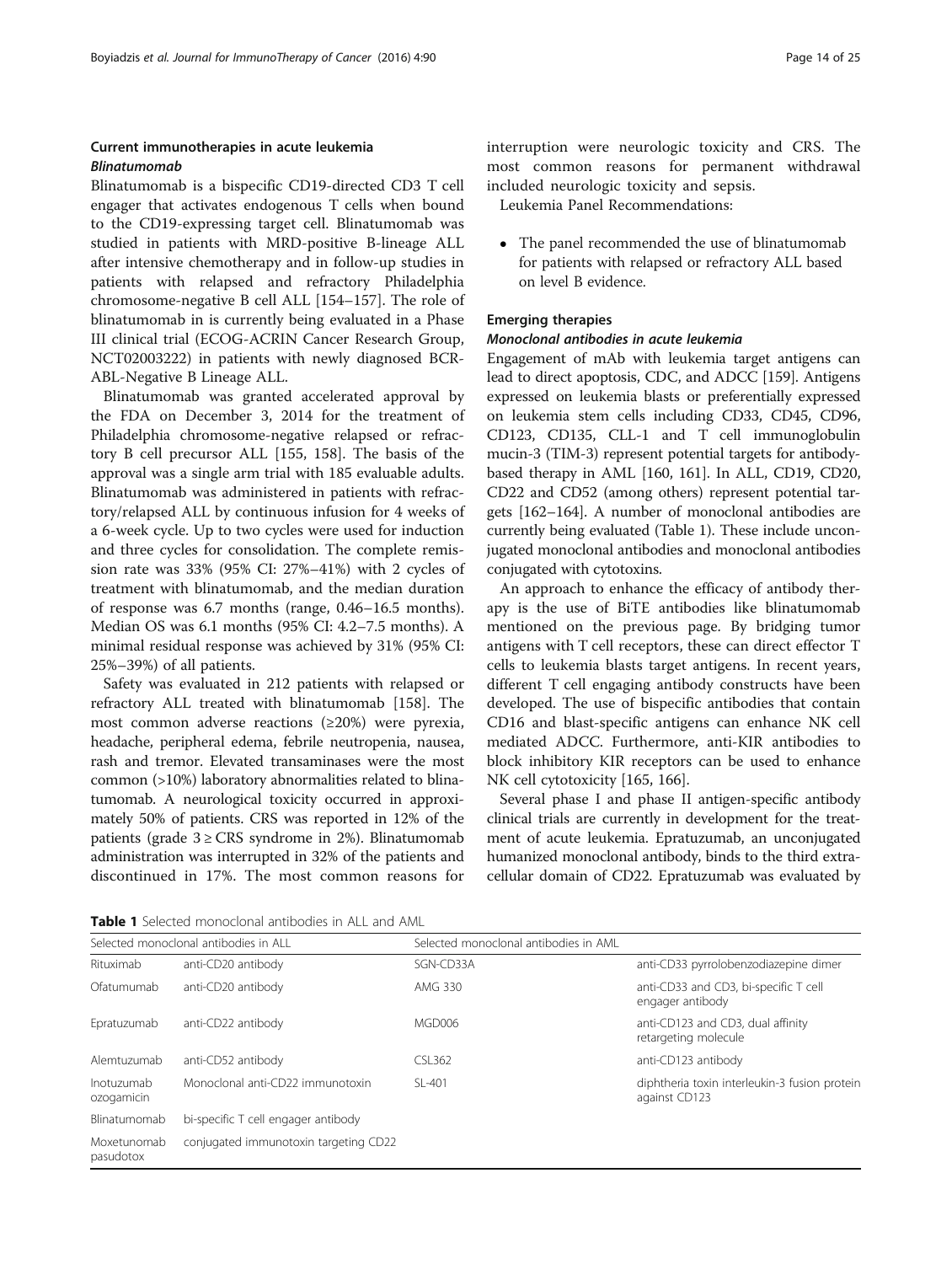the Children's Oncology Group as single agent and as part of a chemotherapy backbone in 114 relapsed ALL patients either weekly or twice weekly [[167](#page-23-0), [168](#page-23-0)]. The CR rates were similar to both arms (65% and 66%) but were not significantly higher than those observed historically without epratuzumab. The addition of epratuzumab was well tolerated, with a similar toxicity profile to that observed with the re-induction chemotherapy platform regimen alone. While CR rates were not improved compared to historical controls treated with chemotherapy alone, there was a non-significant trend towards improvement in MRD response with the addition of epratuzumab to reinduction chemotherapy.

In a recent SWOG study (31 patients, median age: 41 years old), the addition of epratuzumab to the combination of clofarabine and cytarabine in adults with relapsed/ refractory pre-B ALL was evaluated [[169](#page-23-0)]. The response rate (CR plus CR without count recovery) was 52%, significantly higher than the previous trial with clofarabine/cytarabine alone, where the response rate was 17%. The median OS was 5 months (95% CI: 3–9 months).

Rituximab, a chimeric anti-CD20 antibody, has been evaluated with combination chemotherapy for patients with B cell ALL demonstrating event-free survival (EFS) as well as OS benefit and molecular CR rates [[170](#page-23-0)–[172](#page-23-0)]. A multicenter randomized trial compared a pediatricinspired protocol to the same regimen plus rituximab in patients newly diagnosed with CD20-positive Ph-negative B-Cell precursor ALL (105 in the rituximab arm and 104 in the control arm) [\[172\]](#page-23-0). Median age was 40 years. Both randomization arms were well balanced for pretreatment characteristics. CR rate was 92% and 91% in rituximab and control arm, respectively. With a median follow-up of 30 months, patients treated in the rituximab arm had a lower cumulative incidence of relapse (CIR) (2-year CIR, 18% [95% CI: 10–26] vs. 30.5% [95% CI: 21–40] in control arm;  $P = 0.02$ ), while no significant difference was observed regarding non-relapse mortality between both arms. This translated into longer EFS in patients treated in the rituximab arm (2-year EFS, 65% [95% CI: 56–75] vs 52% [95% CI: 43–63] in control arm;  $P = 0.038$ ). When censoring patients who received allogeneic HSCT in first CR at transplant time, EFS and OS were longer in the rituximab arm.

Ofatumumab is an anti-CD20 antibody that targets a membrane proximal small-loop epitope on the CD20 molecule. Similar to rituximab, ofatumumab was combined with ALL chemotherapy in a phase II clinical study. The CR rate was 96%; and 96% of patients achieved MRD negativity. The one year CR duration and OS were 90% and 88% respectively [\[173, 174](#page-23-0)].

Alemtuzumab is a humanized monoclonal antibody directed against the CD52 antigen present on the surface of immune cells. Alemtuzumab has limited activity as single agent in patients with ALL [\[175\]](#page-23-0). In a phase I

study by CALGB, alemtuzumab was administered postremission for eradication of MRD. The addition of alemtuzumab resulted in reduction of MRD, but it was also associated with viral infections [[176](#page-23-0)]. Based on these results an expansion phase was completed which may confirm the preliminary results.

Inotuzumab ozogamicin is a humanized anti-CD22 antibody conjugated to calicheamicin. In a recent phase 3 trial patients with relapsed or refractory ALL were randomized to inotuzumab ozogamicin or standard of care intensive chemotherapy [\[177\]](#page-23-0). The rate of CR was significantly higher in the inotuzumab ozogamicin group than in the standard-therapy group (80.7% vs. 29.4%,  $P < 0.001$ ). Among the patients who had CR a higher percentage in the inotuzumab ozogamicin group had results below the threshold for minimal residual disease. The duration of remission was longer in the inotuzumab ozogamicin group (median, 4.6 months vs. 3.1 months;  $P = 0.03$ ). In the survival analysis, which included all 326 patients, PFS was significantly longer in the inotuzumab ozogamicin group (median, 5.0 months vs. 1.8 months;  $P < 0.001$ ); the median OS was 7.7 months (95% CI: 6.0 to 9.2) versus 6.7 months (95% CI: 4.9 to 8.3), and the hazard ratio was 0.77 (97.5% CI, 0.58 to 1.03) ( $P = 0.04$ ). Inotuzumab ozogamicin has already received FDA Breakthrough Therapy Designation for patients with relapsed or refractory ALL.

CD33 is a myeloid differentiation antigen that is broadly expressed on AML blasts. Antibody-based therapeutics in AML have targeted CD33 for many years. Gemtuzumab ozogamicin is a targeted antineoplastic agent consisting of a recombinant anti-CD33 humanized antibody linked to N-acetyl-γ-calicheamicin. Gemtuzumab ozogamicin was approved in 2000 by the FDA for use in patients age 60 or older with CD33 + AML in first relapse [\[178](#page-23-0), [179](#page-23-0)]. However, in 2010 gemtuzumab ozogamicin was voluntary withdrawn after a phase 3 trial (SWOG S0106) in newly diagnosed AML based showed a trend toward an increased mortality in the gemtuzumab ozogamicin arm [\[180\]](#page-23-0). A recent meta-analysis from five randomized controlled trials incorporating gemtuzumab ozogamicin demonstrated a significant survival benefit for patients with favorable and intermediate cytogenetic characteristics suggesting of reassessing the status of gemtuzumab ozogamicin [\[181](#page-23-0)]. Given the potential of targeting CD33, new CD33 monoclonal antibodies are in development in clinical trials and CD33 has been incorporated in bi-specific antibodies such as CD33/CD3 or CD33/CD123.

SGN‑CD33, a CD33-directed antibody conjugated to two molecules of a pyrrolobenzodiazepine dimer, has been evaluated as monotherapy in patients with CD33 positive AML with CR + CRi rates up to 60% in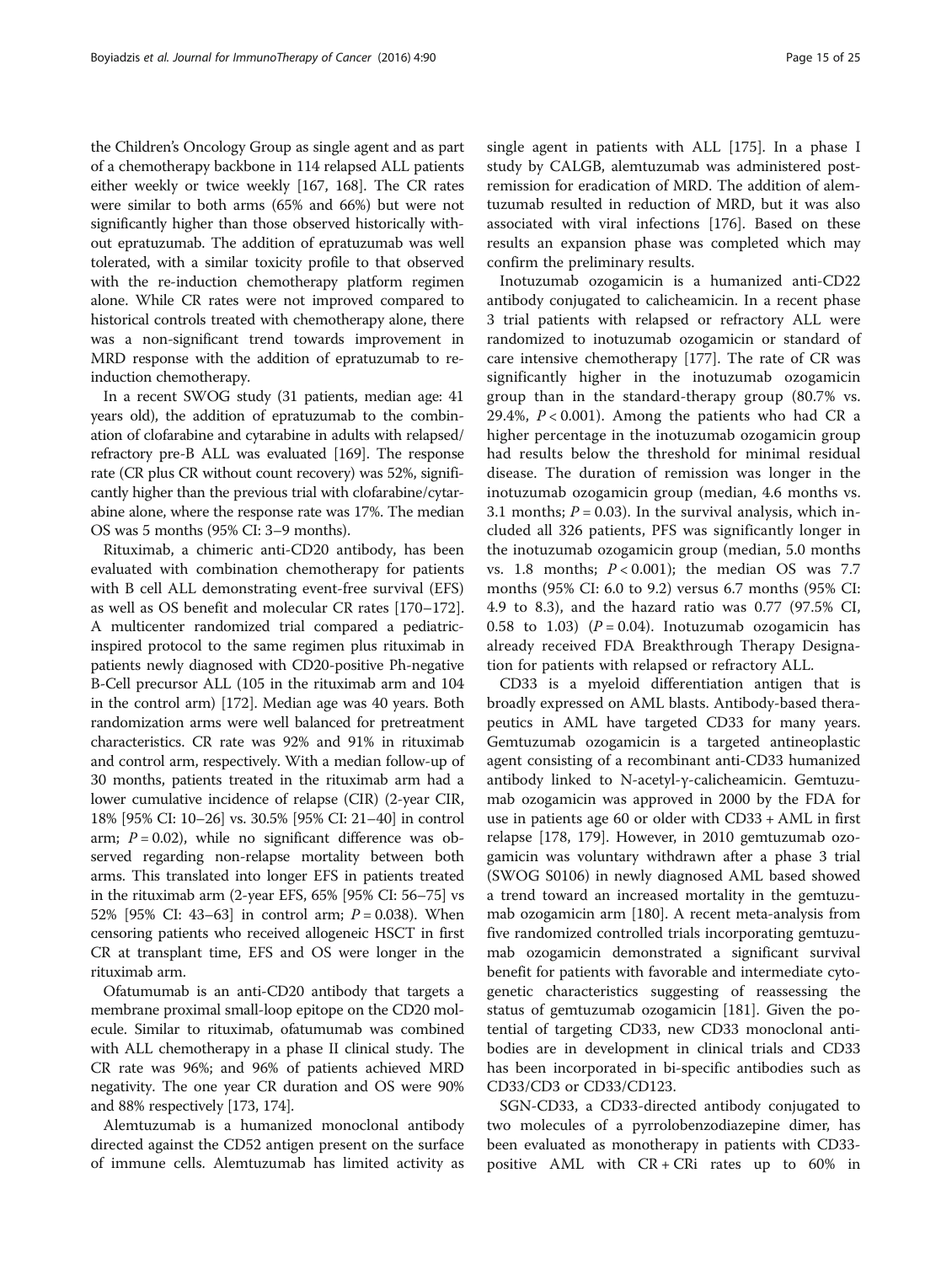treatment naïve patients and in combination with hypomethylating agents [[182, 183\]](#page-23-0).

CSL362 is a fully humanized anti-CD123 monoclonal antibody, engineered for greater ADCC by higher affinity for NK cell CD16. An early report from a phase I clinical trial of 25 AML high-risk patients who achieved CR indicated that the antibody was safe and well tolerated [[184](#page-23-0)].

Leukemia Panel Recommendations:

- The panel recommended the use of rituximab in patients with CD20-positive Ph-negative B-Cell precursor ALL based on Level A evidence.
- All panelists agreed that mAbs should be evaluated in clinical trials in the relapsed/refractory setting, in newly diagnosed acute leukemia patients with combination chemotherapy, and in high-risk patients in complete remission.

#### Immune checkpoint blockade

Surface expression and inhibitory functions of checkpoint inhibitors are up-regulated in T cells present in the tumor microenvironment. While the presence of these inhibitory receptors on T cells is physiologically necessary to regulate cellular activation, their overexpression in disease leads to dysfunction of T cells and other immune effector cells [\[185](#page-23-0)–[187\]](#page-23-0). In the setting of cancer, chronic overexpression of checkpoint molecules results in T cell dysfunction and impairs anti-tumor immunity.

The PD-1/PDL-1 pathway has been investigated in preclinical leukemia mouse models. The PD-1 receptor biology, expression of PD-1 on the surface of activated immune cells and its ligands, PD-L1 and PD-L2, on leukemic blasts and functional consequences of antibody-based or pharmacologic blockade of PD-1 are under investigation in acute leukemia [\[188](#page-23-0)–[190](#page-23-0)]. PD-1 blockade can restore anti-leukemia T cell functions and thus may offer therapeutic advantages in acute leukemia. Given the acceptable tolerability, preclinical rationale, and immunological activity of PD-1/ PD-L1 blockade, clinical trials of anti-PD-1 mAbs are underway in acute leukemia patients [[191](#page-23-0)]. Several other checkpoint molecules are known [[192](#page-23-0), [193](#page-23-0)] and are under investigation in acute leukemia, including CTLA-4, TIM-3, lymphocyte activation gene-3 (LAG-3), and B and T cell lymphocyte attenuator (BTLA).

Leukemia Panel Recommendations:

- The panel was in consensus that there is preclinical rationale for consideration of clinical trials for immune-checkpoint blockade in acute leukemia.
- The panel identified the following clinical settings for evaluation of immune-checkpoint blockade in acute leukemia: patients with MRD, high-risk patients, and elderly patients.

## CAR T Cells for the treatment of acute leukemia

Adoptive transfer of T cells engineered to express a CAR has emerged as a powerful immunotherapy. CAR-based therapies have been studied mainly in patients with B cell ALL. As described above, CAR are synthetic molecules consisting of an extracellular antigen-binding domain fused via a spacer region to intracellular signaling domains that are capable of activating T cells. CARs engage molecular structures independent of antigen processing by the target cell and independent of MHC [[194, 195](#page-23-0)]. Over the course of years, several generations of CAR-T cells with different and multiple costimulatory intracellular domains have been developed and tested in clinical trials [[80](#page-20-0)]. First generation CAR include a single T cell stimulatory domain such as CD3-zeta. Second generation CAR add a co-stimulatory domain most typically derived from CD28 or CD137 (4-1BB). Third generation CAR, not yet in clinical trials, include 2 co-stimulatory signals. The later CAR generations with additional intracellular signaling domains have increased the activity by circumventing the T cell's need for costimulatory molecules. The addition of a co-stimulatory domain in the new generation CARs improved the replicative capacity and persistence of modified T cells. Several gene transfer technologies are used to engineer T cells to express CARs including electroporation as well as retroviral and lentiviral vector methods.

Most studies using CARs have focused on hematologic malignancies by targeting CD19 [\[196](#page-23-0)]. Multiple clinical trials using other antigens are underway in ALL and AML. Reported clinical trials using CAR T cells differed in the design of the CAR, expression of the CAR on the T cells, conditions of the T cell culture, lymphodepleting strategy, cytokine support for the infused T cells, and timing of CAR T cell infusion with regard to standard therapy such as allogeneic HSCT [[80\]](#page-20-0).

High remission rates have been reported in patients with relapsed/refractory ALL treated with CAR T cells with CR rates of 70%-90%. Also, durable remissions were observed without additional therapy [\[80](#page-20-0), [197](#page-23-0)–[200\]](#page-23-0). In addition, in studies that included patients with prior history of allogeneic HSCT, no graft-versus-host disease was observed. Furthermore, among the different studies, the persistence of CAR-modified T cells varied, which could be related to different CAR design.

Twenty-one children and young adults with ALL were treated in a phase I clinical study with CD19-CAR incorporating an anti-CD19 single-chain variable fragment plus TCR zeta and CD28 signaling domains. Among 20 patients with B-ALL, the CR rate was 70% (95% CI: 45.7– 88.1), with 12 of 20 patients with B-ALL achieving MRDnegative complete response (60%; 95% CI: 36.1–80.9). OS at a median follow-up of 10 months was 51.6% at 9.7 months and beyond. Leukemia-free survival of 12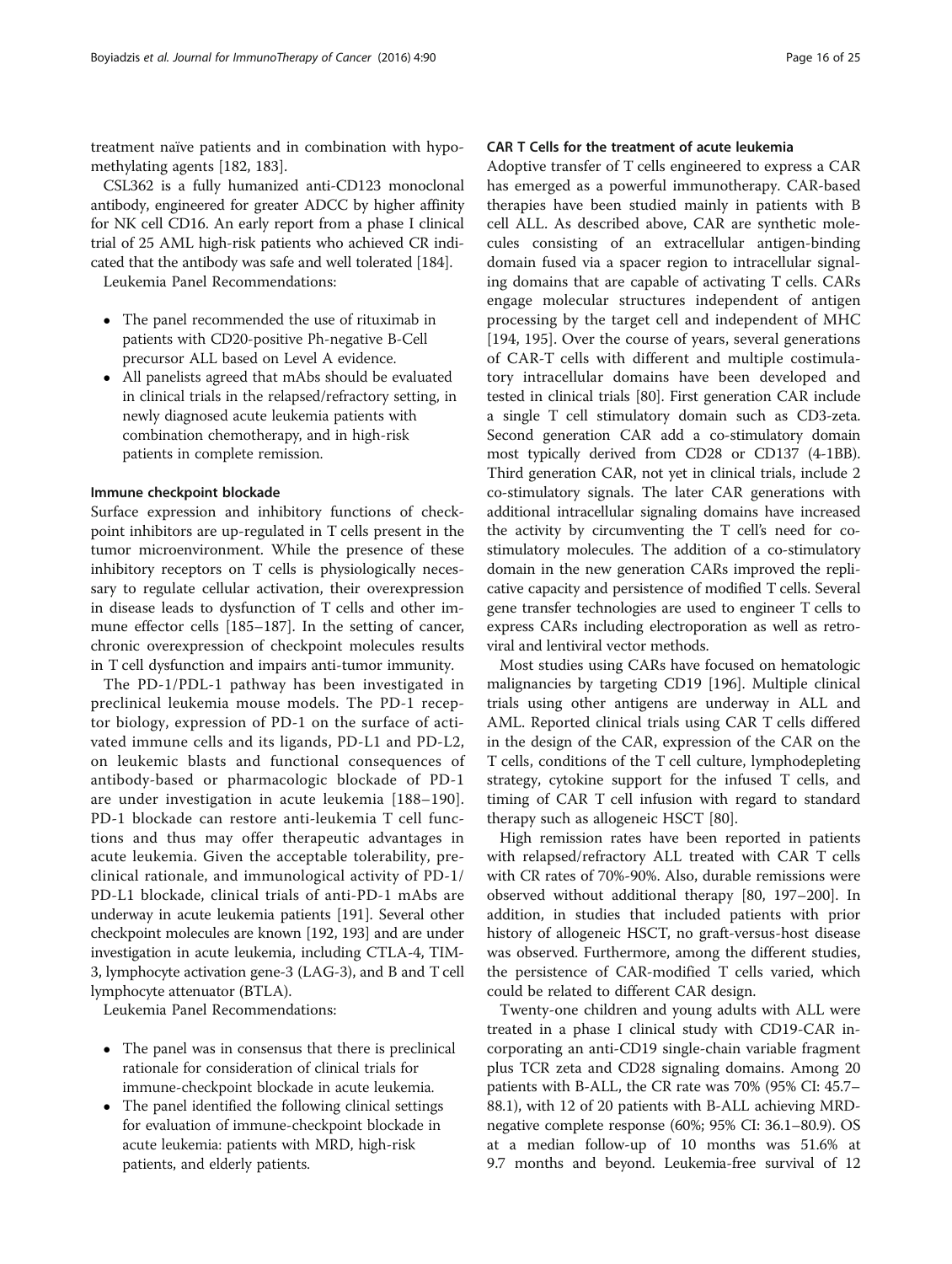patients who achieved an MRD-negative CR was 78.8% beginning at 4.8 months [\[201\]](#page-23-0).

Sixteen patients with relapsed or refractory B cell ALL were treated in a phase I clinical study with autologous T cells expressing the 19-28z CAR specific to the CD19 antigen. The overall CR rate was 88%, which allowed transition of most of these patients to allo-HSCT. This therapy was as effective in high-risk patients with Philadelphia chromosome-positive (Ph<sup>+</sup>) disease as in those with relapsed disease after previous allogeneic HSCT [[202](#page-24-0)].

Thirty children and adults with relapsed or refractory ALL were treated with autologous T cells transduced with a CD19-directed CAR lentiviral vector that included the 4-1BB costimulatory signal (CTL019). CR was achieved in 27 patients (90%), including 2 patients with blinatumomab-refractory disease and 15 who had undergone stem cell transplantation. At 6 months, the probability that a patient would have persistence of CTL019 was 68% (95% CI: 50 to 92), and the probability that a patient would have relapse-free B cell aplasia was 73% (95% CI: 57 to 94) [\[199\]](#page-23-0). Sustained remission was achieved with a 6-month EFS rate of 67% (95% CI: 51– 88%) and an OS rate of 78% (95% CI: 65–95%).

CAR T cell therapies are associated with neurologic toxicities including encephalopathy and seizures, which could be reversible. CRS is a common and potentially life-threatening toxicity associated with CAR T cell therapy [[199, 201,](#page-23-0) [202\]](#page-24-0). It is associated with elevation of cytokines including interleukin-2 receptor ɑ (IL-2Rɑ), IL-6, IL-10 and IFN.

IL-6 inhibitors have been used to ameliorate CRS. The development of CRS may correlate with response to therapy; patients who develop CRS often respond to therapy. Moreover, the severity of CRS may correlate with the tumor burden. Furthermore, B cell aplasia is an expected on-target result of CD19-directed therapies and has served as a useful surrogate to determine the persistence and effectiveness of CD19-directed CAR-T cells.

The FDA has granted breakthrough therapy status to CTL019, an investigational CAR therapy for the treatment of pediatric and adult patients with relapsed/refractory ALL. CTL019 -engineered T cells express a CAR in which the T cell activation signal is provided by the CD3-zeta domain, and the costimulatory signal is provided by the CD137 (4-1BB) domain.

Leukemia Panel Recommendations:

• The panel recognizes the lack of level A evidence regarding the use of CAR T cells. However, all panelists agreed that there are very encouraging clinical data regarding the use of CAR T cells. With currentongoing studies using CAR T cells, the panel concluded that this treatment modality is among the most promising immunotherapies for the treatment of ALL.

 The panel recommended the development of guidelines for management of complications with CAR T cells.

## Natural killer cells for the treatment of acute leukemia

NK cells contribute to anti-leukemic immune responses both by exerting direct cytotoxic activity and activating other immune cells [\[203](#page-24-0), [204\]](#page-24-0). In patients with acute leukemia, there is impairment of NK cell activity mediated by several mechanisms including reduced expression of activating receptors and reduced NK cell cytokine secretion capacity [\[205](#page-24-0)–[208\]](#page-24-0). Furthermore, low expression of NK ligands on leukemia blasts and production of soluble immunosuppressive factors contribute to impaired NK cell activity [[209](#page-24-0), [210\]](#page-24-0). Different strategies for NK cell-based cancer immunotherapy have been studied including the administration of anti-KIR antibodies that can block NK cell inhibitory recognition, the use of cytokines including IL-15 and IL-2, adoptively transferred HLA-haploidentical NK cells and the use of NK cell lines [\[203](#page-24-0), [204, 211](#page-24-0)–[213](#page-24-0)].

In particular, adoptive therapy using haploidentical NK cells in combination with cyclophosphamide and fludarabine to lymphodeplete the recipient and facilitate expansion of the allogeneic NK cells with interleukin (IL)- 2 administration induced CR in patients with relapsed and refractory AML. Furthermore, the use of IL-2 diphtheria fusion protein (IL2DT) to deplete regulatory T cells, led to improvements in rates of in vivo NK-cell expansion and AML remissions (CR rate 53%) compared with patients that did not received IL2DT (CR rate 21%,  $P = 0.02$ ) [[212, 214\]](#page-24-0).

Leukemia Panel Recommendations:

- The panel recognizes the lack of level A evidence regarding the use of NK cells. However, all panelists agreed that there are very encouraging clinical data regarding the use of NK cells.
- The panel identified the following clinical settings as high priority for evaluation of NK cell based therapies in acute leukemia: refractory patients, patients with MRD, and high-risk patients.

#### Vaccines

To stimulate anti-leukemic responses active immunizations through vaccination has been explored for patients with acute leukemia. Several types of vaccines have been used for patients with acute leukemia; peptide vaccines, granulocytes macrophage-colony stimulating factor vaccines, and DC vaccines. Moreover, different maturation protocols have been applied for the generation of these vaccines. Preclinical and clinical trials involving vaccination with peptides derived from different leukemia antigens, including Wilms's tumor 1 (WT1), PR1, or hyalunoric-acid-mediated motility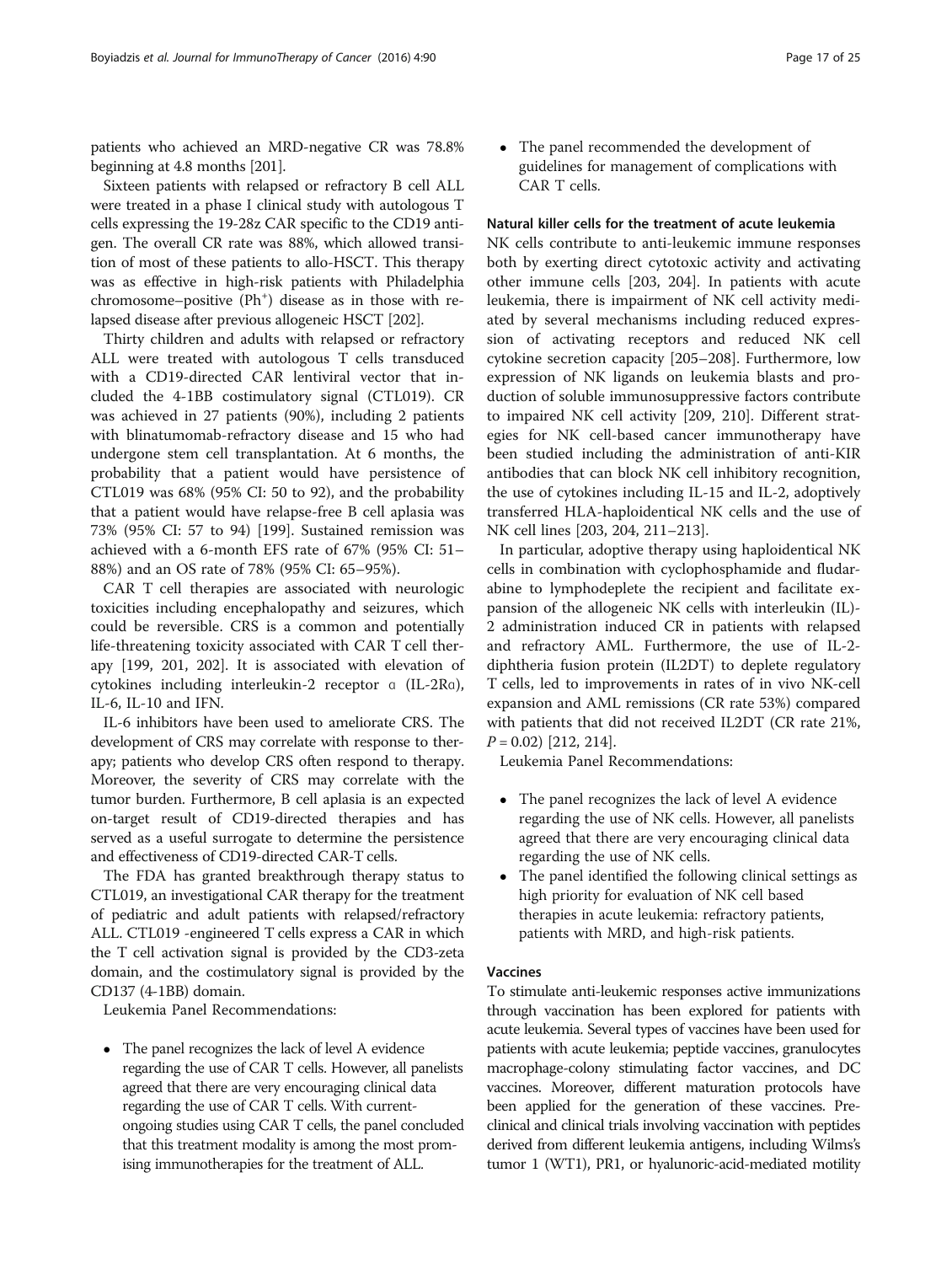<span id="page-17-0"></span>(RHAMM), demonstrated immunogenicity and clinical safety [\[215](#page-24-0)–[221\]](#page-24-0).

Leukemia Panel Recommendations:

- The panel recognizes the lack of level A evidence regarding the use of vaccines in acute leukemia.
- The panel agreed that clinical trials using vaccines in acute leukemia have established their safety and immunogenicity.
- The panel identified the following clinical settings as high priority for evaluation of vaccines in acute leukemia: patients with MRD and high-risk patients.
- More studies are needed to investigate the effects of chemotherapy on the immune system as intensive chemotherapy may impair the immune responses to vaccination.

## Issues related to immunotherapy research in acute leukemia

The methods and timing needed to evaluate response to immune therapies in acute leukemia are not established, and, similar to solid tumors treated with immune therapies, endpoints such as CR rates and PFS may need to be re-evaluated.

Leukemia Panel Recommendations:

- There are insufficient data to evaluate whether current criteria for clinical response in acute leukemia are adequate for evaluation of response to immune therapies and whether immune related response criteria as in the setting of solid tumors will be useful in acute leukemia.
- The panel recommended detailed immune monitoring in ongoing clinical trials that are tailored to specific immune therapies.
- The timing of the evaluation of response is not known and should be tailored to the specific immune therapy.
- Standards of immune monitoring in acute leukemia should be established and include among others analysis of bone marrow microenvironment and circulating immune cells.
- Information gained from all on-going clinical trials may provide the foundation for the generation of new response criteria and the proper timing of response evaluation.

## Additional files

[Additional file 1:](dx.doi.org/10.1186/s40425-016-0188-z) Cancer Immunotherapy Guidelines for Hematologic Malignancies Roster. (DOCX 13 kb)

[Additional file 2:](dx.doi.org/10.1186/s40425-016-0188-z) Comments Recieved during Review. (DOCX 14 kb)

[Additional file 3:](dx.doi.org/10.1186/s40425-016-0188-z) Annotated Bibliography (Myeloma), Annotated Bibliography (Lymphoma), and Annotated Bibliography (Leukemia). (ZIP 1812 kb)

#### Abbreviations

ADCC: Antibody-dependent cell mediated cytotoxicity; ADCs: Antibody-drug conjugates; ALL: Acute lymphoblastic leukemia; AML: Acute myeloid leukemia; BiTE: Bispecific T cell engager; BTLA: B and T cell lymphocyte attenuator; CALGB: Cancer and leukemia group B; CAR: Chimeric antigen receptor; CDC: Complement-dependent cytotoxicity; CHOP: Cyclophosphamide, adriamycin, vincristine, prednisone; CHVP: Cyclophosphamide, doxorubicin, and teniposide; CIR: Cumulative incidence of relapse; CLL: Chronic lymphocytic leukemia; CR: Complete response; CRS: Cytokine release syndrome; CTL: Cytotoxic T lymphocyte; CTLA-4: Cytotoxic lymphocyte antigen-4; CVP: Cyclophosphamide, vincristine, and prednisone; CyBorD: Cyclophosphamide, bortezomib, and dexamethasone; DC: Dendritic cell; DLBCL: Diffuse large B cell lymphoma; EBV: Epstein-barr virus; EFS: Event-free survival; Elo-Rd: Elotuzumab with lenalidomide plus dexamethasone; FDA: Food and drug administration; GCB: Germinal center b cell-like; HL: Hodgkin lymphoma; HSCT: Hematopoietic stem cell transplantation; IC: Investigator's choice; IFN: Interferon; Ig: Immunoglobulin; IL: Interleukin; IL-2Rɑ: Interleukin-2 receptor ɑ; IMiDs: Immune-modulating drugs; JAK: Janus kinase; KRd: Carfilzomib with lenalidomide plus dexamethasone; LAG-3: Lymphocyte activation gene-3; LR: Lenalidomide plus rituximab; mAbs: Monoclonal antibodies; MCL: Mantle cell lymphoma; MGUS: Monoclonal gammopathy of undetermined significance; MIL/TIL: Marrow and tumor-infiltrating lymphocytes; MM: Multiple myeloma; MPT: Melphalan, prednisolone, and thalidomide; MRD: Minimal residual disease; nCR: Near complete response; NHL: Non-hodgkin lymphoma; NK: Natural killer; ORR: Objective response rate; OS: Overall survival; PD-1: Programmed cell death-1; PFS: Progressionfree survival; Rd: Lenalidomide plus dexamethasone; RRMM: Relapsed/ refractory multiple myeloma; SITC: Society for immunotherapy of cancer; STING: Stimulator of interferon genes; SWOG: Southwestern oncology group; TCR: T cell receptor; TIM-3: T cell immunoglobulin mucin-3; VRd: Bortezomib with lenalidomide plus dexamethasone; XBP-1: X-box binding protein 1

#### Acknowledgements

The authors thank Dr. Howard Kaufman for leadership over the project and SITC leadership as well as the Board of Directors for support and guidance. In addition, the authors thank Dr. Peter Wiernik for the preparation and review of the acute leukemia portion of this manuscript. The authors also thank the staff from SITC for organizational support and acknowledge Lori Brix for performing the systematic literature searches.

#### Authors' contributions

As a result of the responses from the survey questions and discussion during the in-person panel meeting, MB, MRB, and MVD initially drafted the acute leukemia, lymphoma, and multiple myeloma portions of this paper, respectively. All of the authors from each disease-specific panel provided critical review, edits, and feedback during multiple rounds of review on this manuscript. In addition, all authors have read and approved the final version of this manuscript.

#### Competing interests

RA acts as a consultant to Celgene. KCA participates on an advisory board for Celgene, Millennium (Takeda), and Gilead. He is also the scientific founder of Acetlyon, Oncopep, and C4Therapies. SMA has received research funding from Bristol-Myers Squibb, Cellplex, and Seattle Genetics. DA participates on scientific advisory boards for Celgene and Seattle Genetics. LB serves on the speaker's bureau for Celgene and Bristol-Myers Squibb. PLB acts as a consultant and has received research funding from Novartis. MC acts as a consultant for Sanofi, Celgene, Roche, Gilead, and Jazz Pharmaceuticals. AC<sup>1</sup> participates on an advisory board and has received research funding from Millennium (Takeda), Celgene, Array BioPharma, Novartis, and Onyx. In addition, he acts as a consultant for Janssen Pharmaceuticals as well as Bristol-Myers Squibb and has received research funding from Janssen Pharmaceuticals and Pharmacylics.  $AC^2$  participates on an advisory board and has receive research funding from Bristol-Myers Squibb. In addition, he acts on an advisory board for Janssen Pharmaceuticals and has received institutional research funding from Novartis. JC has received research support from Bristol-Myers Squibb, Pfizer, and Janssen and acts as a consultant to Bristol-Meyers Squibb, Pfizer, Janssen, Amphivena, and Merus. JWF participates on an advisory board for Bayer. SJ has received honoraria and participates on an advisory board for Celgene, Bristol-Myers Squibb, and Janssen Pharmaceuticals.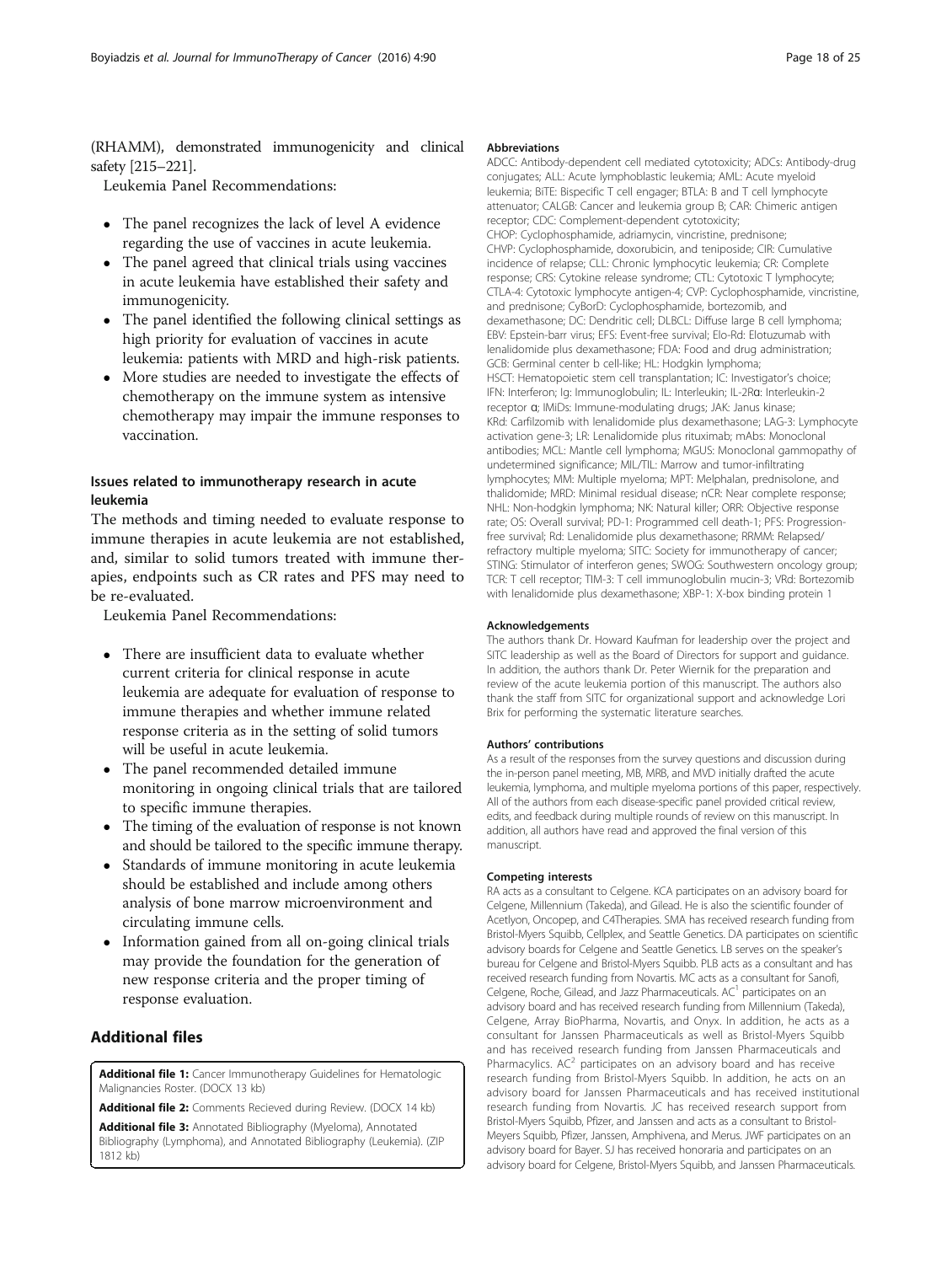<span id="page-18-0"></span>BBK acts as a consultant to Genentech (Roche), Juno, and Celgene. Through the National Cancer Institute, JNK has cooperative research and development agreements with Kite Pharma and Bluebird Bio. LWK is a founder of XEME Biopharma and acts as a consultant for Sellas and Celltrion. RL has received research funding from Bristol-Myers Squibb, Dynavax, Pfizer, and Pharmacyclics. MRL has received research funding from Amgen. AM participates on an advisory board for Novartis. JM acts as a consultant and has received research funding from Fate Therapeutics and Oxis Biotech. He also participates on a scientific advisory Board for Celegene. NCM has ownership interest in Oncopep and acts as a consultant for Celgene, Merck, Pfizer, Takeda, and Janssen Pharmaceuticals. RZO has receive research funding from Bristol-Myers Squibb, Celgene, Millennium (Takeda), Onyx (Amgen), and Spectrum Pharma. In addition, he participates on advisory boards for Array BioPharma, Bristol-Myers Squibb, Celgene, FORMA Therapeutics, Janssen Pharmaceuticals, Millennium (Takeda), and Onyx (Amgen). DLP has received research funding and holds royalties as well as intellectual property interests with Novartis. DLP's spouse is also employed by Genentech (Roche). SJR is the co-founder/co-owner as well as CEO and Board Member of Vyriad, Inc. MAS has received research funding and participates on a scientific advisory board for Bristol-Myers Squibb and Merck. DS acts on advisory boards and on speaker's bureaus for Celgene, Millennium (Takeda), Amgen, and Bristol-Myers Squibb. RMS acts as a consultant or on an advisory board for AbbVie, Abios, Amgen, Pfizer, Roche, Celator, Celgene, Janssen, Novartis, Sunesis, Juno, Kaypharm, Merck, Seattle Genetics, and Xenetic. JWT acts as a consultant for Celgene as well as Genmab and has received research funding from Bristol-Myers Squibb, Janssen Pharmaceuticals, Valor Biotherapeutics, and Kite Pharma. AJB, KVB, MRB, IB, MB, JB<sup>1</sup>, JB<sup>2</sup>, JC, MVD, SJF, EJF, SDG, JK, MdL, JP, KS, MST, EKW, AW, MW, PHW, and FVR declare no competing interests.

#### Author details

<sup>1</sup> Division of Hematology-Oncology, Department of Medicine, University of Pittsburgh School of Medicine, University of Pittsburgh Cancer Institute, University of Pittsburgh Medical Center, 5150 Centre Avenue, Suite 564, Pittsburg, PA 15232, USA. <sup>2</sup> Hematopoietic Cellular Therapy Program, University of Chicago, 5841 S. Maryland Avenue, Chicago, IL 60637, USA. <sup>3</sup>Indiana University School of Medicine, 980 W. Walnut St., Walther Hall-R3, C400, Indianapolis, IN 46202, USA. <sup>4</sup>Dana-Farber Cancer Institute, 450 Brookline Avenue, Boston, MA 02215, USA. <sup>5</sup>Mayo Clinic, 200 First Street SW, Rochester, MN 55905, USA. <sup>6</sup>Beth Israel Deaconess Medical Center, 330 Brookline Avenue, Boston, MA 02215, USA. <sup>7</sup>Smilow Cancer Hospital at Yale New Haven, 35 Park Street, New Haven, CT 06519, USA. <sup>8</sup>National Institutes of Health, Building 10-CRC Room 3-5330, Bethesda, MD 20814, USA. <sup>9</sup>Weill Cornell Medical College, 407 E 71st St, New York, NY 10065, USA. <sup>10</sup>Mayo Clinic, 13400 E. Shea Blvd., Scottsdale, AZ 85259, USA. <sup>11</sup>Johns Hopkins School of Medicine, 1650 Orleans St, Baltimore, MD 21231, USA. <sup>12</sup>Icahn School of Medicine at Mount Sinai, One Gustave L Levy Place, New York, NY 10029, USA. 13University of Pittsburgh Cancer Institute, 5150 Centre Avenue, Pittsburgh, PA 15232, USA. <sup>14</sup>New York Medical College at Maria Fareri<br>Children's Hospital, 100 Woods Road, Valhalla, New York 10595, USA. <sup>15</sup> Abramson Cancer Center at the University of Pennsylvania, 3400 Civic Center Blvd, Philadelphia, PA 19104, USA. <sup>16</sup>MD Anderson Cancer Center, 1515 Holcombe Blvd, Houston, TX 77030, USA. 17City of Hope National Medical Center, 1500 East Duarte Road, Duarte, CA 91010, USA. 18Wilmot Cancer Institute, University of Rochester, 601 Elmwood Avenue, Box 704, Rochester, NY 14642, USA. <sup>19</sup>Johns Hopkins University School of Medicine, 401 N. Broadway, Baltimore, MD 21231, USA. 20Yale Cancer Center, 333 Cedar Street, New Haven, CT 06511, USA. <sup>21</sup>Washington University School of Medicine, 660 S. Euclid Ave., St. Louis, MO 63110, USA. 22The University of Chicago, 5841 S. Maryland Ave, Chicago, IL 60637, USA. 23National Institutes of Health, National Cancer Institute, 8500 Roseweood Drive, Bethesda, MD 20814, USA. 24City of Hope National Medical Center, 1500 E. Duarte Road, Beckman Bldg., Room 4117, Duarte, CA 91010, USA.<sup>25</sup>Division of Medical Oncology, Stanford University School of Medicine, 269 Campus Drive, Stanford, CA 94305, USA. <sup>26</sup>Department of Medicine-Hematology and Oncology, Case Western Reserve University, 11100 Euclid Ave., Cleveland, OH 44106, USA. <sup>27</sup> Department of Hematology, Mayo Clinic Cancer Center, 200 First Street SW, Rochester, MN 55905, USA. <sup>28</sup>Helen Diller Family Comprehensive Cancer Center, University of California San Francisco, Box 0324, San Francisco, CA 94143, USA. <sup>29</sup>Division of Hematology/Oncology, University of Minnesota, 420 Delaware St SE, Minneapolis, MN 55455, USA. <sup>30</sup>Dana-Farber Cancer Institute, 450 Brookline Avenue, Dana B106, Boston,

MA 02215, USA. <sup>31</sup>The University of Texas MD Anderson Cancer Center, 1515 Holcombe Blvd., Unit 429, Houston, TX 77030, USA. 32Swedish Cancer Institute, 1221 Madison Street, Suite 1020, Seattle, WA 98104, USA. 33University of Pennsylvania, 3400 Civic Center Blvd, PCAM 12 South Pavilion, Philadelphia, PA 19104, USA. 34Patients Against Lymphoma, 3774 Buckwampum Road, Riegelsville, PA 18077, USA. <sup>35</sup>Dana-Farber Cancer Institute, 450 Brookline Ave, Mayer 513, Boston, MA 02215, USA. <sup>36</sup>Hackensack University Medical Center, 92 2nd St., Hackensack, NJ 07601, USA. 37Memorial Sloan Kettering Cancer Center, 1275 York Avenue, New York, NY 10065, USA. <sup>38</sup>University of California, Los Angeles, 10833 LeConte Ave., Los Angeles, CA 90095, USA. 39University of Arkansas for Medical Sciences, Myeloma Institute, 4301 W Markham #816, Little Rock, AR 72205, USA. 40Winship Cancer Institute, Emory University, 1365B Clifton Road NE, Atlanta, GA 30322, USA. 41University of Pittsburgh Medical Center, 200 Lothrop St., Pittsburgh, PA 15213, USA. <sup>42</sup>Patient Advocate, 33 East Bellevue Place, Chicago, IL 60611, USA. <sup>43</sup>Cancer Research Foundation of New York, 43 Longview Lane, Chappaqua, NY 10514, USA. <sup>44</sup>Department of Hematology & Immunobiology, Yale University, 333 Cedar Street, Box 208021, New Haven, CT 06510, USA.

#### Received: 24 August 2016 Accepted: 7 November 2016 Published online: 20 December 2016

#### References

- 1. Ansell SM, Lesokhin AM, Borrello I, Halwani A, Scott EC, Gutierrez M, et al. PD-1 blockade with nivolumab in relapsed or refractory Hodgkin's lymphoma. N Engl J Med. 2015;372(4):311–9. doi:[10.1056/NEJMoa1411087.](http://dx.doi.org/10.1056/NEJMoa1411087)
- Kaufman HL, Kirkwood JM, Hodi FS, Agarwala S, Amatruda T, Bines SD, et al. The Society for Immunotherapy of Cancer consensus statement on tumour immunotherapy for the treatment of cutaneous melanoma. Nat Rev Clin Oncol. 2013;10(10):588–98. doi:[10.1038/nrclinonc.2013.153](http://dx.doi.org/10.1038/nrclinonc.2013.153).
- 3. Institute of Medicine Committee on Standards for Developing Trustworthy Clinical Practice G. In: Graham R, Mancher M, Miller Wolman D, Greenfield S, Steinberg E, editors. Clinical Practice Guidelines We Can Trust. Washington (DC): National Academies Press (US) Copyright 2011 by the National Academy of Sciences. All rights reserved.; 2011
- Society for Immunotherapy of Cancer Cancer Immunotherapy Guidelines. <https://www.sitcancer.org/resources/cancer-immunotherapy-guidelines>.
- 5. Palumbo A, Anderson K. Multiple myeloma. N Engl J Med. 2010;364(11):1046–60.
- 6. Singhal S, Mehta J, Desikan R, Ayers D, Roberson P, Eddlemon P, et al. Antitumor activity of thalidomide in refractory multiple myeloma. N Engl J Med. 1999;341(21):1565–71.
- 7. Laubach JP, Tai YT, Richardson PG, Anderson KC. Daratumumab granted breakthrough drug status. Expert Opin Investig Drugs. 2014;23(4):445–52. doi[:10.1517/13543784.2014.889681.](http://dx.doi.org/10.1517/13543784.2014.889681)
- Lonial S, Kaufman J, Laubach J, Richardson P. Elotuzumab: a novel anti-CS1 monoclonal antibody for the treatment of multiple myeloma. Expert Opin Biol Ther. 2013;13(12):1731–40. doi[:10.1517/14712598.2013.847919.](http://dx.doi.org/10.1517/14712598.2013.847919)
- 9. Weber DM, Chen C, Niesvizky R, Wang M, Belch A, Stadtmauer EA, et al. Lenalidomide plus dexamethasone for relapsed multiple myeloma in North America. N Engl J Med. 2007;357(21):2133–42.
- 10. Dimopoulos M, Spencer A, Attal M, Prince HM, Harousseau JL, Dmoszynska A, et al. Lenalidomide plus dexamethasone for relapsed or refractory multiple myeloma. N Engl J Med. 2007;357(21):2123–32.
- 11. Zonder JA, Crowley J, Hussein MA, Bolejack V, Moore Sr DF, Whittenberger BF, et al. Lenalidomide and high-dose dexamethasone compared with dexamethasone as initial therapy for multiple myeloma: a randomized Southwest Oncology Group trial (S0232). Blood. 2010;116(26):5838–41. doi[:10.1182/blood-2010-08-303487](http://dx.doi.org/10.1182/blood-2010-08-303487).
- 12. Rajkumar SV, Jacobus S, Callander NS, Fonseca R, Vesole DH, Williams ME, et al. Lenalidomide plus high-dose dexamethasone versus lenalidomide plus low-dose dexamethasone as initial therapy for newly diagnosed multiple myeloma: an open-label randomised controlled trial. Lancet Oncol. 2010;11(1):29–37. doi:[10.1016/S1470-2045\(09\)70284-0](http://dx.doi.org/10.1016/S1470-2045(09)70284-0).
- 13. Benboubker L, Dimopoulos MA, Dispenzieri A, Catalano J, Belch AR, Cavo M, et al. Lenalidomide and dexamethasone in transplant-ineligible patients with myeloma. N Engl J Med. 2014;371(10):906–17. doi[:10.1056/NEJMoa1402551](http://dx.doi.org/10.1056/NEJMoa1402551).
- 14. Stewart AK, Rajkumar SV, Dimopoulos MA, Masszi T, Spicka I, Oriol A, et al. Carfilzomib, lenalidomide, and dexamethasone for relapsed multiple myeloma. N Engl J Med. 2015;372(2):142–52. doi[:10.1056/NEJMoa1411321.](http://dx.doi.org/10.1056/NEJMoa1411321)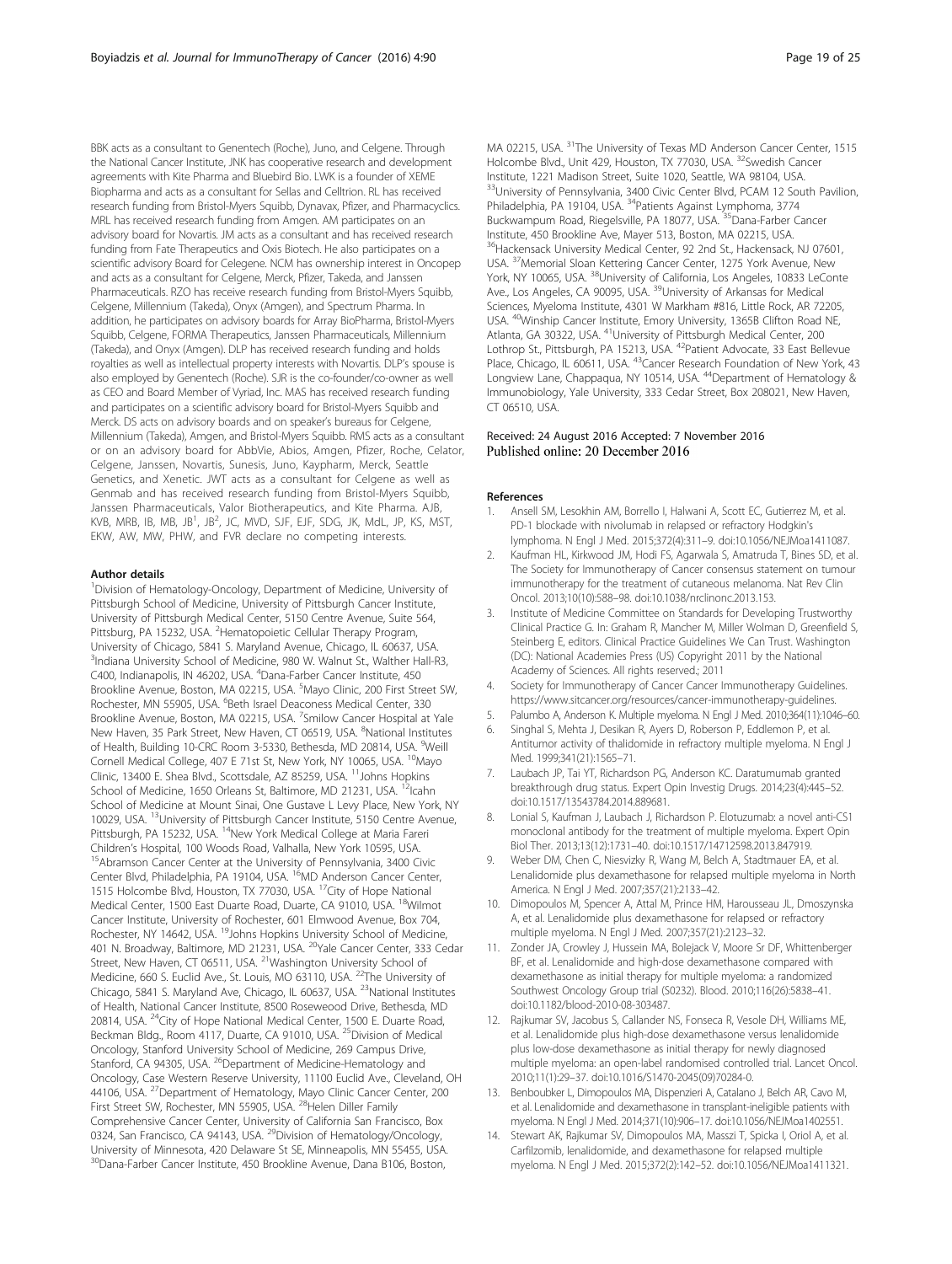- <span id="page-19-0"></span>15. Lonial S, Dimopoulos M, Palumbo A, White D, Grosicki S, Spicka I et al. Elotuzumab Therapy for Relapsed or Refractory Multiple Myeloma. N Engl J Med. 2015. doi[:10.1056/NEJMoa1505654](http://dx.doi.org/10.1056/NEJMoa1505654)
- 16. Moreau P, Masszi T, Grzasko N, Bahlis NJ, Hansson M, Pour L, et al. Oral Ixazomib, Lenalidomide, and Dexamethasone for Multiple Myeloma. N Engl J Med. 2016;374(17):1621–34. doi:[10.1056/NEJMoa1516282.](http://dx.doi.org/10.1056/NEJMoa1516282)
- 17. Durie B, Hoering A, Rajkumar SV, Abidi MH, Epstein J, Kahanic SP, et al. Bortezomib, Lenalidomide and Dexamethasone Vs. Lenalidomide and Dexamethasone in Patients (Pts) with Previously Untreated Multiple Myeloma without an Intent for Immediate Autologous Stem Cell Transplant (ASCT): Results of the Randomized Phase III Trial S. Blood. 2015;126(23):25.
- 18. Michel Attal VL-C, Cyrille Hulin, Thierry Facon, Denis Caillot, Martine Escoffre, Bertrand Arnulf, Margaret Macro, Karim Belhadj, Laurent Garderet, Murielle Roussel, Claire Mathiot, Herve Avet-Loiseau, Nikhil C. Munshi, Paul G. Richardson, Kenneth C. Anderson, Jean Luc Harousseau and Philippe Moreau. Autologous Transplantation for Multiple Myeloma in the Era of New Drugs: A Phase III Study of the Intergroupe Francophone Du Myelome (IFM/DFCI 2009 Trial). ASH 2015 Annual Meeting Abstract 391.
- 19. McCarthy PL, Owzar K, Hofmeister CC, Hurd DD, Hassoun H, Richardson PG, et al. Lenalidomide after stem-cell transplantation for multiple myeloma. N Engl J Med. 2012;366(19):1770–81.
- 20. Palumbo A, Hajek R, Delforge M, Kropff M, Petrucci MT, Catalano J, et al. Continuous lenalidomide treatment for newly diagnosed multiple myeloma. N Engl J Med. 2012;366(19):1759–69. doi[:10.1056/NEJMoa1112704.](http://dx.doi.org/10.1056/NEJMoa1112704)
- 21. Attal M, Lauwers-Cances V, Marit G, Caillot D, Moreau P, Facon T, et al. Lenalidomide maintenance after stem-cell transplantation for multiple myeloma. N Engl J Med. 2012;366(19):1782–91.
- 22. Lacy MQ, McCurdy AR. Pomalidomide. Blood. 2013;122(14):2305–9. doi[:10.1182/blood-2013-05-484782](http://dx.doi.org/10.1182/blood-2013-05-484782).
- 23. Richardson PG, Siegel DS, Vij R, Hofmeister CC, Baz R, Jagannath S, et al. Pomalidomide alone or in combination with low-dose dexamethasone in relapsed and refractory multiple myeloma: a randomized phase 2 study. Blood. 2014;123(12):1826–32. doi:[10.1182/blood-2013-11-538835.](http://dx.doi.org/10.1182/blood-2013-11-538835)
- 24. San Miguel J, Weisel K, Moreau P, Lacy M, Song K, Delforge M, et al. Pomalidomide plus low-dose dexamethasone versus high-dose dexamethasone alone for patients with relapsed and refractory multiple myeloma (MM-003): a randomised, open-label, phase 3 trial. Lancet Oncol. 2013;14(11):1055–66. doi:[10.1016/S1470-2045\(13\)70380-2.](http://dx.doi.org/10.1016/S1470-2045(13)70380-2)
- 25. Lacy MQ, Allred JB, Gertz MA, Hayman SR, Short KD, Buadi F, et al. Pomalidomide plus low-dose dexamethasone in myeloma refractory to both bortezomib and lenalidomide: comparison of 2 dosing strategies in dual-refractory disease. Blood. 2011;118(11):2970–5. doi[:10.1182/blood-2011-04-348896.](http://dx.doi.org/10.1182/blood-2011-04-348896)
- 26. Leleu X, Attal M, Arnulf B, Moreau P, Traulle C, Marit G, et al. Pomalidomide plus low-dose dexamethasone is active and well tolerated in bortezomib and lenalidomide-refractory multiple myeloma: Intergroupe Francophone du Myelome 2009–02. Blood. 2013;121(11):1968–75. doi[:10.1182/blood-2012-09-452375.](http://dx.doi.org/10.1182/blood-2012-09-452375)
- 27. Sehgal K, Das R, Zhang L, Verma R, Deng Y, Kocoglu M, et al. Clinical and pharmacodynamic analysis of pomalidomide dosing strategies in myeloma: impact of immune activation and cereblon targets. Blood. 2015;125(26): 4042–51. doi[:10.1182/blood-2014-11-611426](http://dx.doi.org/10.1182/blood-2014-11-611426).
- 28. Leleu X, Karlin L, Macro M, Hulin C, Garderet L, Roussel M, et al. Pomalidomide plus low-dose dexamethasone in multiple myeloma with deletion 17p and/or translocation (4;14): IFM 2010–02 trial results. Blood. 2015;125(9):1411–7. doi[:10.1182/blood-2014-11-612069](http://dx.doi.org/10.1182/blood-2014-11-612069).
- 29. Ito T, Ando H, Suzuki T, Ogura T, Hotta K, Imamura Y, et al. Identification of a primary target of thalidomide teratogenicity. Science. 2010;327(5971): 1345–50. doi[:10.1126/science.1177319](http://dx.doi.org/10.1126/science.1177319).
- 30. Zhu YX, Braggio E, Shi CX, Bruins LA, Schmidt JE, Van Wier S, et al. Cereblon expression is required for the antimyeloma activity of lenalidomide and pomalidomide. Blood. 2011;118(18):4771–9. doi[:10.1182/blood-2011-05-356063.](http://dx.doi.org/10.1182/blood-2011-05-356063)
- 31. Gandhi AK, Kang J, Havens CG, Conklin T, Ning Y, Wu L, et al. Immunomodulatory agents lenalidomide and pomalidomide co-stimulate T cells by inducing degradation of T cell repressors Ikaros and Aiolos via modulation of the E3 ubiquitin ligase complex CRL4(CRBN.). Br J Haematol. 2014;164(6):811–21. doi[:10.1111/bjh.12708.](http://dx.doi.org/10.1111/bjh.12708)
- 32. Kronke J, Udeshi ND, Narla A, Grauman P, Hurst SN, McConkey M, et al. Lenalidomide causes selective degradation of IKZF1 and IKZF3 in multiple myeloma cells. Science. 2014;343(6168):301–5. doi[:10.1126/science.1244851](http://dx.doi.org/10.1126/science.1244851).
- 33. Lu G, Middleton RE, Sun H, Naniong M, Ott CJ, Mitsiades CS, et al. The myeloma drug lenalidomide promotes the cereblon-dependent destruction of Ikaros proteins. Science. 2014;343(6168):305–9. doi:[10.1126/science.1244917.](http://dx.doi.org/10.1126/science.1244917)
- 34. Luptakova K, Rosenblatt J, Glotzbecker B, Mills H, Stroopinsky D, Kufe T, et al. Lenalidomide enhances anti-myeloma cellular immunity. Cancer Immunol Immunother. 2013;62(1):39–49. doi:[10.1007/s00262-012-1308-3.](http://dx.doi.org/10.1007/s00262-012-1308-3)
- 35. Noonan K, Rudraraju L, Ferguson A, Emerling A, Pasetti MF, Huff CA, et al. Lenalidomide-induced immunomodulation in multiple myeloma: impact on vaccines and antitumor responses. Clin Cancer Res. 2012;18(5):1426–34. doi[:10.1158/1078-0432.CCR-11-1221.](http://dx.doi.org/10.1158/1078-0432.CCR-11-1221)
- 36. Gorgun G, Samur MK, Cowens KB, Paula S, Bianchi G, Anderson JE, et al. Lenalidomide Enhances Immune Checkpoint Blockade Induced Immune Response in Multiple Myeloma. Clin Cancer Res. 2015. doi:[10.1158/1078-0432.CCR-15-0200](http://dx.doi.org/10.1158/1078-0432.CCR-15-0200)
- 37. Tai YT, Li XF, Catley L, Coffey R, Breitkreutz I, Bae J, et al. Immunomodulatory drug lenalidomide (CC-5013, IMiD3) augments anti-CD40 SGN-40-induced cytotoxicity in human multiple myeloma: clinical implications. Cancer Res. 2005;65(24):11712–20.
- 38. Davies FE, Raje N, Hideshima T, Lentzsch S, Young G, Tai YT, et al. Thalidomide and immunomodulatory derivatives augment natural killer cell cytotoxicity in multiple myeloma. Blood. 2001;98(1):210–6.
- 39. Gorgun G, Calabrese E, Soydan E, Hideshima T, Perrone G, Bandi M, et al. Immunomodulatory effects of lenalidomide and pomalidomide on interaction of tumor and bone marrow accessory cells in multiple myeloma. Blood. 2010;116(17):3227–37. doi:[10.1182/blood-2010-04-279893](http://dx.doi.org/10.1182/blood-2010-04-279893).
- 40. Hsu AK, Quach H, Tai T, Prince HM, Harrison SJ, Trapani JA, et al. The immunostimulatory effect of lenalidomide on NK-cell function is profoundly inhibited by concurrent dexamethasone therapy. Blood. 2011;117(5):1605–13.
- 41. Tai YT, Dillon M, Song W, Leiba M, Li XF, Burger P, et al. Anti-CS1 humanized monoclonal antibody HuLuc63 inhibits myeloma cell adhesion and induces antibody-dependent cellular cytotoxicity in the bone marrow milieu. Blood. 2008;112(4):1329–37. doi:[10.1182/blood-2007-08-107292.](http://dx.doi.org/10.1182/blood-2007-08-107292)
- 42. Lonial S, Vij R, Harousseau JL, Facon T, Moreau P, Mazumder A, et al. Elotuzumab in combination with lenalidomide and low-dose dexamethasone in relapsed or refractory multiple myeloma. J Clin Oncol. 2012;30(16):1953–9. doi[:10.1200/JCO.2011.37.2649](http://dx.doi.org/10.1200/JCO.2011.37.2649).
- 43. de Weers M, Tai YT, van der Veer MS, Bakker JM, Vink T, Jacobs DC, et al. Daratumumab, a novel therapeutic human CD38 monoclonal antibody, induces killing of multiple myeloma and other hematological tumors. J Immunol. 2011;186(3):1840–8. doi[:10.4049/jimmunol.1003032.](http://dx.doi.org/10.4049/jimmunol.1003032)
- 44. Nijhof IS, Groen RW, Noort WA, van Kessel B, de Jong-Korlaar R, Bakker J, et al. Preclinical Evidence for the Therapeutic Potential of CD38-Targeted Immuno-Chemotherapy in Multiple Myeloma Patients Refractory to Lenalidomide and Bortezomib. Clin Cancer Res. 2015;21(12):2802–10. doi[:10.](http://dx.doi.org/10.1158/1078-0432.CCR-14-1813) [1158/1078-0432.CCR-14-1813.](http://dx.doi.org/10.1158/1078-0432.CCR-14-1813)
- 45. Laubach JP, Richardson PG. CD38-Targeted Immunochemotherapy in Refractory Multiple Myeloma: A New Horizon. Clin Cancer Res. 2015;21(12): 2660–2. doi:[10.1158/1078-0432.CCR-14-3190.](http://dx.doi.org/10.1158/1078-0432.CCR-14-3190)
- 46. Lokhorst HM, Plesner T, Laubach JP, Nahi H, Gimsing P, Hansson M, et al. Targeting CD38 with Daratumumab Monotherapy in Multiple Myeloma. N Engl J Med. 2015;373(13):1207–19. doi[:10.1056/NEJMoa1506348.](http://dx.doi.org/10.1056/NEJMoa1506348)
- 47. Lonial S, Weiss BM, Usmani SZ, Singhal S, Chari A, Bahlis NJ, et al. Daratumumab monotherapy in patients with treatment-refractory multiple myeloma (SIRIUS): an open-label, randomised, phase 2 trial. Lancet. 2016; 387(10027):1551–60. doi:[10.1016/s0140-6736\(15\)01120-4.](http://dx.doi.org/10.1016/s0140-6736(15)01120-4)
- 48. Ajai Chari SL, Attaya Suvannasankha, Joseph W. Fay, Bertrand Arnulf, Jainulabdeen J. Ifthikharuddin, Xiang Qin, Tara Masterson, Kerri Nottage, Jordan M Schecter, Tahamtan Ahmadi, Brendan Weiss, Amrita Krishnan and Suzanne Lentzsch. Open-Label, Multicenter, Phase 1b Study of Daratumumab in Combination with Pomalidomide and Dexamethasone in Patients with at Least 2 Lines of Prior Therapy and Relapsed or Relapsed and Refractory Multiple Myeloma. Blood. 2015;126(508)
- 49. Liu J, Hamrouni A, Wolowiec D, Coiteux V, Kuliczkowski K, Hetuin D, et al. Plasma cells from multiple myeloma patients express B7-H1 (PD-L1) and increase expression after stimulation with IFN-{gamma} and TLR ligands via a MyD88-, TRAF6-, and MEK-dependent pathway. Blood. 2007;110(1):296–304.
- 50. Kearl TJ, Jing W, Gershan JA, Johnson BD. Programmed death receptor-1/ programmed death receptor ligand-1 blockade after transient lymphodepletion to treat myeloma. J Immunol. 2013;190(11):5620–8. doi[:10.4049/jimmunol.1202005.](http://dx.doi.org/10.4049/jimmunol.1202005)
- 51. Rosenblatt J, Glotzbecker B, Mills H, Vasir B, Tzachanis D, Levine JD, et al. PD-1 blockade by CT-011, anti-PD-1 antibody, enhances ex vivo T-cell responses to autologous dendritic cell/myeloma fusion vaccine. J Immunother. 2011;34(5):409–18. doi[:10.1097/CJI.0b013e31821ca6ce.](http://dx.doi.org/10.1097/CJI.0b013e31821ca6ce)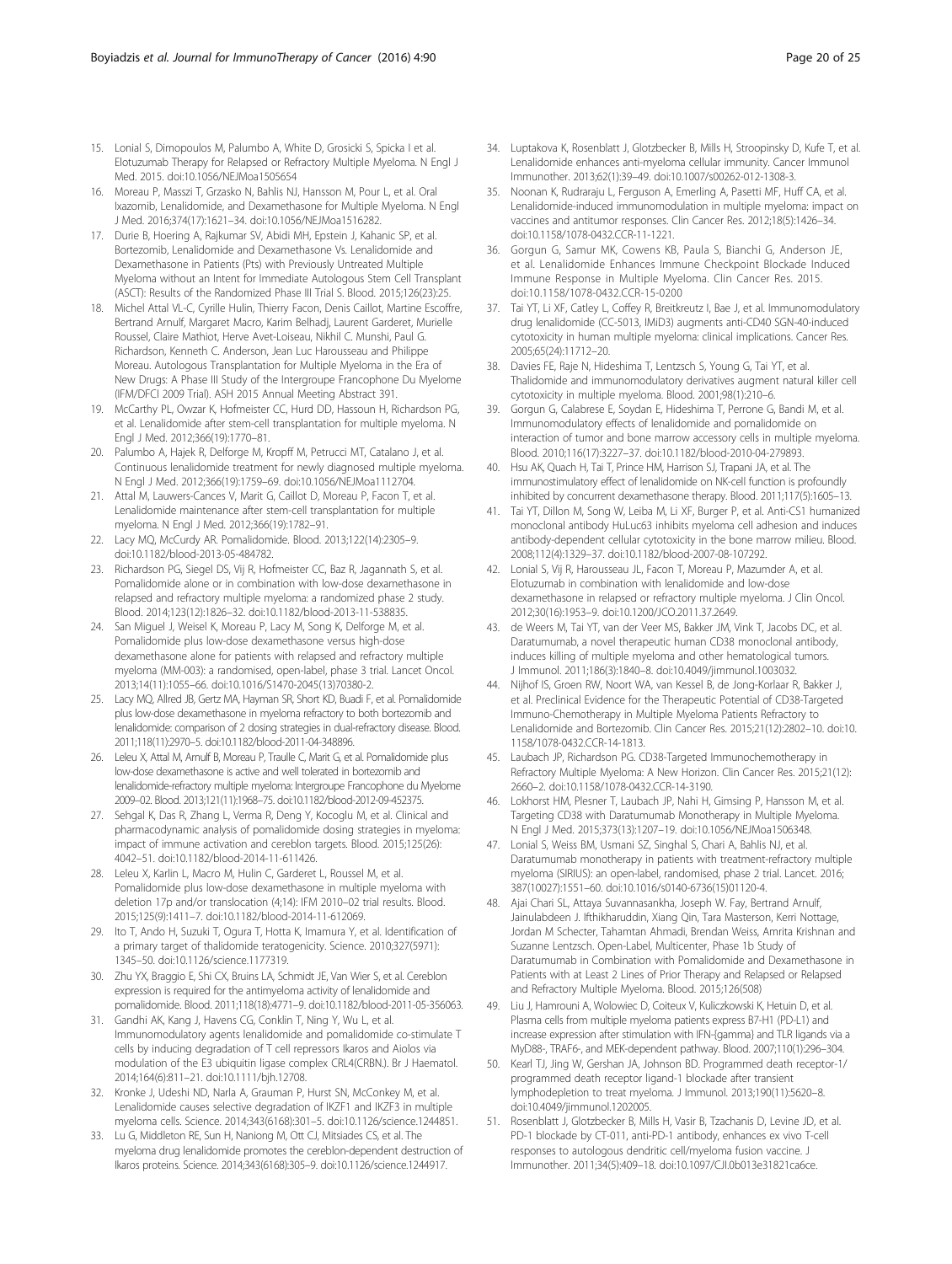- <span id="page-20-0"></span>52. Benson Jr DM, Bakan CE, Mishra A, Hofmeister CC, Efebera Y, Becknell B, et al. The PD-1/PD-L1 axis modulates the natural killer cell versus multiple myeloma effect: a therapeutic target for CT-011, a novel monoclonal anti-PD-1 antibody. Blood. 2010;116(13):2286–94. doi[:10.1182/blood-2010-02-271874.](http://dx.doi.org/10.1182/blood-2010-02-271874)
- 53. Paiva B, Azpilikueta A, Puig N, Ocio EM, Sharma R, Oyajobi BO et al. PD-L1/ PD-1 presence in the tumor microenvironment and activity of PD-1 blockade in multiple myeloma. Leukemia. 2015. doi[:10.1038/leu.2015.79](http://dx.doi.org/10.1038/leu.2015.79)
- 54. Dhodapkar MV, Sexton R, Das R, Dhodapkar KM, Zhang L, Sundaram R, et al. Prospective analysis of antigen-specific immunity, stem-cell antigens, and immune checkpoints in monoclonal gammopathy. Blood. 2015;126(22): 2475–8. doi:[10.1182/blood-2015-03-632919.](http://dx.doi.org/10.1182/blood-2015-03-632919)
- 55. Lesokhin AM, Ansell SM, Armand P, Scott EC, Halwani A, Gutierrez M et al. Nivolumab in Patients With Relapsed or Refractory Hematologic Malignancy: Preliminary Results of a Phase Ib Study. J Clin Oncol. 2016. doi[:10.1200/jco.2015.65.9789](http://dx.doi.org/10.1200/jco.2015.65.9789)
- 56. Jesus San Miguel M-VM, Jatin J. Shah, Enrique M. Ocio, Paula Rodriguez-Otero, Donna Reece, Nikhil C. Munshi, David E. Avigan, Yang Ge, Arun Balakumaran, Patricia Marinello, Robert Z. Orlowski, David S Siegel. Pembrolizumab in Combination with Lenalidomide and Low-Dose Dexamethasone for Relapsed/Refractory Multiple Myeloma (RRMM): Keynote-023. Blood. 2015;126(505).
- 57. Ashraf Z. Badros MHK, Ning Ma, Aaron P. Rapoport, Emily Lederer, Sunita Philip, Patricia Lesho, Cameron Dell, Nancy M. Hardy, Jean Yared, Olga Goloubeva, Zeba Singh. A Phase II Study of Anti PD-1 Antibody Pembrolizumab, Pomalidomide and Dexamethasone in Patients with Relapsed/Refractory Multiple Myeloma (RRMM) Blood. 2015;126(506).
- 58. Murillo O, Arina A, Hervas-Stubbs S, Gupta A, McCluskey B, Dubrot J, et al. Therapeutic antitumor efficacy of anti-CD137 agonistic monoclonal antibody in mouse models of myeloma. Clin Cancer Res. 2008;14(21):6895–906. doi:[10.1158/1078-0432.CCR-08-0285.](http://dx.doi.org/10.1158/1078-0432.CCR-08-0285)
- 59. Guillerey C, Ferrari de Andrade L, Vuckovic S, Miles K, Ngiow SF, Yong MC, et al. Immunosurveillance and therapy of multiple myeloma are CD226 dependent. J Clin Invest. 2015;125(5):2077–89. doi[:10.1172/JCI77181](http://dx.doi.org/10.1172/JCI77181).
- 60. Kohrt HE, Colevas AD, Houot R, Weiskopf K, Goldstein MJ, Lund P, et al. Targeting CD137 enhances the efficacy of cetuximab. J Clin Invest. 2014; 124(6):2668–82. doi:[10.1172/JCI73014.](http://dx.doi.org/10.1172/JCI73014)
- 61. Kohrt HE, Houot R, Goldstein MJ, Weiskopf K, Alizadeh AA, Brody J, et al. CD137 stimulation enhances the antilymphoma activity of anti-CD20 antibodies. Blood. 2011;117(8):2423–32. doi[:10.1182/blood-2010-08-301945.](http://dx.doi.org/10.1182/blood-2010-08-301945)
- 62. Guillerey C, Ferrari de Andrade L, Vuckovic S, Miles K, Ngiow SF, Yong MC, et al. Immunosurveillance and therapy of multiple myeloma are CD226 dependent. J Clin Invest. 2015;125(7):2904. doi:[10.1172/JCI82646.](http://dx.doi.org/10.1172/JCI82646)
- 63. Abdalla AO, Hansson L, Eriksson I, Nasman-Glaser B, Rossmann ED, Rabbani H, et al. Idiotype protein vaccination in combination with adjuvant cytokines in patients with multiple myeloma–evaluation of T-cell responses by different read-out systems. Haematologica. 2007;92(1):110–4.
- 64. Osterborg A, Yi Q, Henriksson L, Fagerberg J, Bergenbrant S, Jeddi-Tehrani M, et al. Idiotype immunization combined with granulocyte-macrophage colony-stimulating factor in myeloma patients induced type I, major histocompatibility complex-restricted, CD8- and CD4-specific T-cell responses. Blood. 1998;91(7):2459–66.
- 65. Hansson L, Abdalla AO, Moshfegh A, Choudhury A, Rabbani H, Nilsson B, et al. Long-term idiotype vaccination combined with interleukin-12 (IL-12), or IL-12 and granulocyte macrophage colony-stimulating factor, in early-stage multiple myeloma patients. Clin Cancer Res. 2007;13(5):1503–10.
- 66. Bae J, Prabhala R, Voskertchian A, Brown A, Maguire C, Richardson P, et al. A multiepitope of XBP1, CD138 and CS1 peptides induces myeloma-specific cytotoxic T lymphocytes in T cells of smoldering myeloma patients. Leukemia. 2015;29(1):218–29. doi[:10.1038/leu.2014.159](http://dx.doi.org/10.1038/leu.2014.159).
- 67. Raje N, Hideshima T, Davies FE, Chauhan D, Treon SP, Young G, et al. Tumour cell/dendritic cell fusions as a vaccination strategy for multiple myeloma. Br J Haematol. 2004;125(3):343–52.
- 68. Gong J, Koido S, Chen D, Tanaka Y, Huang L, Avigan D, et al. Immunization against murine multiple myeloma with fusions of dendritic and plasmacytoma cells is potentiated by interleukin 12. Blood. 2002;99(7):2512–7.
- 69. Rosenblatt J, Vasir B, Uhl L, Blotta S, Macnamara C, Somaiya P, et al. Vaccination with dendritic cell/tumor fusion cells results in cellular and humoral antitumor immune responses in patients with multiple myeloma. Blood. 2011;117(2):393–402. doi:[10.1182/blood-2010-04-277137.](http://dx.doi.org/10.1182/blood-2010-04-277137)
- 70. Rosenblatt J, Avivi I, Vasir B, Uhl L, Munshi NC, Katz T, et al. Vaccination with dendritic cell/tumor fusions following autologous stem cell transplant induces immunologic and clinical responses in multiple myeloma patients. Clin Cancer Res. 2013;19(13):3640–8. doi:[10.1158/1078-0432.CCR-13-0282.](http://dx.doi.org/10.1158/1078-0432.CCR-13-0282)
- 71. Richter J, Neparidze N, Zhang L, Nair S, Monesmith T, Sundaram R, et al. Clinical regressions and broad immune activation following combination therapy targeting human NKT cells in myeloma. Blood. 2013;121(3):423–30.
- 72. Borrello I, Sotomayor EM, Cooke S, Levitsky HI. A universal granulocytemacrophage colony-stimulating factor-producing bystander cell line for use in the formulation of autologous tumor cell-based vaccines. Hum Gene Ther. 1999;10(12):1983–91. doi:[10.1089/10430349950017347.](http://dx.doi.org/10.1089/10430349950017347)
- 73. Noonan K, Huff CA, Sidorski A, Ferguson A, Rudraraju L, Casildo A, et al. Lenalidomide Immunomodulation with an Allogeneic Myeloma GVAX in a Near Complete Remission Induces Durable Clinical Remissions. Blood. 2014; 124(21):2137.
- 74. De Keersmaecker B, Fostier K, Corthals J, Wilgenhof S, Heirman C, Aerts JL, et al. Immunomodulatory drugs improve the immune environment for dendritic cell-based immunotherapy in multiple myeloma patients after autologous stem cell transplantation. Cancer Immunol Immunother. 2014. doi[:10.1007/s00262-014-1571-6](http://dx.doi.org/10.1007/s00262-014-1571-6)
- 75. Noonan KA, Huff CA, Davis J, Lemas MV, Fiorino S, Bitzan J, et al. Adoptive transfer of activated marrow-infiltrating lymphocytes induces measurable antitumor immunity in the bone marrow in multiple myeloma. Sci Transl Med. 2015;7(288):288ra78. doi[:10.1126/scitranslmed.aaa7014](http://dx.doi.org/10.1126/scitranslmed.aaa7014).
- 76. Noonan K, Matsui W, Serafini P, Carbley R, Tan G, Khalili J, et al. Activated marrow-infiltrating lymphocytes effectively target plasma cells and their clonogenic precursors. Cancer Res. 2005;65(5):2026–34.
- 77. Rapoport AP, Aqui NA, Stadtmauer EA, Vogl DT, Xu YY, Kalos M, et al. Combination immunotherapy after ASCT for multiple myeloma using MAGE-A3/Poly-ICLC immunizations followed by adoptive transfer of vaccine-primed and costimulated autologous T cells. Clin Cancer Res. 2014; 20(5):1355–65. doi:[10.1158/1078-0432.CCR-13-2817](http://dx.doi.org/10.1158/1078-0432.CCR-13-2817).
- 78. Rapoport AP, Aqui NA, Stadtmauer EA, Vogl DT, Fang HB, Cai L, et al. Combination immunotherapy using adoptive T-cell transfer and tumor antigen vaccination on the basis of hTERT and survivin after ASCT for myeloma. Blood. 2011;117(3):788–97. doi[:10.1182/blood-2010-08-299396](http://dx.doi.org/10.1182/blood-2010-08-299396).
- 79. Rapoport AP, Stadtmauer EA, Aqui N, Badros A, Cotte J, Chrisley L, et al. Restoration of immunity in lymphopenic individuals with cancer by vaccination and adoptive T-cell transfer. Nat Med. 2005;11(11):1230–7. doi[:10.1038/nm1310](http://dx.doi.org/10.1038/nm1310).
- 80. Maus MV, Grupp SA, Porter DL, June CH. Antibody-modified T cells: CARs take the front seat for hematologic malignancies. Blood. 2014;123(17):2625–35. doi:[10.1182/blood-2013-11-492231](http://dx.doi.org/10.1182/blood-2013-11-492231).
- 81. Garfall AL, Maus MV, Hwang WT, Lacey SF, Mahnke YD, Melenhorst JJ, et al. Chimeric Antigen Receptor T Cells against CD19 for Multiple Myeloma. N Engl J Med. 2015;373(11):1040–7. doi:[10.1056/NEJMoa1504542](http://dx.doi.org/10.1056/NEJMoa1504542).
- Syed Abbas Ali VS, Michael Wang, David Stroncek, Irina Maric, Jennifer N Brudno, Maryalice Stetler-Stevenson, Jeremy J. Rose, Steven Feldman, Brenna Hansen, Frances T. Hakim, Ronald E. Gress, and James N. Kochenderfer. Remissions of Multiple Myeloma during a First-in-Humans Clinical Trial of T Cells Expressing an Anti-B-Cell Maturation Antigen Chimeric Antigen Receptor Blood. 2015;126(LBA-1).
- 83. Rapoport AP, Stadtmauer EA, Binder-Scholl GK, Goloubeva O, Vogl DT, Lacey SF, et al. NY-ESO-1-specific TCR-engineered T cells mediate sustained antigen-specific antitumor effects in myeloma. Nat Med. 2015;21(8):914–21. doi[:10.1038/nm.3910.](http://dx.doi.org/10.1038/nm.3910)
- 84. Russell SJ, Federspiel MJ, Peng KW, Tong C, Dingli D, Morice WG, et al. Remission of disseminated cancer after systemic oncolytic virotherapy. Mayo Clin Proc. 2014;89(7):926–33. doi[:10.1016/j.mayocp.2014.04.003](http://dx.doi.org/10.1016/j.mayocp.2014.04.003).
- 85. Coffin RS. From virotherapy to oncolytic immunotherapy: where are we now? Curr Opin Virol. 2015;13:93–100. doi[:10.1016/j.coviro.2015.06.005.](http://dx.doi.org/10.1016/j.coviro.2015.06.005)
- 86. Hoos A, Eggermont AM, Janetzki S, Hodi FS, Ibrahim R, Anderson A, et al. Improved endpoints for cancer immunotherapy trials. J Natl Cancer Inst. 2010;102(18):1388–97. doi[:10.1093/jnci/djq310](http://dx.doi.org/10.1093/jnci/djq310).
- 87. Dhodapkar MV, Krasovsky J, Olson K. T cells from the tumor microenvironment of patients with progressive myeloma can generate strong, tumor-specific cytolytic responses to autologous, tumor-loaded dendritic cells. Proc Natl Acad Sci U S A. 2002;99(20):13009–13.
- 88. Dhodapkar MV, Krasovsky J, Osman K, Geller MD. Vigorous premalignancyspecific effector T cell response in the bone marrow of patients with monoclonal gammopathy. J Exp Med. 2003;198(11):1753–7.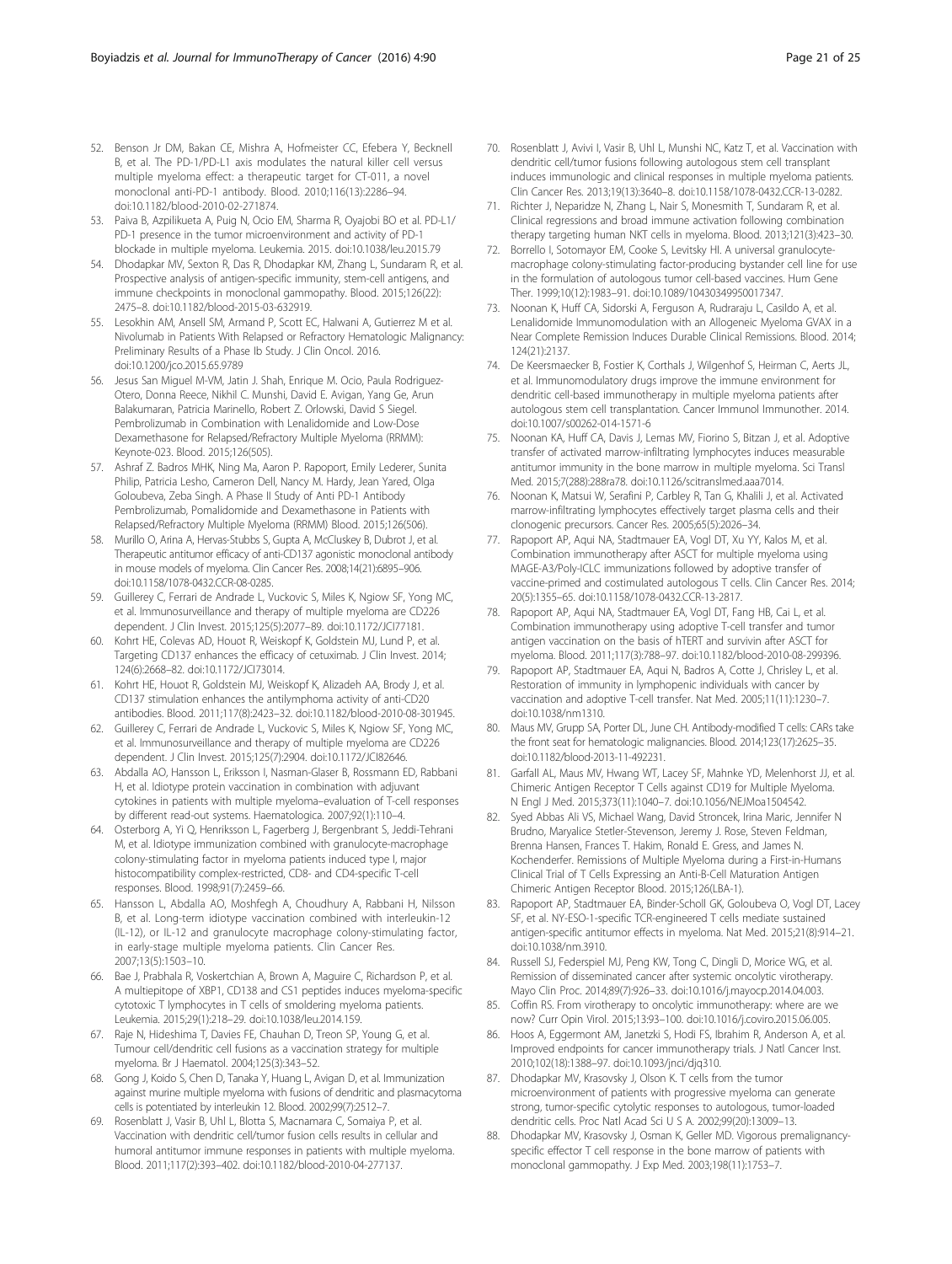- <span id="page-21-0"></span>89. Spisek R, Kukreja A, Chen LC, Matthews P, Mazumder A, Vesole D, et al. Frequent and specific immunity to the embryonal stem cell-associated antigen SOX2 in patients with monoclonal gammopathy. J Exp Med. 2007; 204(4):831–40. doi[:10.1084/jem.20062387.](http://dx.doi.org/10.1084/jem.20062387)
- 90. Goodyear OC, Pratt G, McLarnon A, Cook M, Piper K, Moss P. Differential pattern of CD4+ and CD8+ T-cell immunity to MAGE-A1/A2/A3 in patients with monoclonal gammopathy of undetermined significance (MGUS) and multiple myeloma. Blood. 2008;112(8):3362–72.
- 91. Noonan K, Borrello I. The immune microenvironment of myeloma. Cancer Microenviron. 2011;4(3):313–23. doi[:10.1007/s12307-011-0086-3.](http://dx.doi.org/10.1007/s12307-011-0086-3)
- 92. Noonan K, Marchionni L, Anderson J, Pardoll D, Roodman GD, Borrello I. A novel role of IL-17-producing lymphocytes in mediating lytic bone disease in multiple myeloma. Blood. 2010;116(18):3554–63. doi[:10.1182/blood-2010-05-283895.](http://dx.doi.org/10.1182/blood-2010-05-283895)
- 93. Prabhala RH, Pelluru D, Fulciniti M, Prabhala HK, Nanjappa P, Song W, et al. Elevated IL-17 produced by TH17 cells promotes myeloma cell growth and inhibits immune function in multiple myeloma. Blood. 2010;115(26):5385–92. doi:[10.1182/blood-2009-10-246660](http://dx.doi.org/10.1182/blood-2009-10-246660).
- 94. Dhodapkar KM, Barbuto S, Matthews P, Kukreja A, Mazumder A, Vesole D, et al. Dendritic cells mediate the induction of polyfunctional human IL17 producing cells (Th17-1 cells) enriched in the bone marrow of patients with myeloma. Blood. 2008;112(7):2878–85.
- 95. Pratt G, Goodyear O, Moss P. Immunodeficiency and immunotherapy in multiple myeloma. Br J Haematol. 2007;138(5):563–79. doi[:10.1111/j.1365-2141.2007.06705.x.](http://dx.doi.org/10.1111/j.1365-2141.2007.06705.x)
- 96. Chakraverty R, Mackinnon S. Allogeneic transplantation for lymphoma. J Clin Oncol. 2011;29(14):1855–63. doi:[10.1200/jco.2010.32.8419](http://dx.doi.org/10.1200/jco.2010.32.8419).
- 97. Seyfizadeh N, Seyfizadeh N, Hasenkamp J, Huerta-Yepez S. A molecular perspective on rituximab: A monoclonal antibody for B cell non Hodgkin lymphoma and other affections. Crit Rev Oncol Hematol. 2015. doi:10.1016/j. critrevonc.2015.09.001
- Weiner GJ. Rituximab: mechanism of action. Semin Hematol. 2010;47(2): 115–23. doi:[10.1053/j.seminhematol.2010.01.011](http://dx.doi.org/10.1053/j.seminhematol.2010.01.011).
- 99. Brice P, Bastion Y, Lepage E, Brousse N, Haioun C, Moreau P, et al. Comparison in low-tumor-burden follicular lymphomas between an initial no-treatment policy, prednimustine, or interferon alfa: a randomized study from the Groupe d'Etude des Lymphomes Folliculaires. Groupe d'Etude des Lymphomes de l'Adulte. J Clin Oncol. 1997;15(3):1110–7.
- 100. Kahl BS, Hong F, Williams ME, Gascoyne RD, Wagner LI, Krauss JC, et al. Rituximab extended schedule or re-treatment trial for low-tumor burden follicular lymphoma: eastern cooperative oncology group protocol e4402. J Clin Oncol. 2014;32(28):3096–102. doi:[10.1200/jco.2014.56.5853](http://dx.doi.org/10.1200/jco.2014.56.5853).
- 101. Lemery SJ, Zhang J, Rothmann MD, Yang J, Earp J, Zhao H, et al. U.S. Food and Drug Administration approval: ofatumumab for the treatment of patients with chronic lymphocytic leukemia refractory to fludarabine and alemtuzumab. Clin Cancer Res. 2010;16(17):4331–8. doi[:10.1158/1078-0432.](http://dx.doi.org/10.1158/1078-0432.ccr-10-0570) [ccr-10-0570.](http://dx.doi.org/10.1158/1078-0432.ccr-10-0570)
- 102. Lee HZ, Miller BW, Kwitkowski VE, Ricci S, DelValle P, Saber H, et al. U.S. Food and drug administration approval: obinutuzumab in combination with chlorambucil for the treatment of previously untreated chronic lymphocytic leukemia. Clin Cancer Res. 2014;20(15):3902–7. doi[:10.1158/1078-](http://dx.doi.org/10.1158/1078-0432.ccr-14-0516) [0432.ccr-14-0516](http://dx.doi.org/10.1158/1078-0432.ccr-14-0516).
- 103. Demko S, Summers J, Keegan P, Pazdur R. FDA drug approval summary: alemtuzumab as single-agent treatment for B-cell chronic lymphocytic leukemia. Oncologist. 2008;13(2):167–74. doi[:10.1634/theoncologist.2007-0218](http://dx.doi.org/10.1634/theoncologist.2007-0218).
- 104. Goy A, Sinha R, Williams ME, Kalayoglu Besisik S, Drach J, Ramchandren R, et al. Single-agent lenalidomide in patients with mantle-cell lymphoma who relapsed or progressed after or were refractory to bortezomib: phase II MCL-001 (EMERGE) study. J Clin Oncol. 2013;31(29):3688–95. doi[:10.1200/jco.2013.49.2835](http://dx.doi.org/10.1200/jco.2013.49.2835).
- 105. Ruan J, Martin P, Shah B, Schuster SJ, Smith SM, Furman RR, et al. Lenalidomide plus Rituximab as Initial Treatment for Mantle-Cell Lymphoma. N Engl J Med. 2015;373(19):1835–44. doi:[10.1056/](http://dx.doi.org/10.1056/NEJMoa1505237) [NEJMoa1505237](http://dx.doi.org/10.1056/NEJMoa1505237).
- 106. MS C, A D, KM L, N W-J, RD G, DA E et al. A Phase 2/3 Multicenter, Randomized Study Comparing the Efficacy and Safety of Lenalidomide Versus Investigator's Choice in Relapsed/Refractory DLBCL. Annual Meeting of the American Soceity of Hematology. 2014;Abstract 628.
- 107. Leonard JP, Jung SH, Johnson J, Pitcher BN, Bartlett NL, Blum KA et al. Randomized Trial of Lenalidomide Alone Versus Lenalidomide Plus

Rituximab in Patients With Recurrent Follicular Lymphoma: CALGB 50401 (Alliance). J Clin Oncol. 2015. doi:10.1200/jco.2014.59.9258

- 108. Zitvogel L, Galluzzi L, Kepp O, Smyth MJ, Kroemer G. Type I interferons in anticancer immunity. Nat Rev Immunol. 2015;15(7):405–14. doi[:10.1038/nri3845](http://dx.doi.org/10.1038/nri3845).
- 109. Solal-Celigny P, Lepage E, Brousse N, Reyes F, Haioun C, Leporrier M, et al. Recombinant interferon alfa-2b combined with a regimen containing doxorubicin in patients with advanced follicular lymphoma. Groupe d'Etude des Lymphomes de l'Adulte. N Engl J Med. 1993;329(22):1608–14. doi[:10.1056/nejm199311253292203.](http://dx.doi.org/10.1056/nejm199311253292203)
- 110. Armitage JO, Coiffier B. Activity of interferon-alpha in relapsed patients with diffuse large B-cell and peripheral T-cell non-Hodgkin's lymphoma. Ann Oncol. 2000;11(3):359–61.
- 111. Armitage AE, Armitage JD, Armitage JO. Alpha-interferon for relapsed non-Hodgkin's lymphoma. Bone Marrow Transplant. 2006;38(10):701–2. doi[:10.1038/sj.bmt.1705509](http://dx.doi.org/10.1038/sj.bmt.1705509).
- 112. Radesi-Sarghi S, Arbion F, Dartigeas C, Delain M, Benboubker L, Herault O, et al. Interferon alpha with or without rituximab achieves a high response rate and durable responses in relapsed FL: 17 years' experience in a single centre. Ann Hematol. 2013. doi:10.1007/s00277-013-1934-7
- 113. Vandersee S, Terhorst D, Humme D, Beyer M. Treatment of indolent primary cutaneous B-cell lymphomas with subcutaneous interferon-alfa. J Am Acad Dermatol. 2014;70(4):709–15. doi:[10.1016/j.jaad.2013.11.019.](http://dx.doi.org/10.1016/j.jaad.2013.11.019)
- 114. Cozzio A, Kempf W, Schmid-Meyer R, Gilliet M, Michaelis S, Scharer L, et al. Intra-lesional low-dose interferon alpha2a therapy for primary cutaneous marginal zone B-cell lymphoma. Leuk Lymphoma. 2006;47(5):865–9. doi[:10.](http://dx.doi.org/10.1080/10428190500399698) [1080/10428190500399698.](http://dx.doi.org/10.1080/10428190500399698)
- 115. Xuan C, Steward KK, Timmerman JM, Morrison SL. Targeted delivery of interferon-alpha via fusion to anti-CD20 results in potent antitumor activity against B-cell lymphoma. Blood. 2010;115(14):2864–71. doi:[10.1182/blood-](http://dx.doi.org/10.1182/blood-2009-10-250555)[2009-10-250555.](http://dx.doi.org/10.1182/blood-2009-10-250555)
- 116. John M. Timmerman KKS, Reiko E Yamada, Patricia A Young, Dena M. Minning, Raj K Sachdev, Michael J Gresser, Sanjay D Khare, Sherie L Morrison. Antibody-Interferon-Alpha Fusion Protein Therapy for the Treatment of B-Cell Non-Hodgkin Lymphoma: Enhanced ADCC, Inhibition of Proliferation, and In Vivo Eradication of CD20+ Human Lymphomas. Blood. 2015;126(2762).
- 117. Corrales L, Gajewski TF. Molecular Pathways: Targeting the Stimulator of Interferon Genes (STING) in the Immunotherapy of Cancer. Clin Cancer Res. 2015. doi:10.1158/1078-0432.ccr-15-1362
- 118. Schuster SJ, Neelapu SS, Gause BL, Janik JE, Muggia FM, Gockerman JP, et al. Vaccination with patient-specific tumor-derived antigen in first remission improves disease-free survival in follicular lymphoma. J Clin Oncol. 2011; 29(20):2787–94. doi:[10.1200/jco.2010.33.3005](http://dx.doi.org/10.1200/jco.2010.33.3005).
- 119. Levy R, Ganjoo KN, Leonard JP, Vose JM, Flinn IW, Ambinder RF, et al. Active idiotypic vaccination versus control immunotherapy for follicular lymphoma. J Clin Oncol. 2014;32(17):1797–803. doi:[10.1200/jco.2012.43.9273](http://dx.doi.org/10.1200/jco.2012.43.9273).
- 120. Freedman A, Neelapu SS, Nichols C, Robertson MJ, Djulbegovic B, Winter JN, et al. Placebo-controlled phase III trial of patient-specific immunotherapy with mitumprotimut-T and granulocyte-macrophage colony-stimulating factor after rituximab in patients with follicular lymphoma. J Clin Oncol. 2009;27(18):3036–43. doi:[10.1200/jco.2008.19.8903.](http://dx.doi.org/10.1200/jco.2008.19.8903)
- 121. Rajasagi M, Shukla SA, Fritsch EF, Keskin DB, DeLuca D, Carmona E, et al. Systematic identification of personal tumor-specific neoantigens in chronic lymphocytic leukemia. Blood. 2014;124(3):453–62. doi[:10.1182/blood-2014-04-567933](http://dx.doi.org/10.1182/blood-2014-04-567933).
- 122. Barker JN, Doubrovina E, Sauter C, Jaroscak JJ, Perales MA, Doubrovin M, et al. Successful treatment of EBV-associated posttransplantation lymphoma after cord blood transplantation using third-party EBVspecific cytotoxic T lymphocytes. Blood. 2010;116(23):5045–9. doi[:10.1182/blood-2010-04-281873](http://dx.doi.org/10.1182/blood-2010-04-281873).
- 123. Hardy NM, Fellowes V, Rose JJ, Odom J, Pittaluga S, Steinberg SM, et al. Costimulated tumor-infiltrating lymphocytes are a feasible and safe alternative donor cell therapy for relapse after allogeneic stem cell transplantation. Blood. 2012;119(12):2956–9. doi:[10.1182/blood-2011-09-378398](http://dx.doi.org/10.1182/blood-2011-09-378398).
- 124. Bollard CM, Gottschalk S, Torrano V, Diouf O, Ku S, Hazrat Y, et al. Sustained complete responses in patients with lymphoma receiving autologous cytotoxic T lymphocytes targeting Epstein-Barr virus latent membrane proteins. J Clin Oncol. 2014;32(8):798–808. doi:[10.1200/jco.2013.51.5304.](http://dx.doi.org/10.1200/jco.2013.51.5304)
- 125. Kochenderfer JN, Dudley ME, Kassim SH, Somerville RP, Carpenter RO, Stetler-Stevenson M, et al. Chemotherapy-refractory diffuse large B-cell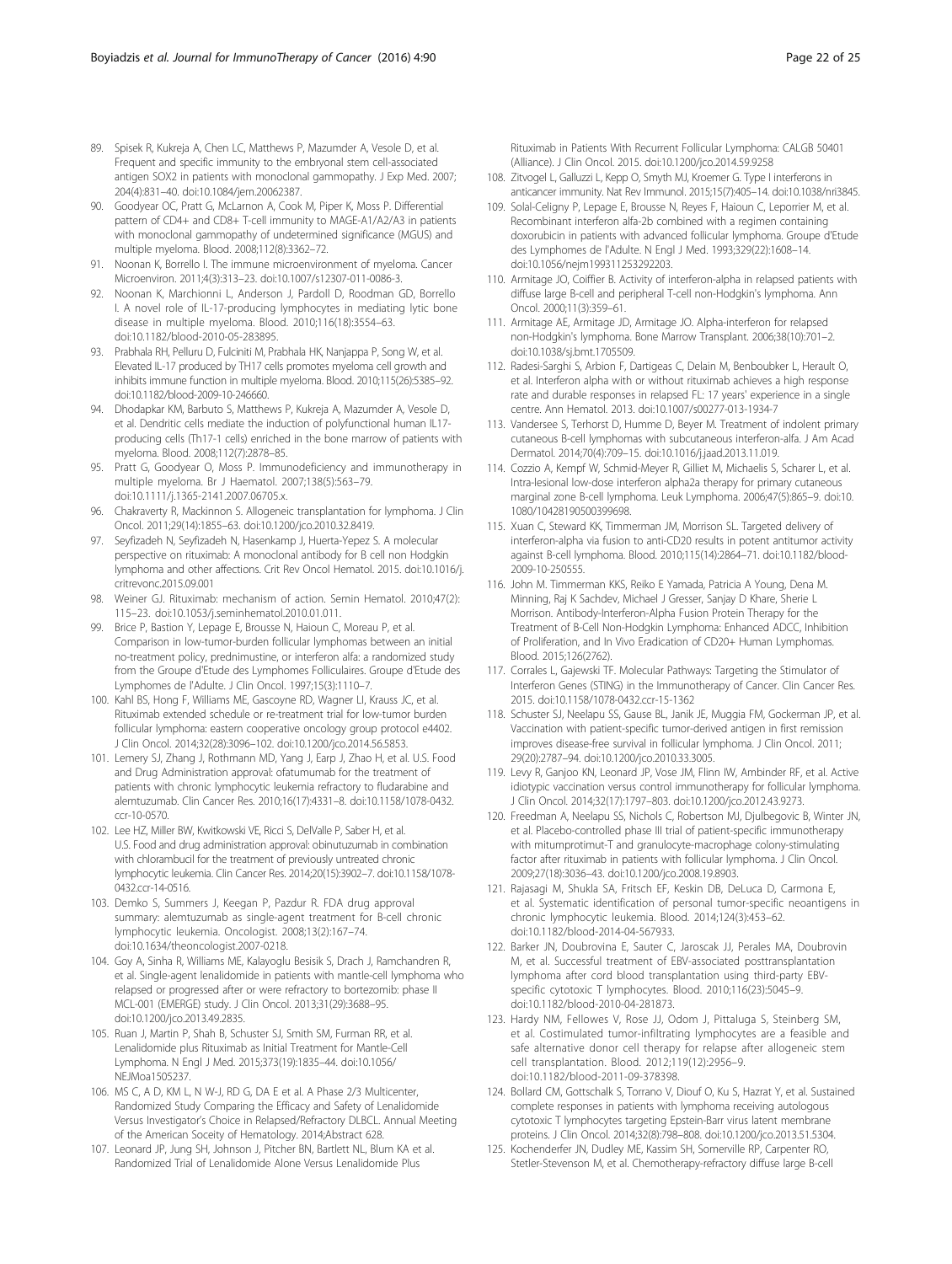<span id="page-22-0"></span>lymphoma and indolent B-cell malignancies can be effectively treated with autologous T cells expressing an anti-CD19 chimeric antigen receptor. J Clin Oncol. 2015;33(6):540–9. doi:[10.1200/jco.2014.56.2025.](http://dx.doi.org/10.1200/jco.2014.56.2025)

- 126. Haque T, Wilkie GM, Jones MM, Higgins CD, Urquhart G, Wingate P, et al. Allogeneic cytotoxic T-cell therapy for EBV-positive posttransplantation lymphoproliferative disease: results of a phase 2 multicenter clinical trial. Blood. 2007;110(4):1123–31. doi:[10.1182/blood-2006-12-063008.](http://dx.doi.org/10.1182/blood-2006-12-063008)
- 127. Lee DW, Gardner R, Porter DL, Louis CU, Ahmed N, Jensen M, et al. Current concepts in the diagnosis and management of cytokine release syndrome. Blood. 2014;124(2):188–95. doi[:10.1182/blood-2014-05-552729](http://dx.doi.org/10.1182/blood-2014-05-552729).
- 128. Riddell SR, Sommermeyer D, Berger C, Liu LS, Balakrishnan A, Salter A, et al. Adoptive therapy with chimeric antigen receptor-modified T cells of defined subset composition. Cancer J. 2014;20(2):141–4. doi[:10.1097/ppo.0000000000000036](http://dx.doi.org/10.1097/ppo.0000000000000036).
- 129. Orentas RJ, Yang JJ, Wen X, Wei JS, Mackall CL, Khan J. Identification of cell surface proteins as potential immunotherapy targets in 12 pediatric cancers. Front Oncol. 2012;2:194. doi[:10.3389/fonc.2012.00194](http://dx.doi.org/10.3389/fonc.2012.00194).
- 130. Viardot A, Goebeler M, Hess G, Neumann S, Pfreundschuh M, Adrian N et al. Treatment of Relapsed/Refractory Diffuse Large B-Cell Lymphoma with the Bispecific T-Cell Engager (BiTE®) Antibody Construct Blinatumomab: Primary Analysis Results from an Open-Label, Phase 2 Study. American Society of Hematology Annual Meeting. 2014;Abstract 4460.
- 131. Kline J, Bishop MR. Update on checkpoint blockade therapy for lymphoma. J Immunother Cancer. 2015;3:33. doi:[10.1186/s40425-015-0079-8](http://dx.doi.org/10.1186/s40425-015-0079-8).
- 132. Chen BJ, Chapuy B, Ouyang J, Sun HH, Roemer MG, Xu ML, et al. PD-L1 expression is characteristic of a subset of aggressive B-cell lymphomas and virus-associated malignancies. Clin Cancer Res. 2013;19(13):3462–73. doi[:10.1158/1078-0432.ccr-13-0855.](http://dx.doi.org/10.1158/1078-0432.ccr-13-0855)
- 133. Green MR, Monti S, Rodig SJ, Juszczynski P, Currie T, O'Donnell E, et al. Integrative analysis reveals selective 9p24.1 amplification, increased PD-1 ligand expression, and further induction via JAK2 in nodular sclerosing Hodgkin lymphoma and primary mediastinal large B-cell lymphoma. Blood. 2010;116(17):3268–77. doi[:10.1182/blood-2010-05-282780](http://dx.doi.org/10.1182/blood-2010-05-282780).
- 134. Roemer MG, Advani RH, Ligon AH, Natkunam Y, Redd RA, Homer H et al. PD-L1 and PD-L2 Genetic Alterations Define Classical Hodgkin Lymphoma and Predict Outcome. J Clin Oncol. 2016. doi:10.1200/jco. 2016.66.4482
- 135. Younes A, Santoro A, Zinzani PL, Timmerman J, Ansell SM, Armand P, et al. Checkmate 205: Nivolumab (nivo) in classical Hodgkin lymphoma (cHL) after autologous stem cell transplant (ASCT) and brentuximab vedotin (BV)–A phase 2 study. ASCO Meeting Abstracts. 2016;34(15\_suppl):7535.
- 136. Westin JR, Chu F, Zhang M, Fayad LE, Kwak LW, Fowler N, et al. Safety and activity of PD1 blockade by pidilizumab in combination with rituximab in patients with relapsed follicular lymphoma: a single group, open-label, phase 2 trial. Lancet Oncol. 2014;15(1):69–77. doi[:10.1016/s1470-2045\(13\)70551-5.](http://dx.doi.org/10.1016/s1470-2045(13)70551-5)
- 137. Ansell SM, Hurvitz SA, Koenig PA, LaPlant BR, Kabat BF, Fernando D, et al. Phase I study of ipilimumab, an anti-CTLA-4 monoclonal antibody, in patients with relapsed and refractory B-cell non-Hodgkin lymphoma. Clin Cancer Res. 2009;15(20):6446–53. doi[:10.1158/1078-0432.ccr-09-1339.](http://dx.doi.org/10.1158/1078-0432.ccr-09-1339)
- 138. Andorsky DJ, Yamada RE, Said J, Pinkus GS, Betting DJ, Timmerman JM. Programmed death ligand 1 is expressed by non-hodgkin lymphomas and inhibits the activity of tumor-associated T cells. Clin Cancer Res. 2011;17(13): 4232–44. doi[:10.1158/1078-0432.ccr-10-2660.](http://dx.doi.org/10.1158/1078-0432.ccr-10-2660)
- 139. Nicolae A, Pittaluga S, Abdullah S, Steinberg SM, Pham TA, Davies-Hill T, et al. EBV-positive large B-cell lymphomas in young patients: a nodal lymphoma with evidence for a tolerogenic immune environment. Blood. 2015;126(7):863–72. doi[:10.1182/blood-2015-02-630632](http://dx.doi.org/10.1182/blood-2015-02-630632).
- 140. Dohner H, Weisdorf DJ, Bloomfield CD. Acute Myeloid Leukemia. N Engl J Med. 2015;373(12):1136–52. doi[:10.1056/NEJMra1406184](http://dx.doi.org/10.1056/NEJMra1406184).
- 141. Jabbour E, O'Brien S, Konopleva M, Kantarjian H. New insights into the pathophysiology and therapy of adult acute lymphoblastic leukemia. Cancer. 2015;121(15):2517–28. doi[:10.1002/cncr.29383.](http://dx.doi.org/10.1002/cncr.29383)
- 142. Szczepanski MJ, Szajnik M, Czystowska M, Mandapathil M, Strauss L, Welsh A, et al. Increased frequency and suppression by regulatory T cells in patients with acute myelogenous leukemia. Clin Cancer Res. 2009;15(10): 3325–32. doi[:10.1158/1078-0432.CCR-08-3010](http://dx.doi.org/10.1158/1078-0432.CCR-08-3010).
- 143. Ustun C, Miller JS, Munn DH, Weisdorf DJ, Blazar BR. Regulatory T cells in acute myelogenous leukemia: is it time for immunomodulation? Blood. 2011;118(19):5084–95. doi[:10.1182/blood-2011-07-365817](http://dx.doi.org/10.1182/blood-2011-07-365817).
- 144. Gupta V, Tallman MS, He W, Logan BR, Copelan E, Gale RP, et al. Comparable survival after HLA-well-matched unrelated or matched sibling

donor transplantation for acute myeloid leukemia in first remission with unfavorable cytogenetics at diagnosis. Blood. 2010;116(11):1839–48. doi[:10.1182/blood-2010-04-278317](http://dx.doi.org/10.1182/blood-2010-04-278317).

- 145. Koreth J, Schlenk R, Kopecky KJ, Honda S, Sierra J, Djulbegovic BJ, et al. Allogeneic stem cell transplantation for acute myeloid leukemia in first complete remission: systematic review and meta-analysis of prospective clinical trials. JAMA. 2009;301(22):2349–61. doi[:10.1001/jama.2009.813](http://dx.doi.org/10.1001/jama.2009.813).
- 146. Litzow MR, Tarima S, Perez WS, Bolwell BJ, Cairo MS, Camitta BM, et al. Allogeneic transplantation for therapy-related myelodysplastic syndrome and acute myeloid leukemia. Blood. 2010;115(9):1850–7. doi[:10.1182/blood-2009-10-249128.](http://dx.doi.org/10.1182/blood-2009-10-249128)
- 147. Horowitz MM, Gale RP, Sondel PM, Goldman JM, Kersey J, Kolb HJ, et al. Graft-versus-leukemia reactions after bone marrow transplantation. Blood. 1990;75(3):555–62.
- 148. Weiden PL, Flournoy N, Sanders JE, Sullivan KM, Thomas ED. Antileukemic effect of graft-versus-host disease contributes to improved survival after allogeneic marrow transplantation. Transplant Proc. 1981;13(1 Pt 1):248–51.
- 149. Weiden PL, Flournoy N, Thomas ED, Prentice R, Fefer A, Buckner CD, et al. Antileukemic effect of graft-versus-host disease in human recipients of allogeneic-marrow grafts. N Engl J Med. 1979;300(19):1068–73. doi[:10.1056/NEJM197905103001902](http://dx.doi.org/10.1056/NEJM197905103001902).
- 150. Anguille S, Lion E, Willemen Y, Van Tendeloo VF, Berneman ZN, Smits EL. Interferon-alpha in acute myeloid leukemia: an old drug revisited. Leukemia. 2011;25(5):739–48. doi:[10.1038/leu.2010.324.](http://dx.doi.org/10.1038/leu.2010.324)
- 151. Brune M, Castaigne S, Catalano J, Gehlsen K, Ho AD, Hofmann WK, et al. Improved leukemia-free survival after postconsolidation immunotherapy with histamine dihydrochloride and interleukin-2 in acute myeloid leukemia: results of a randomized phase 3 trial. Blood. 2006;108(1):88–96. doi[:10.1182/blood-2005-10-4073](http://dx.doi.org/10.1182/blood-2005-10-4073).
- 152. Buyse M, Squifflet P, Lange BJ, Alonzo TA, Larson RA, Kolitz JE, et al. Individual patient data meta-analysis of randomized trials evaluating IL-2 monotherapy as remission maintenance therapy in acute myeloid leukemia. Blood. 2011;117(26):7007–13. doi:[10.1182/blood-2011-02-337725](http://dx.doi.org/10.1182/blood-2011-02-337725).
- 153. Kolitz JE, George SL, Benson Jr DM, Maharry K, Marcucci G, Vij R, et al. Recombinant interleukin-2 in patients aged younger than 60 years with acute myeloid leukemia in first complete remission: results from Cancer and Leukemia Group B 19808. Cancer. 2014;120(7):1010–7. doi:[10.1002/cncr.28516.](http://dx.doi.org/10.1002/cncr.28516)
- 154. Topp MS, Gockbuget N, Stein AS. Correction to Lancet Oncol 2015; 16: 60, 61. Safety and activity of blinatumomab for adult patients with relapsed or refractory B-precursor acute lymphoblastic leukaemia: a multi-centre, singlearm, phase 2 study. Lancet Oncol. 2015;16(4):e158. doi:[10.1016/S1470-](http://dx.doi.org/10.1016/S1470-2045(15)70154-3) [2045\(15\)70154-3](http://dx.doi.org/10.1016/S1470-2045(15)70154-3).
- 155. Topp MS, Gokbuget N, Stein AS, Zugmaier G, O'Brien S, Bargou RC, et al. Safety and activity of blinatumomab for adult patients with relapsed or refractory Bprecursor acute lymphoblastic leukaemia: a multicentre, single-arm, phase 2 study. Lancet Oncol. 2015;16(1):57–66. doi[:10.1016/S1470-2045\(14\)71170-2](http://dx.doi.org/10.1016/S1470-2045(14)71170-2).
- 156. Topp MS, Gokbuget N, Zugmaier G, Klappers P, Stelljes M, Neumann S, et al. Phase II trial of the anti-CD19 bispecific T cell-engager blinatumomab shows hematologic and molecular remissions in patients with relapsed or refractory B-precursor acute lymphoblastic leukemia. J Clin Oncol. 2014; 32(36):4134–40. doi:[10.1200/JCO.2014.56.3247.](http://dx.doi.org/10.1200/JCO.2014.56.3247)
- 157. Topp MS, Kufer P, Gokbuget N, Goebeler M, Klinger M, Neumann S, et al. Targeted therapy with the T-cell-engaging antibody blinatumomab of chemotherapy-refractory minimal residual disease in B-lineage acute lymphoblastic leukemia patients results in high response rate and prolonged leukemia-free survival. J Clin Oncol. 2011;29(18):2493–8. doi[:10.1200/JCO.2010.32.7270.](http://dx.doi.org/10.1200/JCO.2010.32.7270)
- 158. Przepiorka D, Ko CW, Deisseroth A, Yancey CL, Candau-Chacon R, Chiu HJ, et al. FDA Approval: Blinatumomab. Clin Cancer Res. 2015;21(18):4035–9. doi[:10.1158/1078-0432.CCR-15-0612.](http://dx.doi.org/10.1158/1078-0432.CCR-15-0612)
- 159. Kantarjian H, Thomas D, Wayne AS, O'Brien S. Monoclonal antibody-based therapies: a new dawn in the treatment of acute lymphoblastic leukemia. J Clin Oncol. 2012;30(31):3876–83. doi[:10.1200/JCO.2012.41.6768.](http://dx.doi.org/10.1200/JCO.2012.41.6768)
- 160. Buckley SA, Walter RB. Update on antigen-specific immunotherapy of acute myeloid leukemia. Curr Hematol Malig Rep. 2015;10(2):65–75. doi:[10.1007/](http://dx.doi.org/10.1007/s11899-015-0250-9) [s11899-015-0250-9.](http://dx.doi.org/10.1007/s11899-015-0250-9)
- 161. Gasiorowski RE, Clark GJ, Bradstock K, Hart DN. Antibody therapy for acute myeloid leukaemia. Br J Haematol. 2014;164(4):481–95. doi[:10.1111/bjh.12691](http://dx.doi.org/10.1111/bjh.12691).
- 162. Ai J, Advani A. Current status of antibody therapy in ALL. Br J Haematol. 2015;168(4):471–80. doi[:10.1111/bjh.13205.](http://dx.doi.org/10.1111/bjh.13205)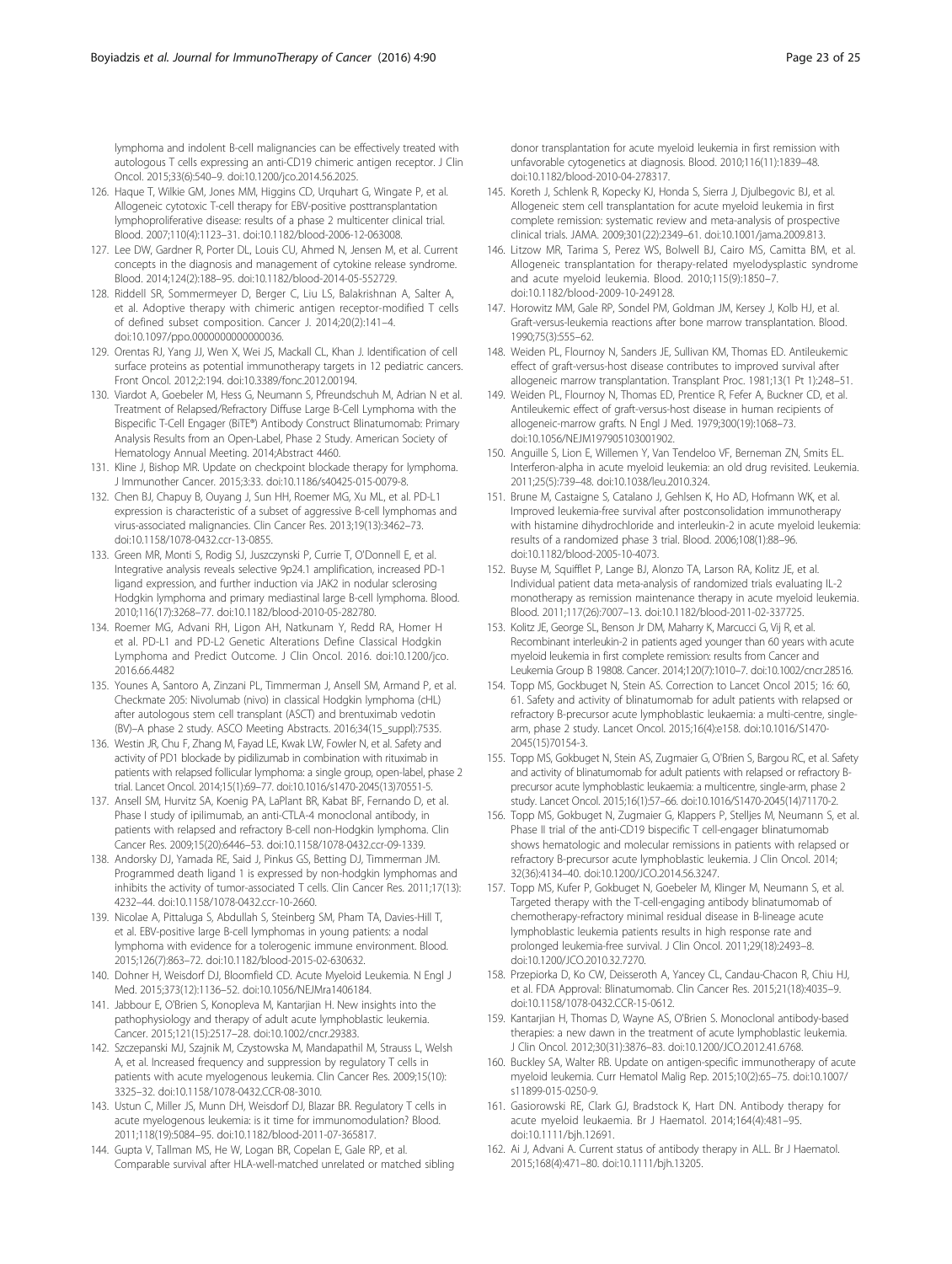- <span id="page-23-0"></span>163. Jabbour E, O'Brien S, Ravandi F, Kantarjian H. Monoclonal antibodies in acute lymphoblastic leukemia. Blood. 2015;125(26):4010–6. doi:[10.1182/blood-2014-08-](http://dx.doi.org/10.1182/blood-2014-08-596403) [596403](http://dx.doi.org/10.1182/blood-2014-08-596403).
- 164. Litzow MR. Monoclonal antibody-based therapies in the treatment of acute lymphoblastic leukemia. Am Soc Clin Oncol Educ Book. 2013:294–9. doi:10.1200/EdBook\_AM.2013.33.294
- 165. Romagne F, Andre P, Spee P, Zahn S, Anfossi N, Gauthier L, et al. Preclinical characterization of 1-7F9, a novel human anti-KIR receptor therapeutic antibody that augments natural killer-mediated killing of tumor cells. Blood. 2009;114(13):2667–77. doi[:10.1182/blood-2009-02-206532](http://dx.doi.org/10.1182/blood-2009-02-206532).
- 166. Vey N, Bourhis JH, Boissel N, Bordessoule D, Prebet T, Charbonnier A, et al. A phase 1 trial of the anti-inhibitory KIR mAb IPH2101 for AML in complete remission. Blood. 2012;120(22):4317–23. doi[:10.1182/blood-2012-06-437558](http://dx.doi.org/10.1182/blood-2012-06-437558).
- 167. Raetz EA, Cairo MS, Borowitz MJ, Blaney SM, Krailo MD, Leil TA, et al. Chemoimmunotherapy reinduction with epratuzumab in children with acute lymphoblastic leukemia in marrow relapse: a Children's Oncology Group Pilot Study. J Clin Oncol. 2008;26(22):3756–62. doi[:10.1200/JCO.2007.15.3528.](http://dx.doi.org/10.1200/JCO.2007.15.3528)
- 168. Raetz EA, Cairo MS, Borowitz MJ, Lu X, Devidas M, Reid JM, et al. Re-induction chemoimmunotherapy with epratuzumab in relapsed acute lymphoblastic leukemia (ALL): Phase II results from Children's Oncology Group (COG) study ADVL04P2. Pediatr Blood Cancer. 2015;62(7):1171–5. doi[:10.1002/pbc.25454](http://dx.doi.org/10.1002/pbc.25454).
- 169. Advani AS, McDonough S, Coutre S, Wood B, Radich J, Mims M, et al. SWOG S0910: a phase 2 trial of clofarabine/cytarabine/epratuzumab for relapsed/ refractory acute lymphocytic leukaemia. Br J Haematol. 2014;165(4):504–9. doi[:10.1111/bjh.12778.](http://dx.doi.org/10.1111/bjh.12778)
- 170. Thomas DA, O'Brien S, Faderl S, Garcia-Manero G, Ferrajoli A, Wierda W, et al. Chemoimmunotherapy with a modified hyper-CVAD and rituximab regimen improves outcome in de novo Philadelphia chromosome-negative precursor B-lineage acute lymphoblastic leukemia. J Clin Oncol. 2010;28(24): 3880–9. doi:[10.1200/jco.2009.26.9456](http://dx.doi.org/10.1200/jco.2009.26.9456).
- 171. 171. Huettmann A, Kaul F, Irmer S, Jaekel N, Mohren M, Lipp T et al. Immunochemotherapy with Rituximab Improves Molecular CR Rate and Outcome In CD20+ B-Lineage Standard and High Risk Patients; Results of 263 CD20+ Patients Studied Prospectively In GMALL Study 07/2003 [abstract]. ASH Annual Meeting; Dec 4–7; Orlando, FL: Blood, Volume 116, Issue 21; 2010
- 172. Sébastien Maury SC, Xavier Thomas, Dominik Heim, Thibaut Leguay, Françoise Huguet, Patrice Chevallier, Mathilde Hunault, Nicolas Boissel, Martine Escoffre-Barbe, Urs Hess, Norbert Vey, Thorsten Braun, Jean-Pierre Marolleau, Yves Chalandon, Véronique Lhéritier, Kheira Beldjord, Marie-Christine Béné, Norbert Ifrah, Hervé Dombret. Addition of Rituximab Improves the Outcome of Adult Patients with CD20-Positive, Ph-Negative, B-Cell Precursor Acute Lymphoblastic Leukemia (BCP-ALL): Results of the Randomized Graall-R 2005 Study. Blood. 2015;126(23)
- 173. Jabbour E, Hagop K, Thomas D, Garcia-Manero G, Hoehn D, Garris R, et al. Phase II Study Of The Hyper-CVAD Regimen In Combination With Ofatumumab As Frontline Therapy For Adults With CD-20 Positive Acute Lymphoblastic Leukemia (ALL). Blood. 2013;122(15):2664.
- 174. Jabbour E, Kantarjian HM, Thomas DA, Garcia-Manero G, Aad SA, Garris R, et al. Phase II study of the hyper-CVAD regimen in combination with ofatumumab as frontline therapy for adults with CD-20 positive ALL [abstract]. 2014 ASCO Annual Meeting; May 30-June 3; Chicago, IL: Journal of Clinical Oncology 32:5s, 2014; 2014
- 175. Tibes R, Keating MJ, Ferrajoli A, Wierda W, Ravandi F, Garcia-Manero G, et al. Activity of alemtuzumab in patients with CD52-positive acute leukemia. Cancer. 2006;106(12):2645–51. doi[:10.1002/cncr.21901.](http://dx.doi.org/10.1002/cncr.21901)
- 176. Stock W, Sanford B, Lozanski G, Vij R, Byrd JC, Powell BL, et al. Alemtuzumab can be Incorporated Into Front-Line Therapy of Adult Acute Lymphoblastic Leukemia (ALL): Final Phase I Results of a Cancer and Leukemia Group B Study (CALGB 10102). Blood. 2006;114:345.
- 177. Kantarjian HM, DeAngelo DJ, Stelljes M, Martinelli G, Liedtke M, Stock W, et al. Inotuzumab Ozogamicin versus Standard Therapy for Acute Lymphoblastic Leukemia. N Engl J Med. 2016. doi:10.1056/NEJMoa1509277
- 178. Bross PF, Beitz J, Chen G, Chen XH, Duffy E, Kieffer L, et al. Approval summary: gemtuzumab ozogamicin in relapsed acute myeloid leukemia. Clin Cancer Res. 2001;7(6):1490–6.
- 179. Larson RA, Sievers EL, Stadtmauer EA, Lowenberg B, Estey EH, Dombret H, et al. Final report of the efficacy and safety of gemtuzumab ozogamicin (Mylotarg) in patients with CD33-positive acute myeloid leukemia in first recurrence. Cancer. 2005;104(7):1442–52. doi[:10.1002/cncr.21326.](http://dx.doi.org/10.1002/cncr.21326)
- 180. Petersdorf SH, Kopecky KJ, Slovak M, Willman C, Nevill T, Brandwein J, et al. A phase 3 study of gemtuzumab ozogamicin during induction and postconsolidation therapy in younger patients with acute myeloid leukemia. Blood. 2013;121(24):4854–60. doi:[10.1182/blood-2013-01-466706](http://dx.doi.org/10.1182/blood-2013-01-466706).
- 181. Hills RK, Castaigne S, Appelbaum FR, Delaunay J, Petersdorf S, Othus M, et al. Addition of gemtuzumab ozogamicin to induction chemotherapy in adult patients with acute myeloid leukaemia: a meta-analysis of individual patient data from randomised controlled trials. Lancet Oncol. 2014;15(9): 986–96. doi:[10.1016/s1470-2045\(14\)70281-5](http://dx.doi.org/10.1016/s1470-2045(14)70281-5).
- 182. Stein AS, Walter RB, Erba HP, Fathi AT, Advani AS, Lancet JE, et al. A Phase 1 Trial of SGN-CD33A As Monotherapy in Patients with CD33-Positive Acute Myeloid Leukemia (AML). Blood. 2015;126(23):324.
- 183. Fathi AT, Erba HP, Lancet JE, Stein EM, Walter RB, DeAngelo DJ, et al. SGN-CD33A Plus Hypomethylating Agents: A Novel, Well-Tolerated Regimen with High Remission Rate in Frontline Unfit AML. Blood. 2015; 126(23):454.
- 184. Smith BD, Roboz GJ, Walter RB, Altman JK, Ferguson A, Curcio TJ, et al. First-in Man, Phase 1 Study of CSL362 (Anti-IL3Rα / Anti-CD123 Monoclonal Antibody) in Patients with CD123+ Acute Myeloid Leukemia (AML) in CR at High Risk for Early Relapse. Blood. 2014;124(21):120.
- 185. Pardoll DM. The blockade of immune checkpoints in cancer immunotherapy. Nat Rev Cancer. 2012;12(4):252–64. doi[:10.1038/nrc3239](http://dx.doi.org/10.1038/nrc3239).
- 186. Schreiber RD, Old LJ, Smyth MJ. Cancer immunoediting: integrating immunity's roles in cancer suppression and promotion. Science. 2011; 331(6024):1565–70. doi[:10.1126/science.1203486](http://dx.doi.org/10.1126/science.1203486).
- 187. Postow MA, Callahan MK, Wolchok JD. Immune Checkpoint Blockade in Cancer Therapy. J Clin Oncol. 2015;33(17):1974–82. doi[:10.1200/JCO.2014.59.4358](http://dx.doi.org/10.1200/JCO.2014.59.4358).
- 188. Yang H, Bueso-Ramos C, DiNardo C, Estecio MR, Davanlou M, Geng QR, et al. Expression of PD-L1, PD-L2, PD-1 and CTLA4 in myelodysplastic syndromes is enhanced by treatment with hypomethylating agents. Leukemia. 2014;28(6):1280–8. doi[:10.1038/leu.2013.355](http://dx.doi.org/10.1038/leu.2013.355).
- 189. Zhang L, Gajewski TF, Kline J. PD-1/PD-L1 interactions inhibit antitumor immune responses in a murine acute myeloid leukemia model. Blood. 2009; 114(8):1545–52. doi:[10.1182/blood-2009-03-206672.](http://dx.doi.org/10.1182/blood-2009-03-206672)
- 190. Zhou Q, Munger ME, Highfill SL, Tolar J, Weigel BJ, Riddle M, et al. Program death-1 signaling and regulatory T cells collaborate to resist the function of adoptively transferred cytotoxic T lymphocytes in advanced acute myeloid leukemia. Blood. 2010;116(14):2484–93. doi:[10.1182/blood-2010-03-275446.](http://dx.doi.org/10.1182/blood-2010-03-275446)
- 191. Sehgal A, Whiteside TL, Boyiadzis M. Programmed death-1 checkpoint blockade in acute myeloid leukemia. Expert Opin Biol Ther. 2015;15(8):1191–203. doi[:10.](http://dx.doi.org/10.1517/14712598.2015.1051028) [1517/14712598.2015.1051028.](http://dx.doi.org/10.1517/14712598.2015.1051028)
- 192. Baksh K, Weber J. Immune checkpoint protein inhibition for cancer: preclinical justification for CTLA-4 and PD-1 blockade and new combinations. Semin Oncol. 2015;42(3):363–77. doi[:10.1053/j.seminoncol.2015.02.015](http://dx.doi.org/10.1053/j.seminoncol.2015.02.015).
- 193. Nguyen LT, Ohashi PS. Clinical blockade of PD1 and LAG3–potential mechanisms of action. Nat Rev Immunol. 2015;15(1):45–56. doi[:10.1038/nri3790.](http://dx.doi.org/10.1038/nri3790)
- 194. Barrett DM, Singh N, Porter DL, Grupp SA, June CH. Chimeric antigen receptor therapy for cancer. Annu Rev Med. 2014;65:333–47. doi[:10.1146/annurev-med-060512-150254.](http://dx.doi.org/10.1146/annurev-med-060512-150254)
- 195. June CH, Maus MV, Plesa G, Johnson LA, Zhao Y, Levine BL, et al. Engineered T cells for cancer therapy. Cancer Immunol Immunother. 2014; 63(9):969–75. doi[:10.1007/s00262-014-1568-1](http://dx.doi.org/10.1007/s00262-014-1568-1).
- 196. Maude SL, Teachey DT, Porter DL, Grupp SA. CD19-targeted chimeric antigen receptor T-cell therapy for acute lymphoblastic leukemia. Blood. 2015;125(26):4017–23. doi[:10.1182/blood-2014-12-580068](http://dx.doi.org/10.1182/blood-2014-12-580068).
- 197. Brentjens RJ, Davila ML, Riviere I, Park J, Wang X, Cowell LG, et al. CD19 targeted T cells rapidly induce molecular remissions in adults with chemotherapy-refractory acute lymphoblastic leukemia. Sci Transl Med. 2013;5(177):177ra38. doi[:10.1126/scitranslmed.3005930.](http://dx.doi.org/10.1126/scitranslmed.3005930)
- 198. Grupp SA, Kalos M, Barrett D, Aplenc R, Porter DL, Rheingold SR, et al. Chimeric antigen receptor-modified T cells for acute lymphoid leukemia. N Engl J Med. 2013;368(16):1509–18. doi[:10.1056/NEJMoa1215134.](http://dx.doi.org/10.1056/NEJMoa1215134)
- 199. Maude SL, Frey N, Shaw PA, Aplenc R, Barrett DM, Bunin NJ, et al. Chimeric antigen receptor T cells for sustained remissions in leukemia. N Engl J Med. 2014;371(16):1507–17. doi[:10.1056/NEJMoa1407222.](http://dx.doi.org/10.1056/NEJMoa1407222)
- 200. Ritchie DS, Neeson PJ, Khot A, Peinert S, Tai T, Tainton K, et al. Persistence and efficacy of second generation CAR T cell against the LeY antigen in acute myeloid leukemia. Mol Ther. 2013;21(11):2122–9. doi[:10.1038/mt.2013.154](http://dx.doi.org/10.1038/mt.2013.154).
- 201. Lee DW, Kochenderfer JN, Stetler-Stevenson M, Cui YK, Delbrook C, Feldman SA, et al. T cells expressing CD19 chimeric antigen receptors for acute lymphoblastic